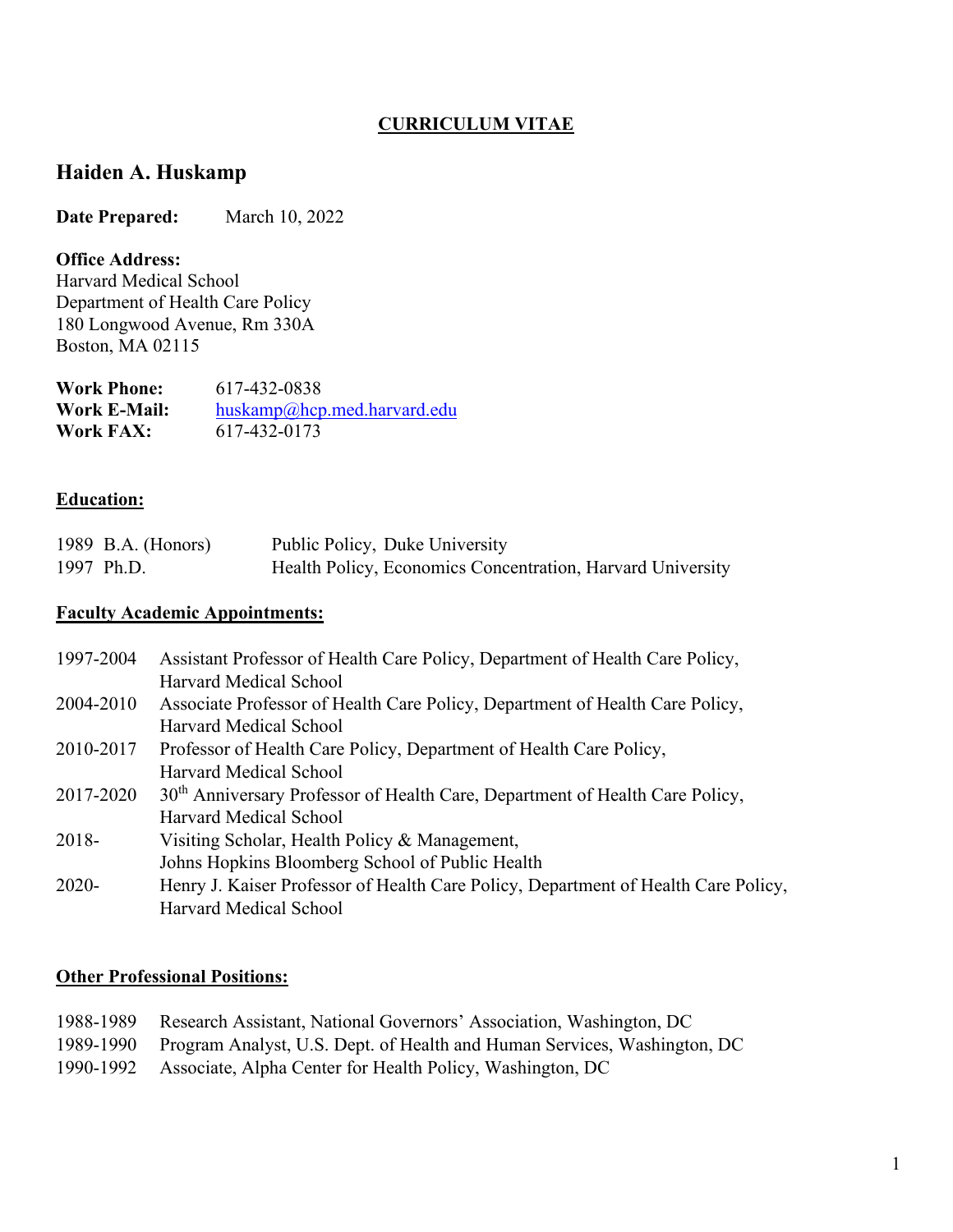#### **Harvard Committee Service:**

| 1994-1999 | Member, Board of Freshman Advisors, Harvard College                                          |
|-----------|----------------------------------------------------------------------------------------------|
| 1998-1999 | Member, Junior Faculty Search Committees, Harvard Medical School                             |
| 1999-2001 | Member, Committee for Undergraduate Education in Health Policy, Harvard University           |
| 2000-2001 | Member, Harvard Health Caucus Advisory Board, Harvard Medical School                         |
| 2000-     | Member, Standing Committee on the Degree of Doctor of Health Policy, Harvard University      |
| 2005-2006 | Member, Education Reform Committee on Fundamentals of Medicine, Harvard Medical School       |
|           | Co-Chair, Subcommittee on Health Policy and Managerial Sciences                              |
| 2006-2007 | Member, Center for Population Health Medical Education, Harvard Medical School               |
|           | Co- Chair, Subcommittee on Pre-Clinical Education                                            |
| 2007-2008 | Member, Strategic Advisory Group on Education, Harvard Medical School                        |
| 2007-2008 | Member, Junior Faculty Search Committee, Harvard Medical School                              |
| 2009-     | Member, Curriculum Committee, Harvard Medical School                                         |
|           | Member, Research Compliance Advisory Committee, Harvard Medical School                       |
| 2010-2011 | Member, Liaison Committee on Medical Education (LCME) Review, Harvard Medical School         |
|           | Chair, Ph.D. Program in Health Policy Committee on Fellowships, Harvard University           |
| 2010-2011 | Member, Junior Faculty Search Committee, Harvard Medical School                              |
|           | Member, Faculty of Arts and Sciences Standing Committee on Health, Harvard University Policy |
|           | Member, Safety Committee, Harvard Medical School                                             |
| $2013-$   | Member, Senior Faculty Search Committee, Harvard Medical School                              |
| 2014-2015 | Member, Pathways Curriculum Design Committee, Harvard Medical School                         |
|           | Chair, Social and Population Science                                                         |
| 2015-2016 | Member, Junior Faculty Search Committee, Harvard Medical School                              |
|           | Member, Executive Committee on Higher Degrees in Health Policy, Harvard University           |
| 2017-2020 | Member, Advisory Committee on Shareholder Responsibility, Harvard University                 |
| 2019-     | Member, Research Rigor and Reproducibility (R3) Committee, Harvard Medical School            |
| $2020 -$  | Chair, Standing Committee on Rights and Responsibilities, Harvard Medical School             |
| 2020-     | Executive Committee Member, Training in Oncology Population Sciences (TOPS) NCI T32          |
|           | Fellowship Program                                                                           |

#### **Professional Societies:**

| 1990-    | Member, AcademyHealth                              |
|----------|----------------------------------------------------|
| 1999-    | Member, International Health Economics Association |
| $2006 -$ | Member, American Society of Health Economists      |

## **Grant Review Activities:**

- 1998 Ad-hoc Grant Reviewer, The Substance Abuse and Mental Health Services Administration, *U.S. department of Health and Human Services*
- 2002 Ad-hoc Grant Reviewer, Changes in Health Care Financing and Organization (HCFO Program), *Robert Wood Johnson Foundation*
- 2005 Ad-hoc Reviewer, Study Section Review Panels, *National Institute of Mental Health*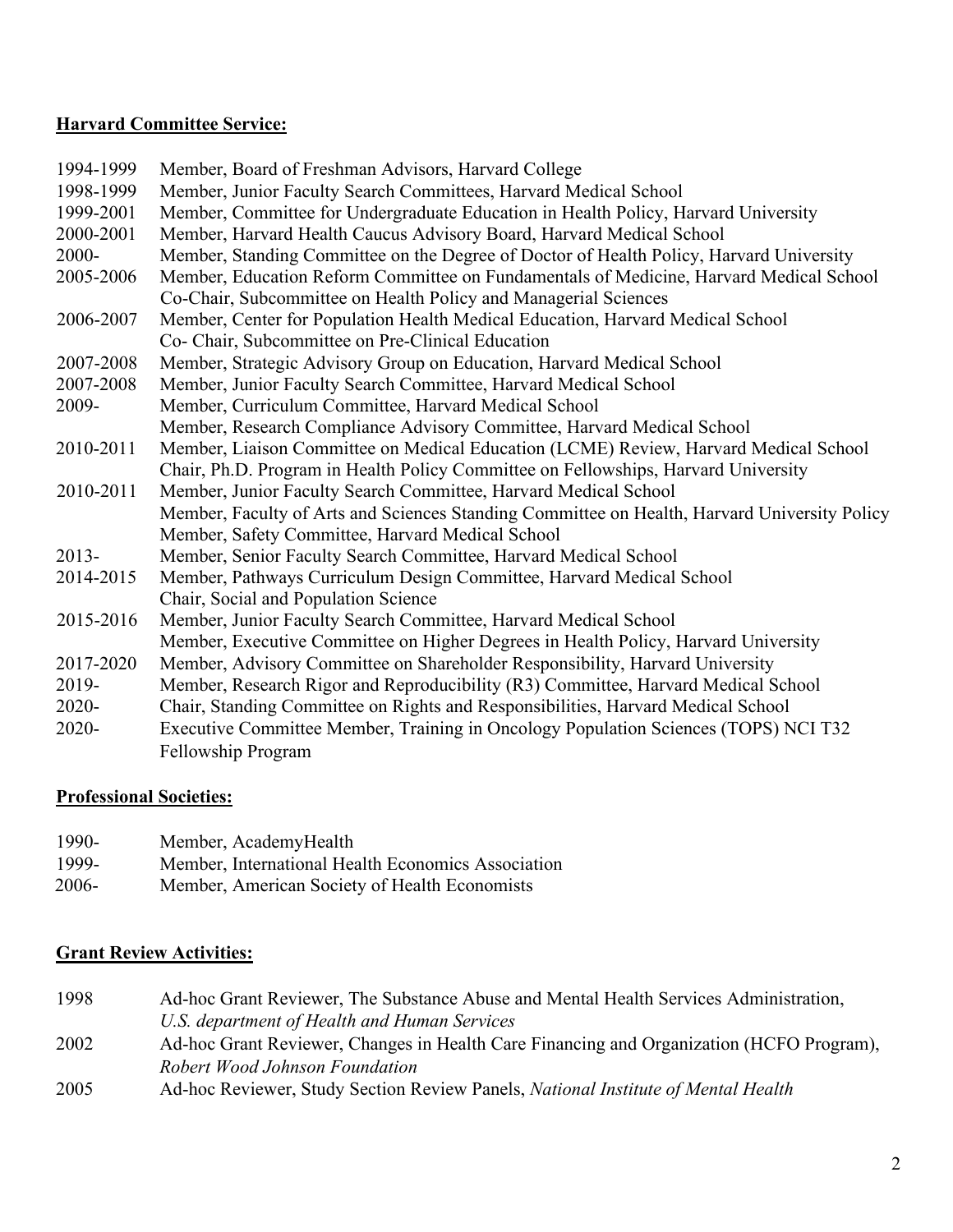| 2006 | Ad-hoc Reviewer, Health Services Organization and Delivery Study Section, <i>National Institute of</i>  |
|------|---------------------------------------------------------------------------------------------------------|
|      | Health                                                                                                  |
| 2010 | Ad-hoc Reviewer, Special Emphasis Panel Study Section, Agency for Healthcare Research and               |
|      | <i><u>Ouality</u></i>                                                                                   |
| 2012 | Ad-hoc Reviewer, Special Emphasis Panel Study Section, National Institute of Mental Health              |
| 2013 | Ad-hoc Reviewer, R24 Planning Grant Study Section, National Institute of Mental Health                  |
| 2013 | Ad-hoc Reviewer, Special Emphasis Panel Study Section, <i>National Institute of Mental Health</i>       |
| 2015 | Ad-hoc Reviewer, Contracts Study Section, National Institute of Mental Health                           |
| 2017 | Ad-hoc Reviewer, Fellowships and Dissertation Grants Study Section, <i>National Institute of Mental</i> |
|      | Health                                                                                                  |
| 2020 | Ad-hoc Reviewer, SERV Conflicts Study Section, National Institute of Mental Health                      |
| 2020 | Ad-hoc Reviewer, T32 Study Section, National Institute of Mental Health                                 |
| 2021 | Ad-hoc Reviewer, RFA Review, National Institute on Alcohol Abuse and Alcoholism                         |
|      |                                                                                                         |

## **Editorial Activities**:

| 1997      | <b>Ad-hoc Reviewer</b>                                         |
|-----------|----------------------------------------------------------------|
|           | Journal of Health Economics                                    |
|           | Inquiry                                                        |
| 1998-     | Ad-hoc Reviewer, Health Affairs                                |
| 1999      | Ad-hoc Reviewer, Health Care Financing Review                  |
| 2000      | Ad-hoc Reviewer, Administration and Policy in Mental Health    |
| $2001 -$  | <b>Ad-hoc Reviewer</b>                                         |
|           | Psychiatric Services                                           |
|           | Milbank Quarterly                                              |
|           | Journal of Mental Health Policy and Economics                  |
|           | Journal of Economics and Management Strategy                   |
| $2002 -$  | <b>Ad-hoc Reviewer</b>                                         |
|           | <b>Medical Care</b>                                            |
|           | <b>Health Services Research</b>                                |
| $2003 -$  | Ad-hoc Reviewer, Journal of General Internal Medicine          |
| 2004-     | <b>Ad-hoc Reviewer</b>                                         |
|           | New England Journal of Medicine                                |
|           | Journal of Health Politics, Policy and Law                     |
|           | Archives of General Psychiatry                                 |
| $2004 -$  | Co-Editor, Psychiatric Services, Economic Grand Rounds Column  |
| 2006-     | <b>Ad-hoc Reviewer</b>                                         |
|           | <i>PharmacoEconomics</i>                                       |
|           | American Journal of Managed Care                               |
| 2008-     | Ad-hoc Reviewer, Journal of the American Medical Association   |
| 2008-2013 | Editorial Board Member, Medical Care Research and Review       |
| 2011      | Ad-hoc Reviewer, Quarterly Journal of Economics                |
| 2011-2018 | Editorial Board Member, Journal of Pain and Symptom Management |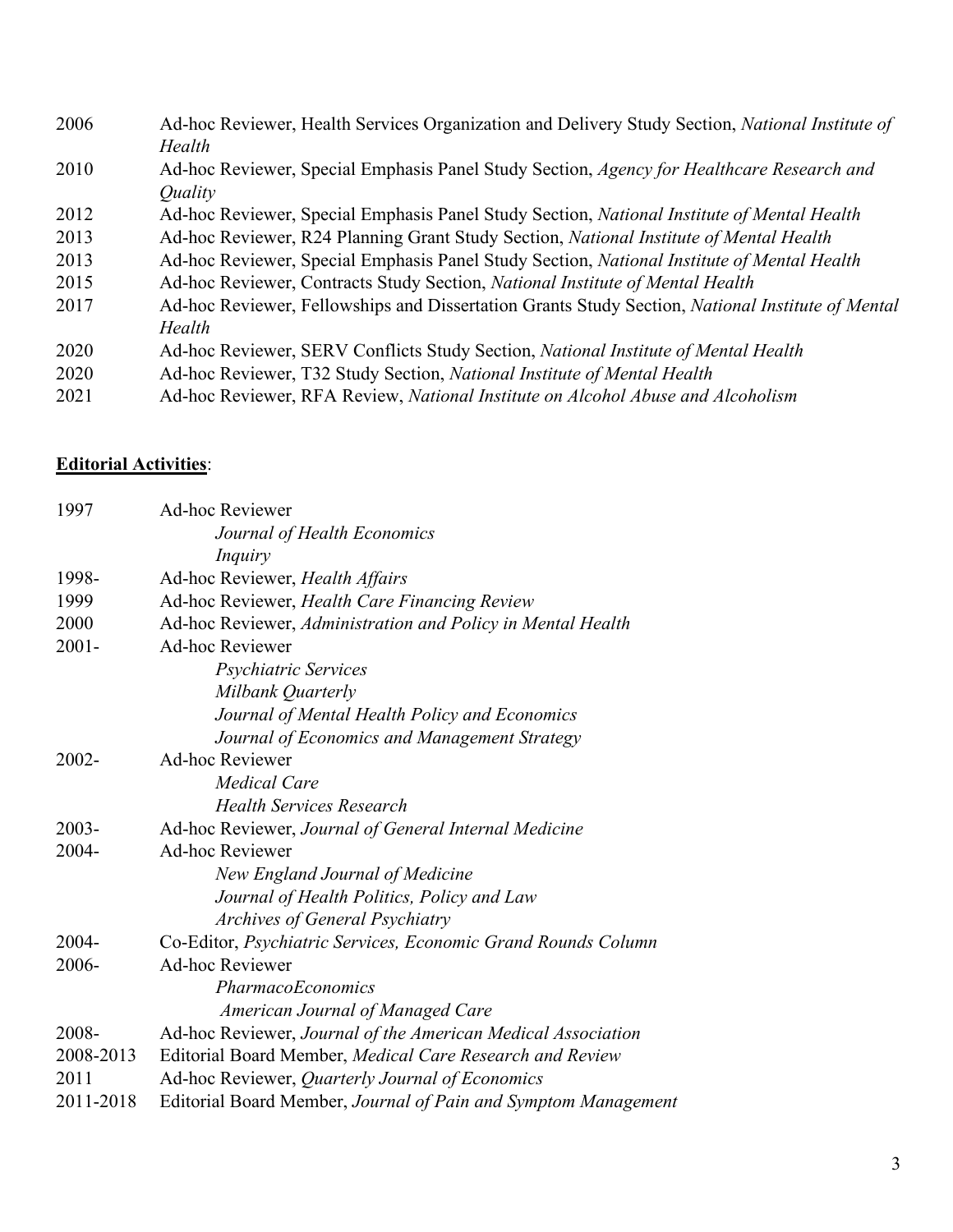#### **Honors and Prizes:**

| 1992-1994 | Trainee, Agency for Health Care Policy and Research                                         |
|-----------|---------------------------------------------------------------------------------------------|
| 1994-1995 | Trainee, National Institute of Mental Health                                                |
| 1996-1997 | Fellow, Alfred P. Sloan Foundation                                                          |
| 1998-1999 | Fellow, Prudential Health Services                                                          |
| 2002-2007 | Recipient, National Institute for Mental Health K01 Career Development Award                |
| 2007-2011 | Recipient, Robert Wood Johnson Foundation Investigator Award in Health Policy Research      |
| 2012      | Recipient, AcademyHealth Noteworthy Article of the Year                                     |
| 2012      | Nominee, Harvard Medical School Donald O'Hara Faculty Prize for Excellence in Teaching      |
|           | (Years $I \& II$ )                                                                          |
| 2012      | Recipient, Medical Care Research and Review Best Paper of the Year                          |
| 2013      | Nominee, Harvard Medical School Donald O'Hara Faculty Prize for Excellence in Teaching      |
|           | (Years $I \& II$ )                                                                          |
| 2014      | Nominee, Harvard Medical School Donald O'Hara Faculty Prize for Excellence in Teaching      |
|           | (Years $I \& II$ )                                                                          |
| 2017      | Recipient, Barbara J. McNeil Faculty Award for Exceptional Institutional Service to Harvard |
|           | Medical School and Harvard School of Dental Medicine                                        |

#### **Report of Funded Projects:**

#### **Past**

1995-2000 Co-Investigator (Richard Frank) Brandeis University / National Institute on Drug Abuse Grant #U1 P50 DA10233

Brandeis/Harvard Center for the Study of Managed Care and Drug Abuse Treatment This project examines the choice of organization and contract structure of managed behavioral health care and estimates the response to contract features for a set of public and private insurance contracts.

1998-1999 Principal Investigator Center for Health Care Strategies, Inc./The Robert Wood Johnson Foundation Grant #ML 375

#### Procurement Strategies for Medicaid Managed Care Programs Serving Individuals with Chronic and Disabling Conditions

This study examines state and country strategies for the procurement of Medicaid managed care contracts to serve individuals with chronic and disabling conditions.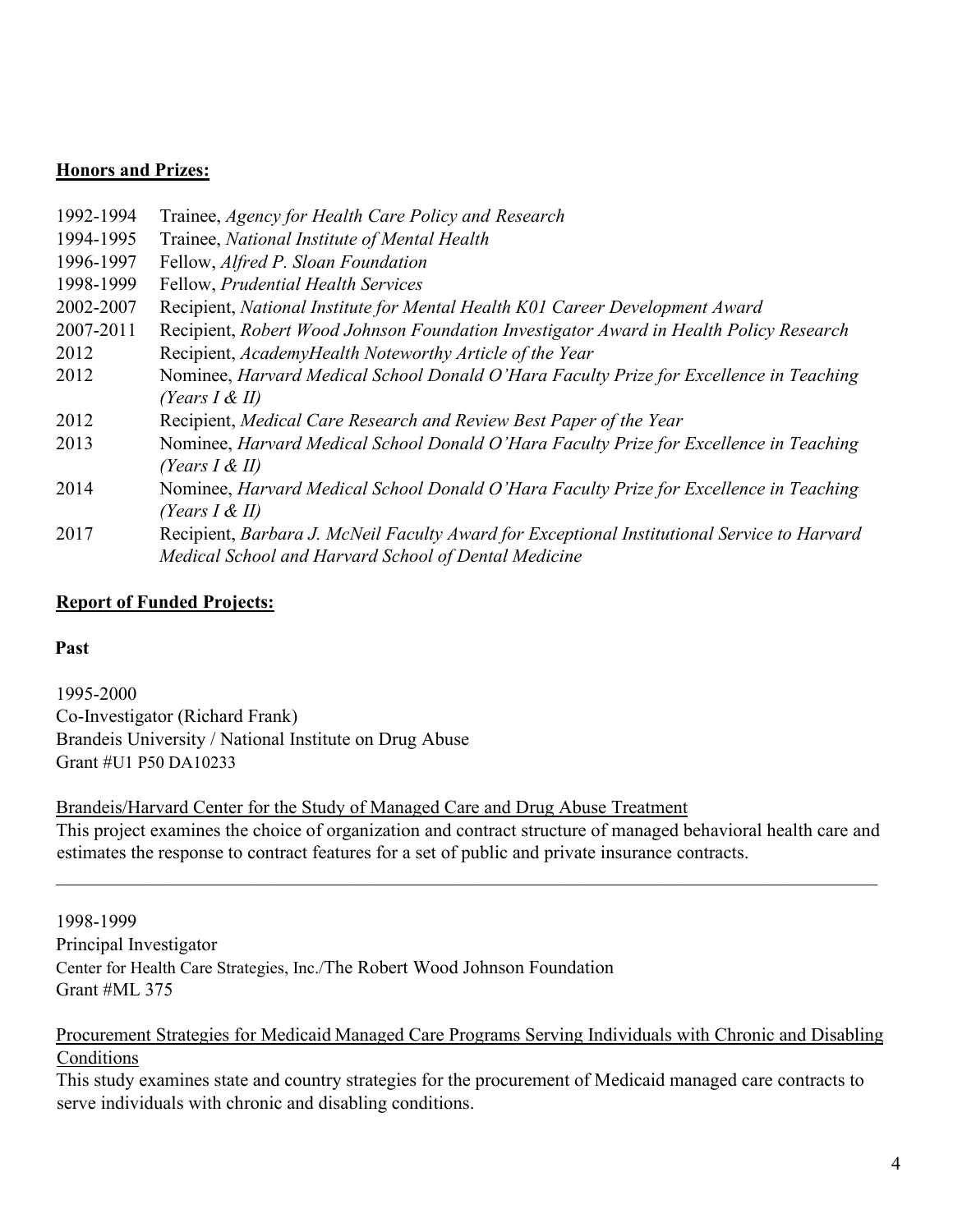1998-1999 Research Fellow (Barbara McNeil) Prudential Health Services Research Fellowship

### The Effects of Managed Mental Health Care

This project fosters collaboration between Prudential and Harvard and provides an opportunity for postdoctoral fellows and junior faculty to gain experience in health services research, and particularly in issues pertaining to managed care.

 $\mathcal{L}_\mathcal{L} = \{ \mathcal{L}_\mathcal{L} = \{ \mathcal{L}_\mathcal{L} = \{ \mathcal{L}_\mathcal{L} = \{ \mathcal{L}_\mathcal{L} = \{ \mathcal{L}_\mathcal{L} = \{ \mathcal{L}_\mathcal{L} = \{ \mathcal{L}_\mathcal{L} = \{ \mathcal{L}_\mathcal{L} = \{ \mathcal{L}_\mathcal{L} = \{ \mathcal{L}_\mathcal{L} = \{ \mathcal{L}_\mathcal{L} = \{ \mathcal{L}_\mathcal{L} = \{ \mathcal{L}_\mathcal{L} = \{ \mathcal{L}_\mathcal{$ 

1999-2001 Co-Investigator (Richard Frank) Eli Lilly Foundation

### Managed Care and Therapeutic Choice

This project examines the impact of benefit design (patient incentives), vendor contract provisions (managed care organization incentives), and provider payment, organization and contract features (provider incentives) on treatment choice for depression, anxiety disorder, and alcohol abuse.

 $\mathcal{L}_\mathcal{L} = \{ \mathcal{L}_\mathcal{L} = \{ \mathcal{L}_\mathcal{L} = \{ \mathcal{L}_\mathcal{L} = \{ \mathcal{L}_\mathcal{L} = \{ \mathcal{L}_\mathcal{L} = \{ \mathcal{L}_\mathcal{L} = \{ \mathcal{L}_\mathcal{L} = \{ \mathcal{L}_\mathcal{L} = \{ \mathcal{L}_\mathcal{L} = \{ \mathcal{L}_\mathcal{L} = \{ \mathcal{L}_\mathcal{L} = \{ \mathcal{L}_\mathcal{L} = \{ \mathcal{L}_\mathcal{L} = \{ \mathcal{L}_\mathcal{$ 

1999-2006 Co-Investigator (Joseph Newhouse) Alfred P. Sloan Foundation Grant #98-12-7

## Managed Care Industry Center

This grant funds the core of the Harvard Managed Care Industry Center. The purpose of the center is to train new researchers on the industry and to initiate collaborative studies to improve industry performance and to identify best practices. The Center's research focus is on the effects of risk-sharing on quality and outcomes of care for both managed care and managed behavioral health care.

 $\mathcal{L}_\mathcal{L} = \{ \mathcal{L}_\mathcal{L} = \{ \mathcal{L}_\mathcal{L} = \{ \mathcal{L}_\mathcal{L} = \{ \mathcal{L}_\mathcal{L} = \{ \mathcal{L}_\mathcal{L} = \{ \mathcal{L}_\mathcal{L} = \{ \mathcal{L}_\mathcal{L} = \{ \mathcal{L}_\mathcal{L} = \{ \mathcal{L}_\mathcal{L} = \{ \mathcal{L}_\mathcal{L} = \{ \mathcal{L}_\mathcal{L} = \{ \mathcal{L}_\mathcal{L} = \{ \mathcal{L}_\mathcal{L} = \{ \mathcal{L}_\mathcal{$ 

2000-2002 Principal Investigator Robert Wood Johnson Foundation Grant #036415

The Impact of Medicare Financing Methods on End-of-Life Care

This study examines how different actors involved with providing end-of-life services perceive the strengths and limitations of the current Medicare financing system. In addition, the project explores the implications for future Medicare policy of the issues raised and ways in which the Medicare financing system might be changed to address any problems identified.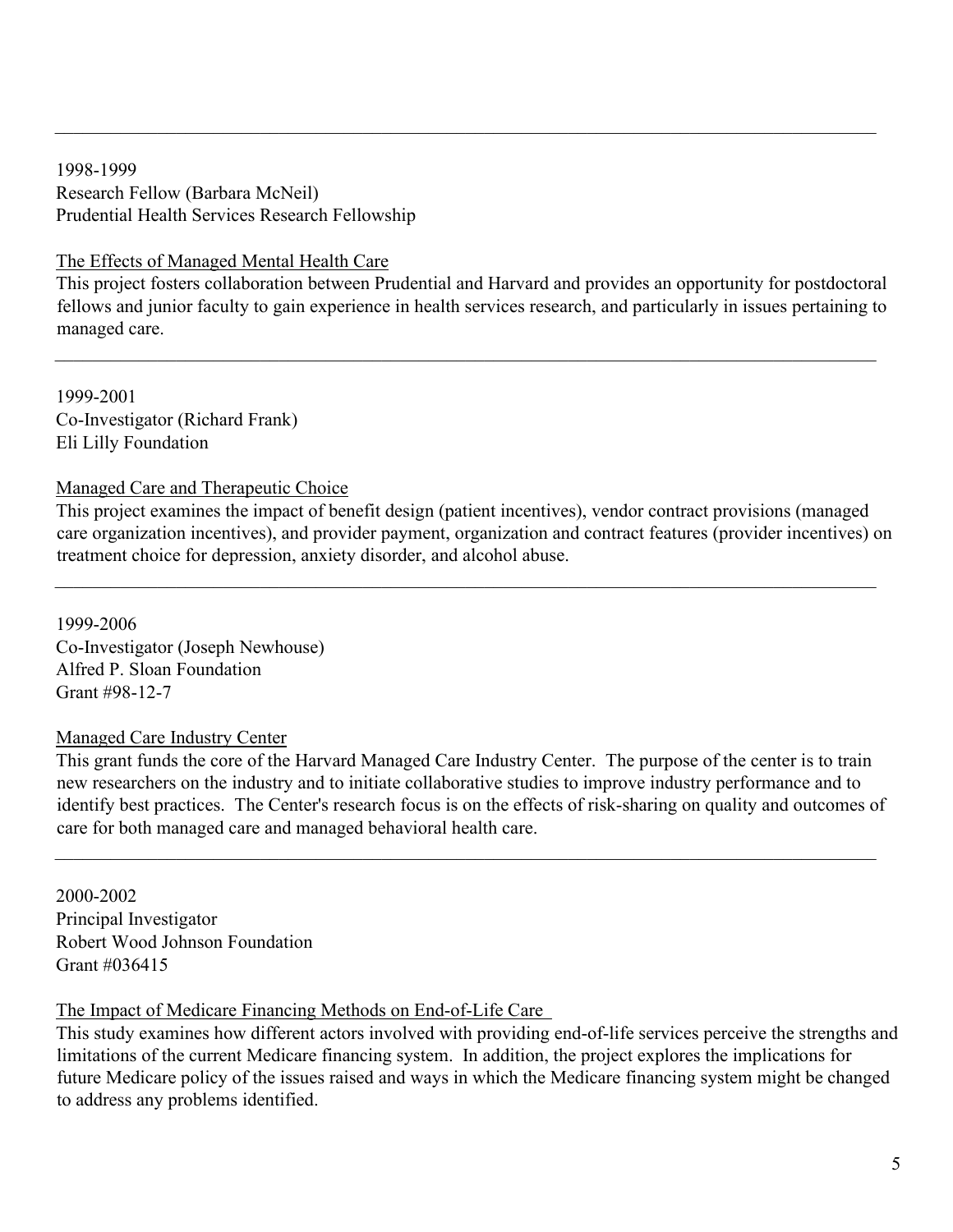2000-2004 Co-Investigator (Richard Frank) Northrop Grumman Corp. / DHHS Grant #S-26027

#### Evaluation of Parity in the Federal Employees Health Benefits Program

For this study evaluating the effects of requiring parity in coverage of mental health and general medical care services within the Federal Employees Health Benefits Program, the Harvard research team will have lead responsibility for constructing all analysis files based on administrative data for all analyses related to costs, utilization, access and quality. The Harvard team will also have responsibility for analysis of costs and utilization data in both the administrative data sets and for the survey research data. Harvard investigators will also participate in the survey design and analysis of patient satisfaction data. Members of the Harvard team will also work on health plan reviews, focus groups and site visits at OPM and eight health plans. Harvard investigators will be involved in the overall evaluation design, the writing of reports of findings and progress of the research. Harvard will also have responsibility for providing the government with analysis files and detailed documentation.

 $\mathcal{L}_\mathcal{L} = \{ \mathcal{L}_\mathcal{L} = \{ \mathcal{L}_\mathcal{L} = \{ \mathcal{L}_\mathcal{L} = \{ \mathcal{L}_\mathcal{L} = \{ \mathcal{L}_\mathcal{L} = \{ \mathcal{L}_\mathcal{L} = \{ \mathcal{L}_\mathcal{L} = \{ \mathcal{L}_\mathcal{L} = \{ \mathcal{L}_\mathcal{L} = \{ \mathcal{L}_\mathcal{L} = \{ \mathcal{L}_\mathcal{L} = \{ \mathcal{L}_\mathcal{L} = \{ \mathcal{L}_\mathcal{L} = \{ \mathcal{L}_\mathcal{$ 

2000-2005 Co-Investigator (Richard Frank) Robert Wood Johnson Foundation Grant #039960

#### Organization and Financing of Primary Care Depression

The goal of this activity is to develop a set of economic incentives and organizational arrangements that support recent advances in the understanding of how depression is most effectively treated in a primary care context. Pursuing this overall goal requires engaging in a number of specific activities aimed at developing and specifying the economic model. There are five main activities: 1) Conduct a review of the literature on treating depression in primary care to identify what has been learned about how the economic and organizational context promote or hinder the effective treatment of depression. 2) Examine secondary data sets to identify common treatment patterns for depression in primary care. 3) Identify and familiarize ourselves with innovative treatment programs aimed at depression in the primary care setting. 4) Analyze the incentives and the organizational structures that promote adherence to appropriate clinical choices. 5) Specify a set of economic and organizational principles to be used in developing a demonstration program.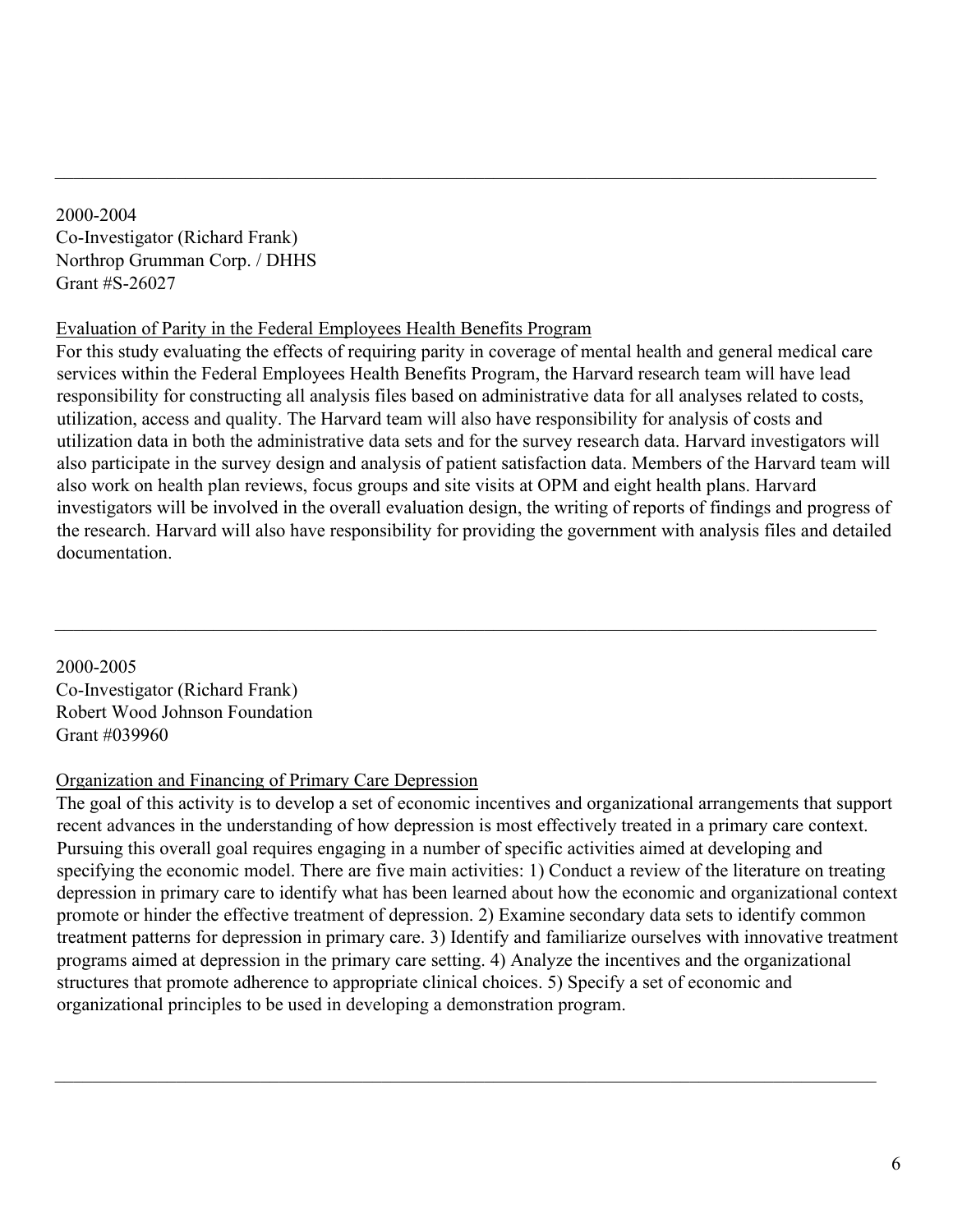2001-2004 Co-Investigator (Richard Frank) Robert Wood Johnson Foundation Grant #42094

#### Impact of Incentive Formularies on Prescription Drug and Health Care Costs and Utilization

The fundamental question of how to balance costs, choice of drugs and innovations in the prescription drug area has become one of the more pressing challenges facing the management of health plans. We will trace the diffusion formulary arrangements and analyze factors that influence an employer's or managed care organization's (MCO) decision to use three-tiered formularies and other patient incentive arrangements. Descriptive and multivariate analysis will be used to study the importance of various factors on employer/health plan choices. This study will provide important information for both public and private policymakers on the impacts of one of the new private sector methods of managing pharmaceutical benefits on prescription drug use, pharmacy and total health care spending, and patterns of care.

 $\mathcal{L}_\mathcal{L} = \{ \mathcal{L}_\mathcal{L} = \{ \mathcal{L}_\mathcal{L} = \{ \mathcal{L}_\mathcal{L} = \{ \mathcal{L}_\mathcal{L} = \{ \mathcal{L}_\mathcal{L} = \{ \mathcal{L}_\mathcal{L} = \{ \mathcal{L}_\mathcal{L} = \{ \mathcal{L}_\mathcal{L} = \{ \mathcal{L}_\mathcal{L} = \{ \mathcal{L}_\mathcal{L} = \{ \mathcal{L}_\mathcal{L} = \{ \mathcal{L}_\mathcal{L} = \{ \mathcal{L}_\mathcal{L} = \{ \mathcal{L}_\mathcal{$ 

2000-2005

Co-Investigator (Joseph Newhouse) Agency for Healthcare Research and Quality Grant #5 P01 HS10803

#### Structuring Markets and Competition in Health Care

This Program Project will develop and apply an overarching conceptual framework, drawn from economic theory, for understanding the roles of purchasers, plans, providers, and patients in a market environment characterized by which payers contract with health plans and plans by capitation. Managed care greatly expands the dimensions upon the market structure itself, which determines how payers, plans, and providers both contract and compete with each other. Alternative market structures have different effects on costs and clinical endpoints. Our Program Project will improve understanding of these effects. The R01 led by Dr. Huskamp examines two types of benefit carve-out arrangements (pharmacy carve-outs and mental health and substance abuse (MHSA) carve-outs) and explores their impacts, including any cost shifting that resulted from use of carve-outs.

 $\mathcal{L}_\mathcal{L} = \{ \mathcal{L}_\mathcal{L} = \{ \mathcal{L}_\mathcal{L} = \{ \mathcal{L}_\mathcal{L} = \{ \mathcal{L}_\mathcal{L} = \{ \mathcal{L}_\mathcal{L} = \{ \mathcal{L}_\mathcal{L} = \{ \mathcal{L}_\mathcal{L} = \{ \mathcal{L}_\mathcal{L} = \{ \mathcal{L}_\mathcal{L} = \{ \mathcal{L}_\mathcal{L} = \{ \mathcal{L}_\mathcal{L} = \{ \mathcal{L}_\mathcal{L} = \{ \mathcal{L}_\mathcal{L} = \{ \mathcal{L}_\mathcal{$ 

2004 Principal Investigator Henry J. Kaiser Family Foundation Grant #02-1237-600

## Analysis of the New Medicare Prescription Drug Law

This project analyzes the key features of the Medicare Modernization Act of 2003 and discusses implications of these features for cost, access, and quality of care for Medicare beneficiaries.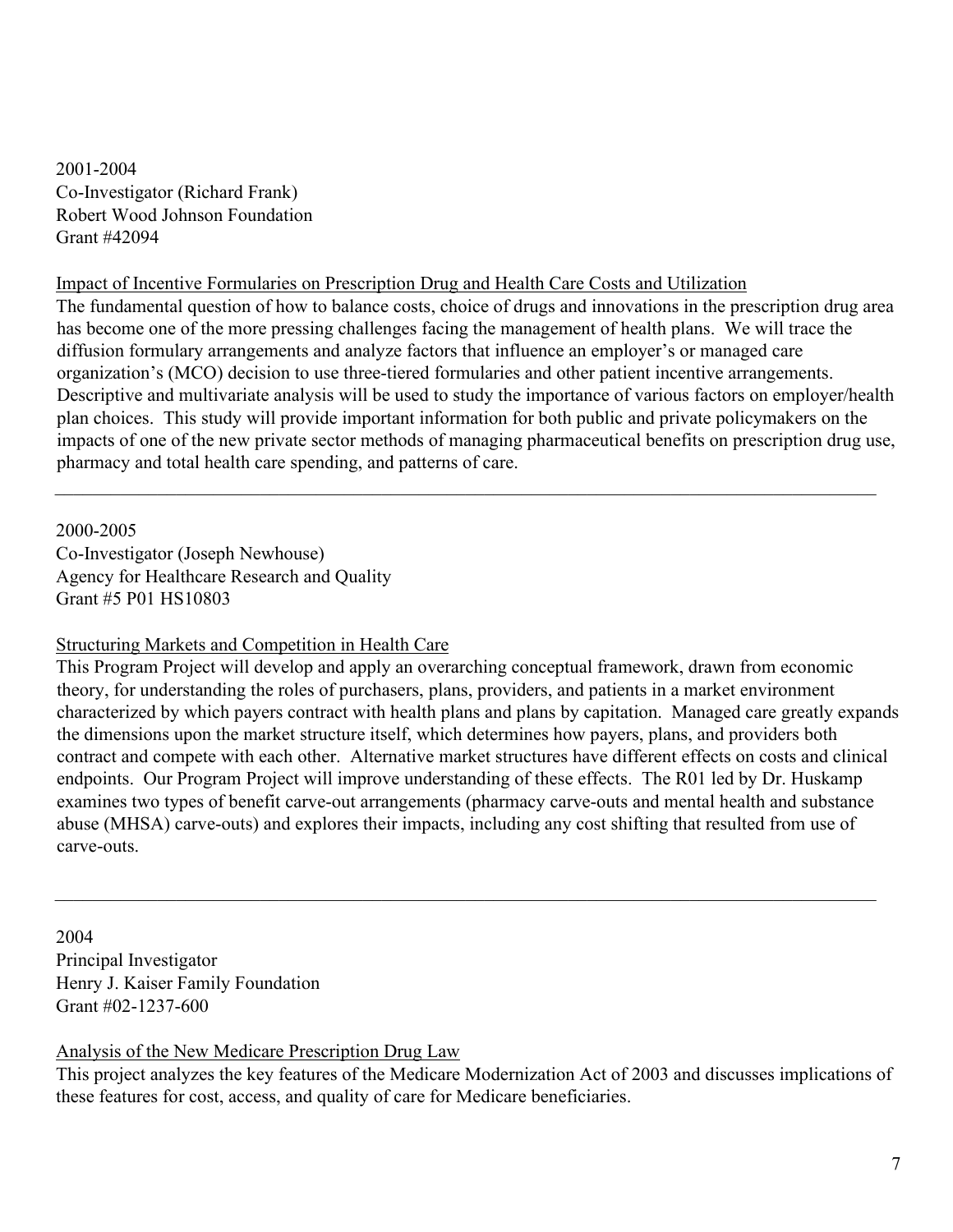2004-2006 Principal Investigator Technical Assistance Collaborative / MacArthur Foundation Grant #03-78360-000-HCD

Variations in Quality of Depression Treatment among Specialty Mental Health Providers This study uses claims data from a large managed behavioral health care organization to examine the provision of quality care within a network of specialty mental health providers.

\_\_\_\_\_\_\_\_\_\_\_\_\_\_\_\_\_\_\_\_\_\_\_\_\_\_\_\_\_\_\_\_\_\_\_\_\_\_\_\_\_\_\_\_\_\_\_\_\_\_\_\_\_\_\_\_\_\_\_\_\_\_\_\_\_\_\_\_\_\_\_\_\_\_\_\_\_\_\_\_\_\_\_\_\_\_\_\_

 $\mathcal{L}_\mathcal{L} = \{ \mathcal{L}_\mathcal{L} = \{ \mathcal{L}_\mathcal{L} = \{ \mathcal{L}_\mathcal{L} = \{ \mathcal{L}_\mathcal{L} = \{ \mathcal{L}_\mathcal{L} = \{ \mathcal{L}_\mathcal{L} = \{ \mathcal{L}_\mathcal{L} = \{ \mathcal{L}_\mathcal{L} = \{ \mathcal{L}_\mathcal{L} = \{ \mathcal{L}_\mathcal{L} = \{ \mathcal{L}_\mathcal{L} = \{ \mathcal{L}_\mathcal{L} = \{ \mathcal{L}_\mathcal{L} = \{ \mathcal{L}_\mathcal{$ 

2005-2007 Co-Investigator (Meredith Rosenthal) Robert Wood Johnson Foundation Grant #056107

## Uptake and Impact of Health Risk Appraisals

Efforts to inform and motivate consumers to make better health and health care choices have diffused throughout the health care market. One of the central components of these consumer health management programs is the health risk appraisal (HRA). HRAs are structured surveys designed to identify a wide range of health risks, including genetic predispositions to disease, poor health habits, and lack of adherence to recommended care for a chronic condition. In this study, we explore the potential of HRAs to engage consumers in health improvement. In particular, we will examine the overall rates of HRA completion in a privately-insured population, the impact of a consumer financial incentive on HRA completion, the characteristics of consumers who opt to complete an HRA, and early effects of HRAs on utilization and health behavior.

2002-2008 Principal Investigator National Institute of Mental Health Grant #K01 MH66109

## Economics of Formulary Design and Mental Health Policy

This Mentored Research Scientist Development Award would allow Dr. Haiden Huskamp, a health economist with expertise in mental health policy and economic institutions, to supplement her economic tools with the knowledge and skills needed to conduct clinically-relevant and policy-significant research on the economics of prescription drugs used in the treatment of mental illnesses. The specific aims of this career development proposal are to: 1) develop a greater understanding of clinical decision making related to the use of psychotropic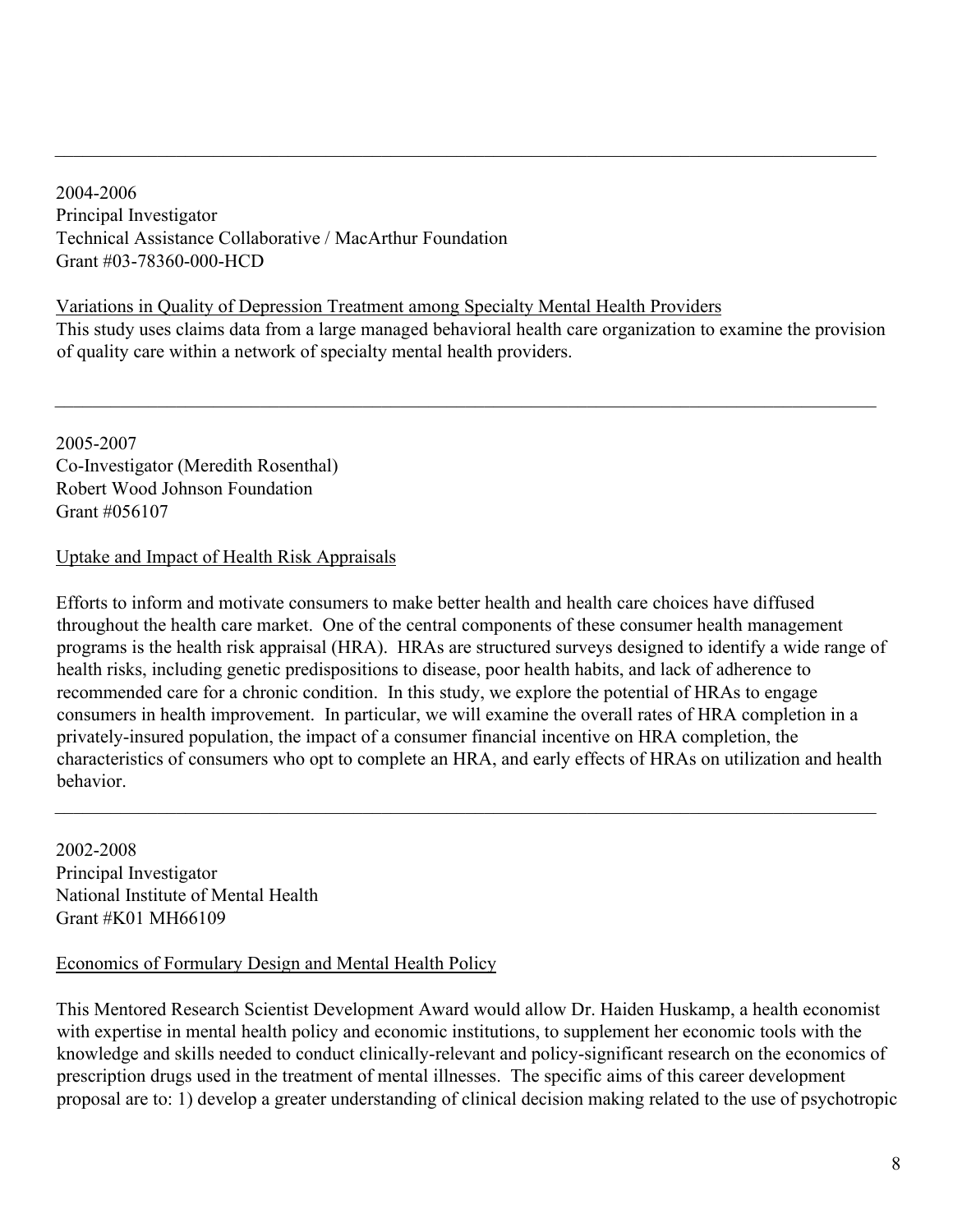drugs; 2) acquire basic knowledge of psychopharmacology; and 3) expand knowledge of the important economic institutions influencing the prescription drug market. In this undertaking, Dr. Huskamp will be guided by her sponsor, Richard Frank, PhD, and co-sponsors, Andrew Nierenberg, MD, and Ernst Berndt, PhD.

 $\mathcal{L}_\mathcal{L} = \{ \mathcal{L}_\mathcal{L} = \{ \mathcal{L}_\mathcal{L} = \{ \mathcal{L}_\mathcal{L} = \{ \mathcal{L}_\mathcal{L} = \{ \mathcal{L}_\mathcal{L} = \{ \mathcal{L}_\mathcal{L} = \{ \mathcal{L}_\mathcal{L} = \{ \mathcal{L}_\mathcal{L} = \{ \mathcal{L}_\mathcal{L} = \{ \mathcal{L}_\mathcal{L} = \{ \mathcal{L}_\mathcal{L} = \{ \mathcal{L}_\mathcal{L} = \{ \mathcal{L}_\mathcal{L} = \{ \mathcal{L}_\mathcal{$ 

2008-2009 Principal Investigator Charles H. Farnsworth Trust, \$54,529

### Hospice Utilization among Terminally Ill Nursing Home Residents in New England Communities

Using data from a large regional hospice serving nursing home residents in five New England states and data on nursing home characteristics and quality of care, we will document the variation in timing of hospice referral across nursing homes, identify patient characteristics and nursing home characteristics that are associated with earlier referral to hospice, and examine whether nursing homes that provide higher quality nursing care are more likely to make earlier referrals to hospice.

 $\mathcal{L}_\mathcal{L} = \{ \mathcal{L}_\mathcal{L} = \{ \mathcal{L}_\mathcal{L} = \{ \mathcal{L}_\mathcal{L} = \{ \mathcal{L}_\mathcal{L} = \{ \mathcal{L}_\mathcal{L} = \{ \mathcal{L}_\mathcal{L} = \{ \mathcal{L}_\mathcal{L} = \{ \mathcal{L}_\mathcal{L} = \{ \mathcal{L}_\mathcal{L} = \{ \mathcal{L}_\mathcal{L} = \{ \mathcal{L}_\mathcal{L} = \{ \mathcal{L}_\mathcal{L} = \{ \mathcal{L}_\mathcal{L} = \{ \mathcal{L}_\mathcal{$ 

2005-2008 Co-Investigator (Sharon-Lise Normand) National Institute of Mental Health Grant #R01 MH061434

## Modeling Treatment Use & Effectiveness in Mental Health

This application seeks continued support for a team of statisticians, economists, and clinicians to collaborate on the development and application of longitudinal hierarchical discrete choice models for understanding diffusion of mental health technologies and for causal inference. Dr. Huskamp does not have any effort budgeted for year two of this project. This project has a no-cost extension thru 7/31/09.

2008-2009 Co-Investigator (John Ayanian) National Cancer Institute Grant #U01 CA093324

#### Cancer Care Outcomes Research & Surveillance Consortium (CanCORS)

The objectives of the CanCORS initiative are to: 1) enhance monitoring and understanding of the processes of cancer care and patient-centered factors influencing prognosis in population-based cohorts of lung and colorectal cancer patients; 2) establish a system for examining the relationship of the processes of care to clinical and patient-centered outcomes, with emphasis on measuring the dissemination of state-of-the science interventions and their association with better quality outcomes in the general population of cancer patients; and 3) examine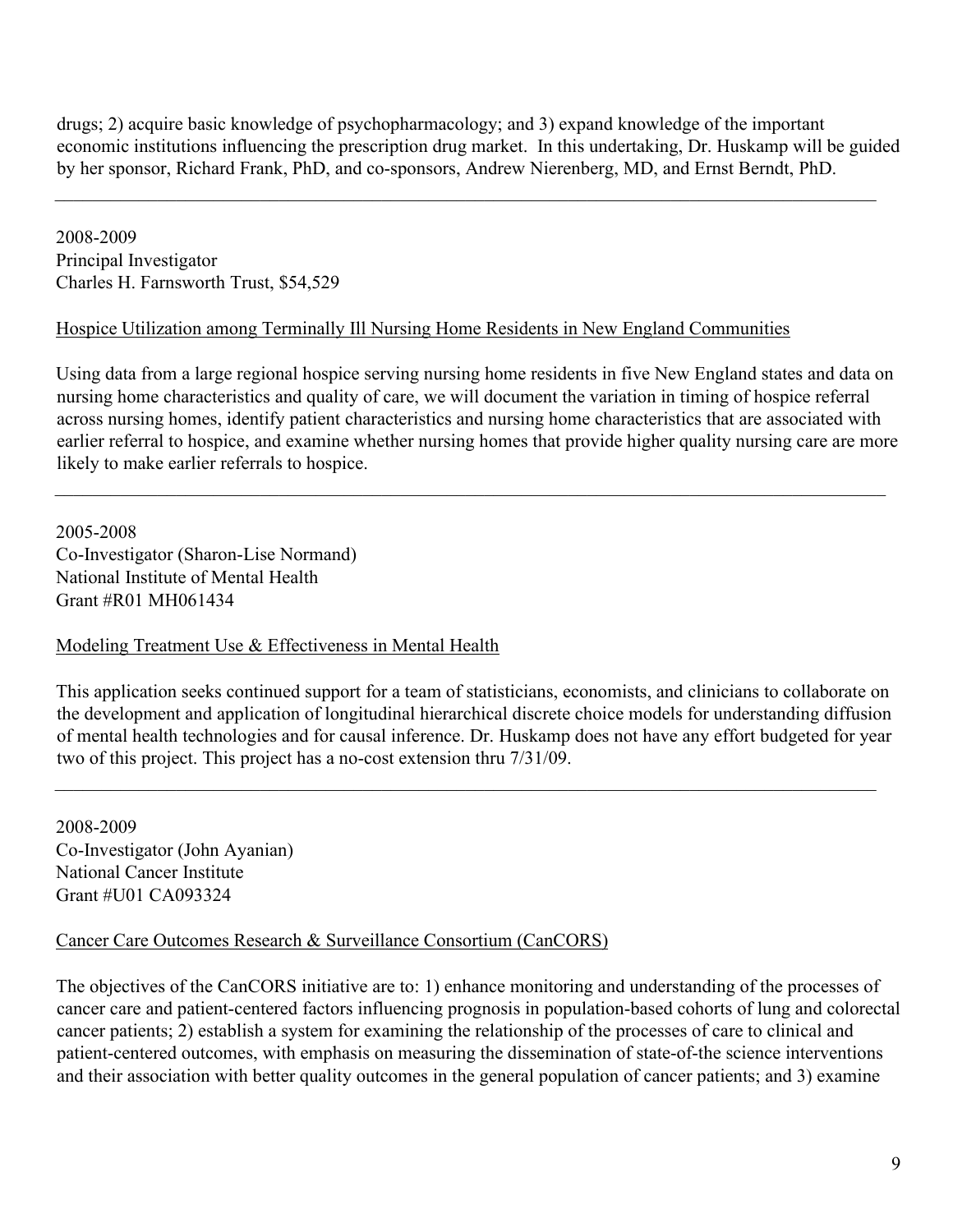disparities in the receipt of state-of-the-science cancer care and factors that contribute to disparities in outcomes and identify ways to lessen those disparities. This project is in a no cost extension phase.

 $\mathcal{L}_\mathcal{L} = \{ \mathcal{L}_\mathcal{L} = \{ \mathcal{L}_\mathcal{L} = \{ \mathcal{L}_\mathcal{L} = \{ \mathcal{L}_\mathcal{L} = \{ \mathcal{L}_\mathcal{L} = \{ \mathcal{L}_\mathcal{L} = \{ \mathcal{L}_\mathcal{L} = \{ \mathcal{L}_\mathcal{L} = \{ \mathcal{L}_\mathcal{L} = \{ \mathcal{L}_\mathcal{L} = \{ \mathcal{L}_\mathcal{L} = \{ \mathcal{L}_\mathcal{L} = \{ \mathcal{L}_\mathcal{L} = \{ \mathcal{L}_\mathcal{$ 

2009-2010 Multiple PI Medicare Payment Advisory Commission, \$43,682 (MedPAC) Contract # E4058946

#### Medicare Part D, Long-term Care Pharmacies, and Nursing Facilities

To assess the impact of Part D in the nursing home setting, we will conduct interviews of key stakeholders on the impact of Part D on medication access, care delivery, and quality of care outcomes for nursing home residents.

2007- 2011 Principal Investigator Robert Wood Johnson Foundation Investigator, \$252,901 Award in Health Policy Research Program Grant #60468

#### Has the Revolution Come and Gone? The Societal Value of New Psychotropic Drugs

The past two decades were a period of rapid development of new drug treatments for mental illness. Some believe these new drugs have brought about "revolutionary" changes in the treatment of mental illness. At the same time, the growth in psychotropic drug costs has been explosive. Rapid cost increases combined with high accounting profits have brought increased scrutiny to drug manufacturers over whether the drugs they produce are worth the costs. This project will compare the social costs and benefits of newer psychotropic drugs to assess their social value and then identify ways that the value of psychotropic drug spending can be increased.

2008-2011 Principal Investigator National Institute of Mental Health, \$663,553 Grant #R01 MH080797

#### Effects of Mental Health Parity on High-Cost and Severely-Ill Individuals

Mental health parity policies aim to protect individuals with severe mental illnesses against the catastrophic costs of seeking treatment, and, in doing so, increase efficiency and fairness in the insurance market. In 2001, all plans participating in the Federal Employees Health Benefits (FEHB) Program were required to offer coverage for MH/SA services on a par with general medical services. This study will: 1) assess whether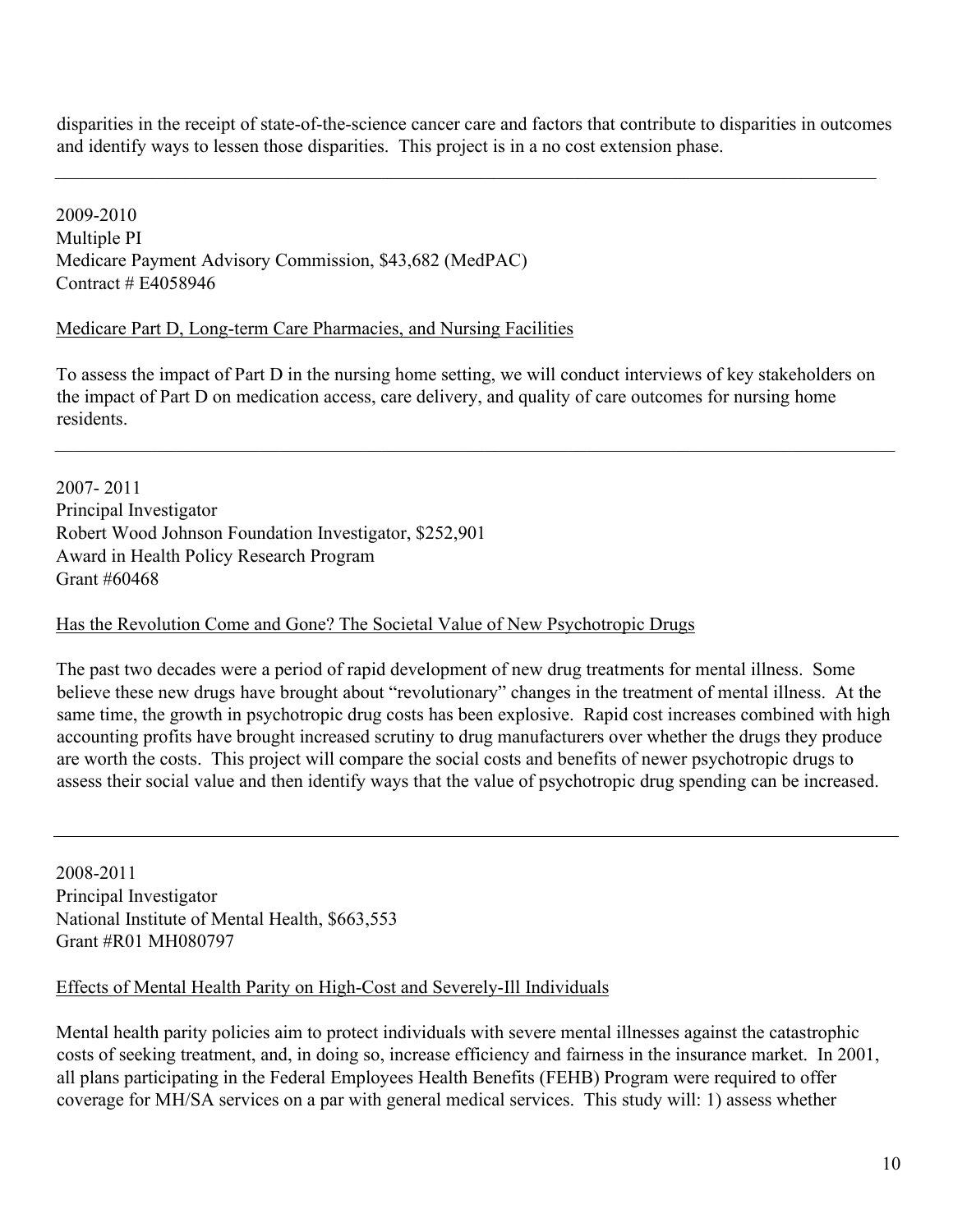individuals with high MH/SA expenditures disproportionately benefited from the comprehensive FEHB parity policy, 2) compare characteristics of high spenders before and after parity adoption, and 3) examine how parity affected the composition, intensity, and quality of treatment received

 $\mathcal{L}_\mathcal{L} = \{ \mathcal{L}_\mathcal{L} = \{ \mathcal{L}_\mathcal{L} = \{ \mathcal{L}_\mathcal{L} = \{ \mathcal{L}_\mathcal{L} = \{ \mathcal{L}_\mathcal{L} = \{ \mathcal{L}_\mathcal{L} = \{ \mathcal{L}_\mathcal{L} = \{ \mathcal{L}_\mathcal{L} = \{ \mathcal{L}_\mathcal{L} = \{ \mathcal{L}_\mathcal{L} = \{ \mathcal{L}_\mathcal{L} = \{ \mathcal{L}_\mathcal{L} = \{ \mathcal{L}_\mathcal{L} = \{ \mathcal{L}_\mathcal{$ 

2010-2013 Co-Investigator Agency for HealthCare Research and Quality Grant # R01 HS018960

### Assessing the Effect of FDA Advisories on Psychotropic Medications

This project will assess the impact of FDA safety advisories and black box warnings on prescription drug utilization by patients and physician prescribing patterns for three classes of psychotropic medications (antidepressants, antipsychotics, and stimulants).

 $\mathcal{L}_\mathcal{L} = \{ \mathcal{L}_\mathcal{L} = \{ \mathcal{L}_\mathcal{L} = \{ \mathcal{L}_\mathcal{L} = \{ \mathcal{L}_\mathcal{L} = \{ \mathcal{L}_\mathcal{L} = \{ \mathcal{L}_\mathcal{L} = \{ \mathcal{L}_\mathcal{L} = \{ \mathcal{L}_\mathcal{L} = \{ \mathcal{L}_\mathcal{L} = \{ \mathcal{L}_\mathcal{L} = \{ \mathcal{L}_\mathcal{L} = \{ \mathcal{L}_\mathcal{L} = \{ \mathcal{L}_\mathcal{L} = \{ \mathcal{L}_\mathcal{$ 

2010-2013 Co-Investigator National Institutes of Health Grant # 1RC4MH092717

### Accounting for Confounding Bias and Heterogeneity in Comparative Effectiveness

This proposal seeks to develop novel and generalizable methods for addressing these problems. Specifically, we will develop novel approaches for combining data from randomized trials, registries and/or claims-based data (taking advantage of the strengths of both RCT and observational data); extend the latest techniques for instrumental variable analysis; and develop novel simultaneous equation models to account for confounding that are less sensitive to assumptions than currently-used methods. In so doing, we will apply these methods to three important clinical examples: treatments for bipolar disorder for patients with psychiatric comorbidity, reformulations of existing psychiatric drug treatments, and the surgical repair for abdominal aortic aneurysm (AAA).

 $\mathcal{L}_\mathcal{L} = \{ \mathcal{L}_\mathcal{L} = \{ \mathcal{L}_\mathcal{L} = \{ \mathcal{L}_\mathcal{L} = \{ \mathcal{L}_\mathcal{L} = \{ \mathcal{L}_\mathcal{L} = \{ \mathcal{L}_\mathcal{L} = \{ \mathcal{L}_\mathcal{L} = \{ \mathcal{L}_\mathcal{L} = \{ \mathcal{L}_\mathcal{L} = \{ \mathcal{L}_\mathcal{L} = \{ \mathcal{L}_\mathcal{L} = \{ \mathcal{L}_\mathcal{L} = \{ \mathcal{L}_\mathcal{L} = \{ \mathcal{L}_\mathcal{$ 

2009-2014 Co-Investigator National Institute on Aging Grant #PO1 AG032952

#### The Role of Private Plans in Medicare

The Program Project intends to undertake a fundamental examination of the economics of Medicare Part C, or Medicare Advantage (MA) from a framework grounded in economic theory. The Project is organized around five integrated component projects studying: 1) The factors influencing beneficiary choice of MA plan or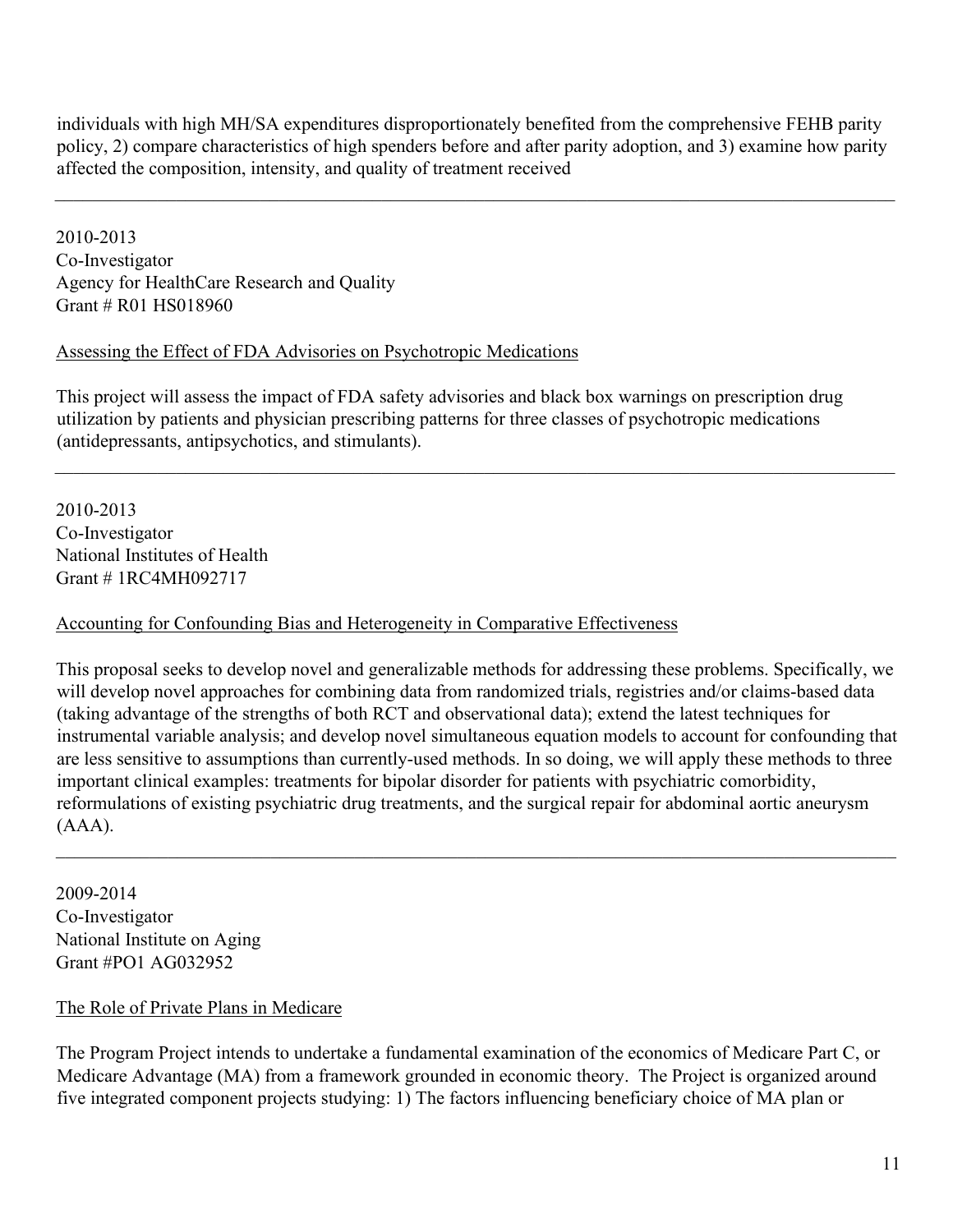traditional Medicare (TM); 2) How MA plans decide about entry and choose the overall generosity of benefits, depending upon Medicare payment policy; 3) Plans' choice of the mix or structure of their benefits in light of possible opportunities for efficiencies from integration and incentives for selection due to imperfect risk adjustment; (4) The consequences (spillovers) of plan choices about entry and practice patterns for beneficiaries in TM and non-Medicare populations; and 5) The design optimal payment, regulatory, and informational policies for Medicare to set for MA plans.

2009-2014 Principal Investigator National Institute on Aging, \$855,595 Grant #R01 AG034085

#### Medicare Part D Plan Generosity & Dual-Eligible Nursing Home Residents

This study will examine the effect of Medicare Part D drug plan generosity on medication use and health outcomes for dual-eligible nursing home residents. We will combine drug utilization data from a large long term care pharmacy, data on health outcomes from the Minimum Data Set (MDS), and Medicare Part A hospitalization claims for the period 2005-2008.

2009-2014 Consortium PI Harvard Pilgrim Health Care / AHRQ, \$120,027 Grant #R01 HS018577-01

#### Drug Cost Containment Changes and Quality of Care for Mentally Ill Dual Enrollees This study will examine the impact of the shift from Medicaid drug coverage to Medicare Part D among dual eligibles with schizophrenia or bipolar disorder.

2013-2015 Multi-PI Commonwealth Fund, \$178,011 Grant # 20130499

#### Impact of Accountable Care Organization Models with Risk Based Payments on Individuals with Mental Illness

This study assesses the effect of accountable care organization models on mental health service use and spending, and on total health care spending for individuals diagnosed with a mental illness, including those with multiple co-morbidities.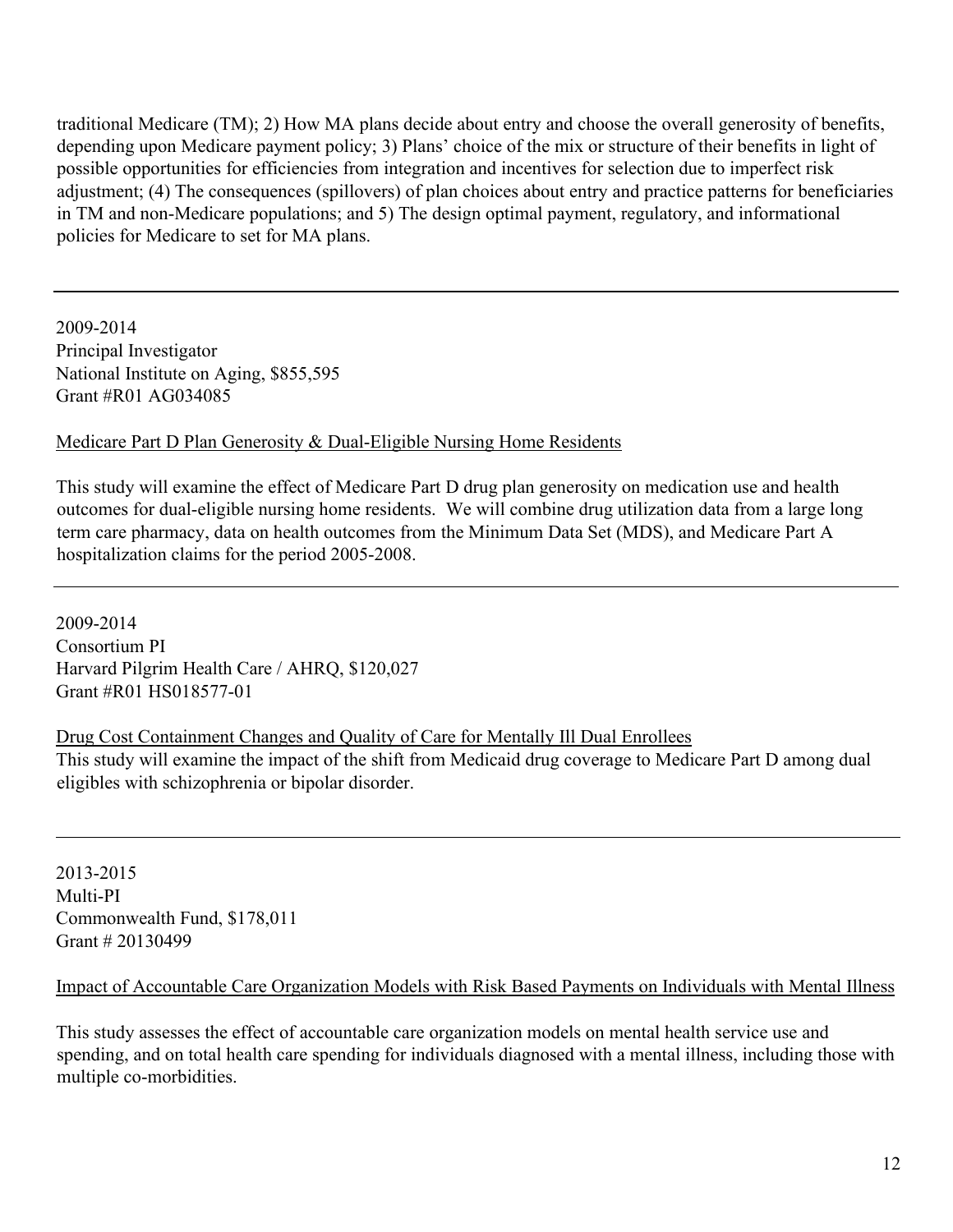2013-2014 Co-Investigator Laura and John Arnold Foundation Health Care Markets and Regulation Lab: Seed Funding

Overall objective: To help the U.S. healthcare system move forward by providing critical evidence, analyses and tools necessary to design health care regulations and markets to promote high quality care and innovation at a sustainable cost. Initial phase (seed) objectives include: (1) establish an organizational and governance structure, (2) set priorities within and between program areas, and (3) identify feasible, transformative projects

2012-2016 Multi-PI National Institute of Mental Health, \$ 1,172,397 Grant #R01 MH093359

Influences on Psychiatrist Prescribing of Antipsychotics

This project examines the factors that influence the speed with which psychiatrists adopt new antipsychotics and respond to new evidence on their comparative effectiveness and safety, including organizational factors, commercial influences, and policy levers.

2014-2016 Co-Investigator DHHS/Office for the Asst. Secretary for Planning and Evaluation (ASPE)

#### Healthcare Integration in Medicare Accountable Care Organizations

Using both quantitative and qualitative methods, this project will examine the impact of Accountable Care Organizations (ACOs) in Medicare on behavioral health care and outcomes and explore the extent to which ACOs target behavioral health conditions for value-enhancing changes in care management.

2012-2016 Co-Investigator National Cancer Institute Grant # R01CA164021

Explaining Variations in End-of-Life Care Intensity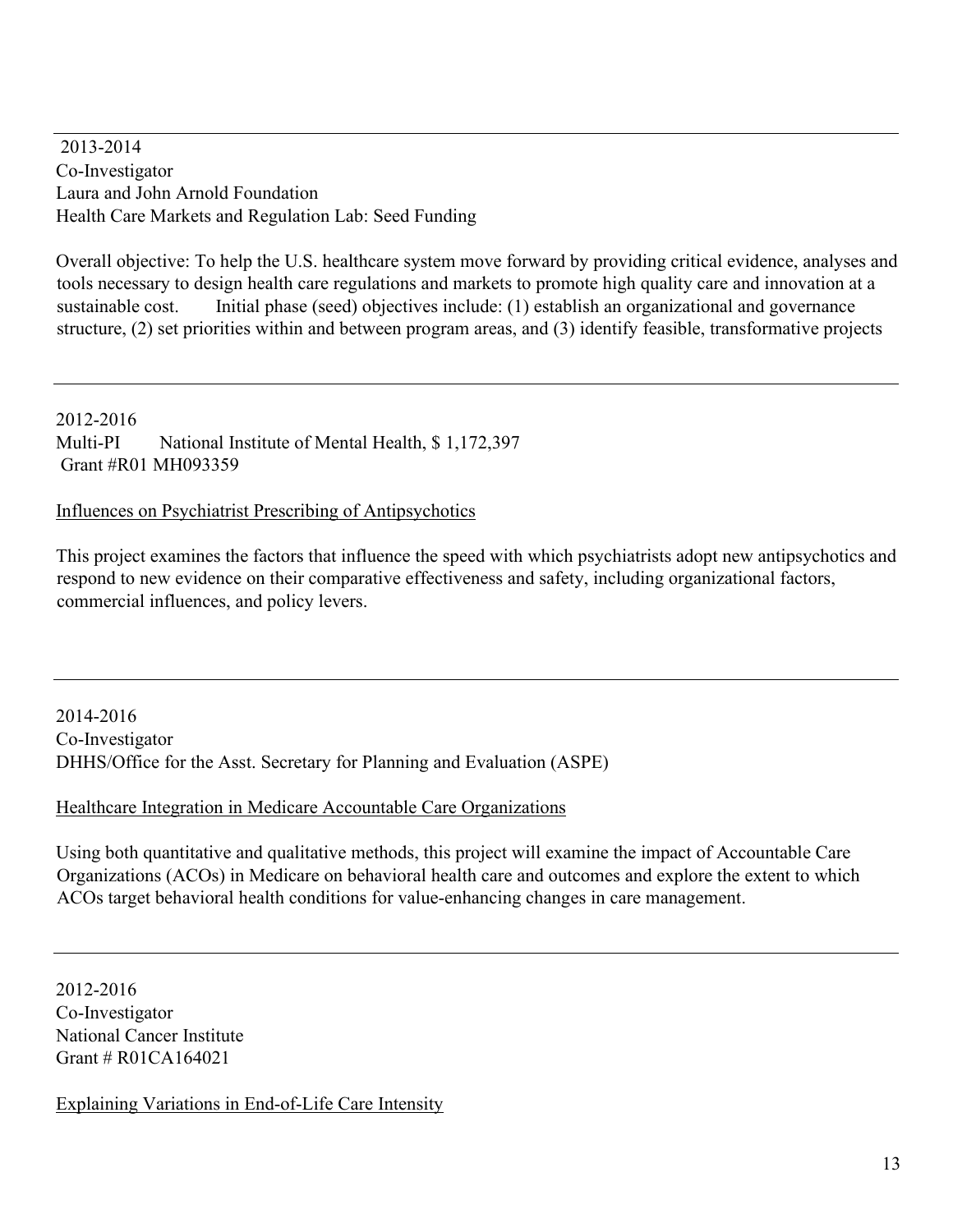This study will expand our understanding of the factors contributing to the high expenditures and intensity of end-of-life (EOL) care for individuals with advanced cancer and will help to identify the appropriate targets for strategies to address disparities in EOL care. If differences in EOL care intensity are primarily driven by physicians, local area practice patterns, and availability of services (e.g., intensive care beds), the findings will identify opportunities for interventions to assure that patients obtain care at the EOL that matches their preferences, and it will identify opportunities to decrease intensity of care in areas where such care is not driven by patients' preferences. If high-intensity EOL care is driven by patients' preferences, then it will be important to assess if these are informed preferences and, if not, whether they can become informed preferences (e.g., preferences that may be modifiable through EOL discussions).

2014-2016 Co-Investigator American Cancer Society/University of North Carolina

### Impact of Parity Legislation on Use and Costs of Oral Cancer Medications

Capitalizing on a natural experiment, we will use national health insurance claims data to estimate the impact of oral cancer medication parity legislation on the use and spending for cancer therapies. We will use a differencein-difference-in-difference modeling strategy to examine care before and after parity legislation in states that did and did not adopt parity legislation, and among patients who are or are not enrolled in self-insured plans that are exempt from state-level legislation. Analyses will focus on changes in overall and proportional use of oral cancer therapies (Aim 1); changes in spending on cancer treatment for patients and insurers (Aim 2); and changes in adherence to oral cancer medications (Aim 3).

2015-2016 Co-Investigator Vanderbilt University Sub u/d ASPE, \$43,897

## Tracking the Impact of Ownership Changes in Hospice Care Provided to Medicare Beneficiaries

This project will examine hospice ownership and the impact of ownership changes on hospice utilization for Medicare beneficiaries at the end of life.

2012-2017 Co-Investigator National Institute of Mental Health, \$159,671 Grant # R01 MH093414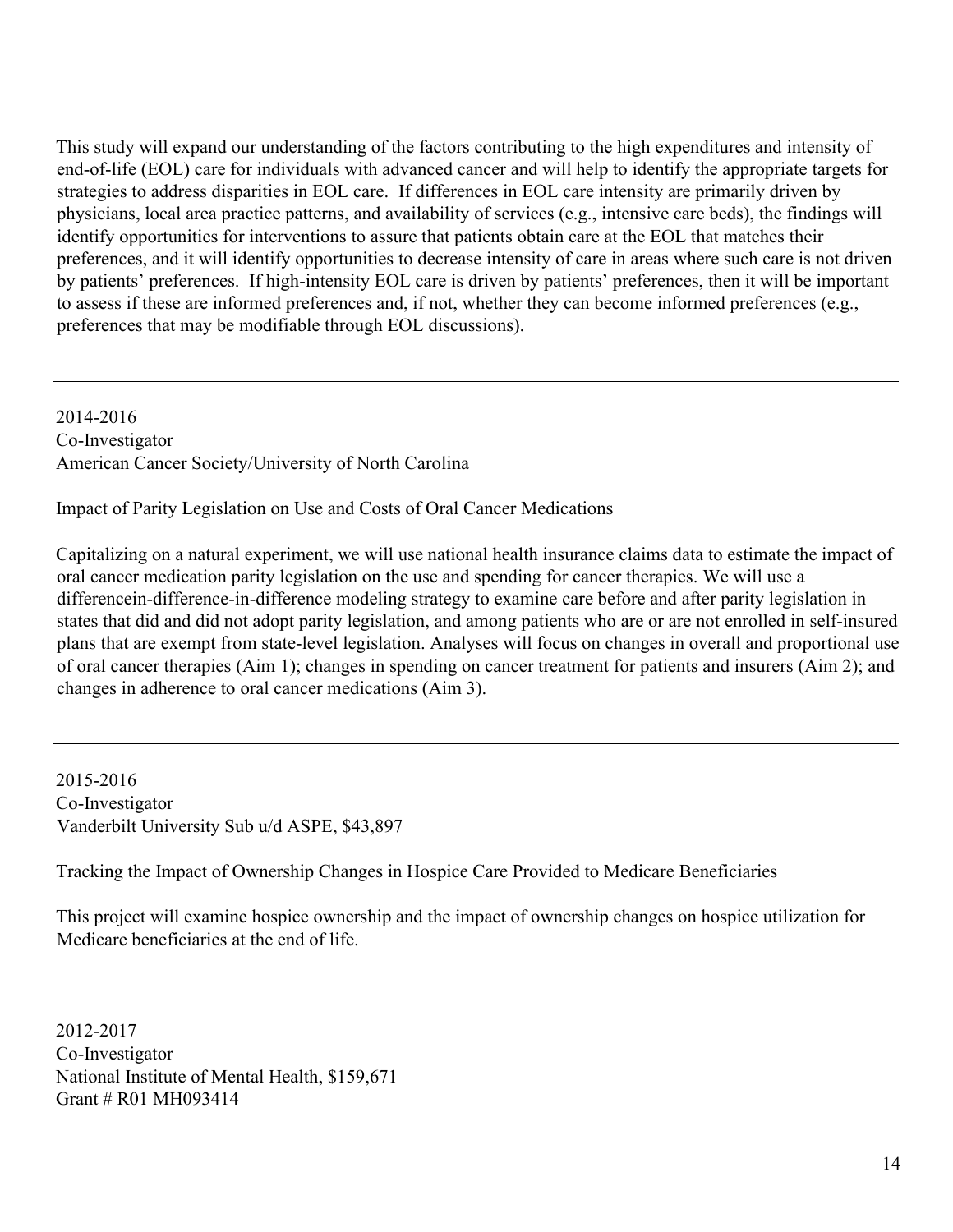## Implementation of Federal Mental Health Parity

In October 2008, the Paul Wellstone and Pete Domenici Mental Health Parity and Addiction Equity (MHPAE) Act was passed by the U.S. Congress. This law is the culmination of a decades-long effort to achieve comprehensive federal insurance parity. Advocates have raised concern related to how certain diagnoses and treatments will be covered under the law. Also, employers and health plans have indicated apprehensions about extending parity to out-of-network (OON) services. This study examines the effects of these specific provisions of the law.

2014-2017 Principal Investigator National Cancer Institute, \$270,500 Grant # R21 AG047175

### Comparative Effectiveness of Treatment Regimens in Lung Cancer

In this study, we compare the morbidity and mortality of elderly Medicare patients with newly diagnosed extensive stage small cell cancer (ES SCC) ES SCL according to which one of the two standard first-line chemotherapy regimens they received. To do this, we apply sophisticated analytic methods (including propensity scores) to a Medicare-based data source to identify and then match elderly Medicare patients with ES SCLC who received the combination of drugs "cisplatin-etoposide" as first-line treatment of their cancer to otherwise similar elderly Medicare patients with ES SCLC who received a different combination of drugs "carboplatin-etoposide" as first-line treatment of their cancer. The results will be important to the field of comparative effectiveness research through our treatment of hospital-based health care (e.g., emergency room visits, hospitalizations, and intensive care use) as morbidity (i.e., a "toxicity" or "burden"). The results will also be immediately relevant to clinical geriatric oncology through provision of estimates of risk and benefit according to treatment and in so doing aid in patient-oncologist decision-making.

 $\mathcal{L}_\mathcal{L} = \{ \mathcal{L}_\mathcal{L} = \{ \mathcal{L}_\mathcal{L} = \{ \mathcal{L}_\mathcal{L} = \{ \mathcal{L}_\mathcal{L} = \{ \mathcal{L}_\mathcal{L} = \{ \mathcal{L}_\mathcal{L} = \{ \mathcal{L}_\mathcal{L} = \{ \mathcal{L}_\mathcal{L} = \{ \mathcal{L}_\mathcal{L} = \{ \mathcal{L}_\mathcal{L} = \{ \mathcal{L}_\mathcal{L} = \{ \mathcal{L}_\mathcal{L} = \{ \mathcal{L}_\mathcal{L} = \{ \mathcal{L}_\mathcal{$ 

2013-2018 Multi-PI National Institute on Drug Abuse, \$1,585,657 Grant #R01 DA035214

#### Substance Use Disorder Treatment under New Payment and Delivery System Models

This study assesses the effect of global payment and accountable care as implemented through the Blue Cross and Blue Shield of Massachusetts' Alternative Quality Contract (AQC) initiative on changes in use, price, spending, and performance measures for substance use disorder (SUD) and nicotine dependence services.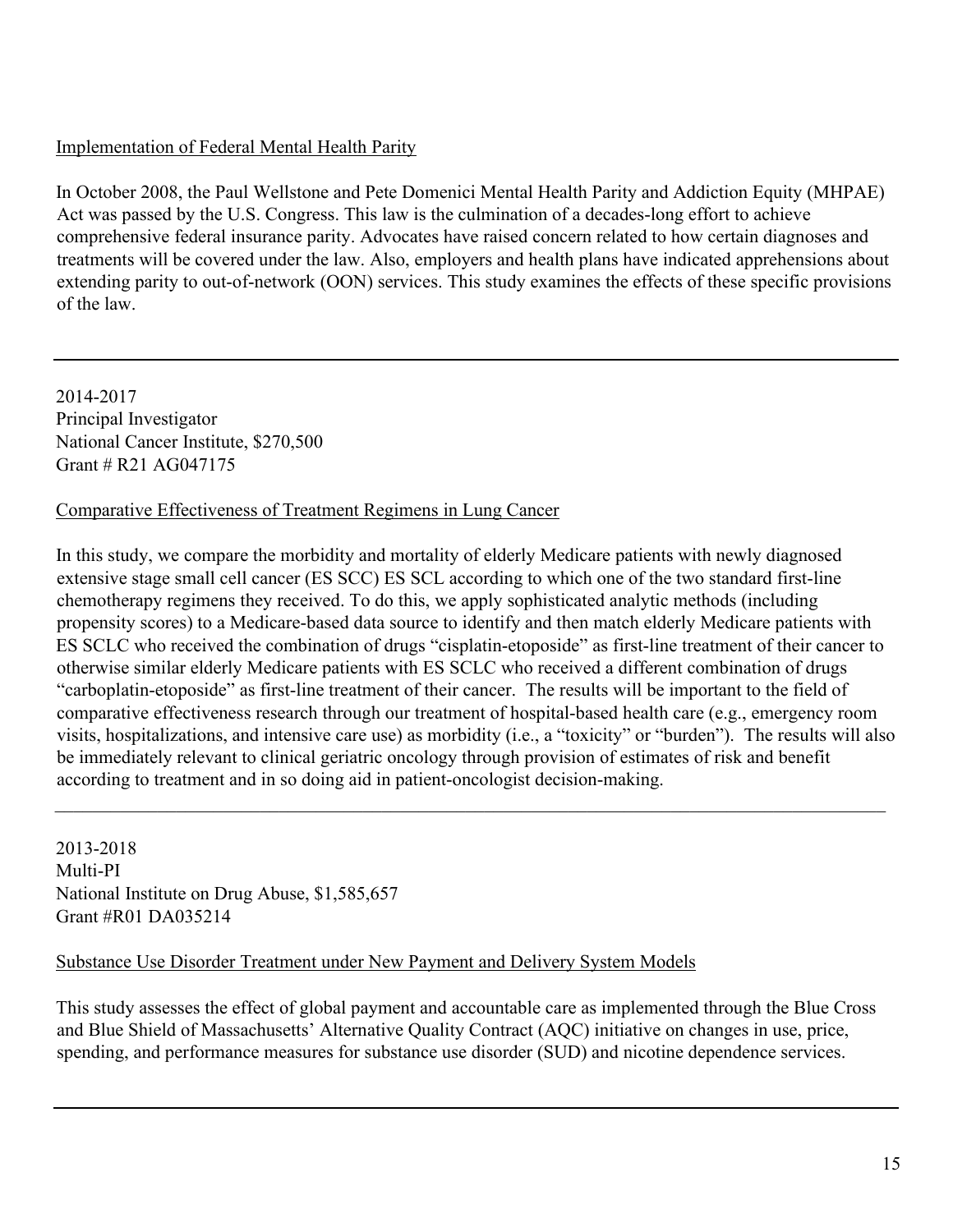2013-2018 Co-Investigator University of Pittsburgh / NHLBI, \$103,928 Grant # R01 Hl119246

#### The Role of Physician Networks in the Adoption of New Prescription Drugs

This project would link data from multiple sources to: 1) examine the association at the regional-level between physician adoption of new drugs that treat cardiovascular disease (CVD), and CVD medication use and spending, and non-drug medical spending, and 2) examine the influence of physician characteristics and multiple types of professional networks on physician adoption of new CVD medications.

 $\mathcal{L}_\mathcal{L} = \{ \mathcal{L}_\mathcal{L} = \{ \mathcal{L}_\mathcal{L} = \{ \mathcal{L}_\mathcal{L} = \{ \mathcal{L}_\mathcal{L} = \{ \mathcal{L}_\mathcal{L} = \{ \mathcal{L}_\mathcal{L} = \{ \mathcal{L}_\mathcal{L} = \{ \mathcal{L}_\mathcal{L} = \{ \mathcal{L}_\mathcal{L} = \{ \mathcal{L}_\mathcal{L} = \{ \mathcal{L}_\mathcal{L} = \{ \mathcal{L}_\mathcal{L} = \{ \mathcal{L}_\mathcal{L} = \{ \mathcal{L}_\mathcal{$ 

2014-2017 Co-Investigator Laura and John Arnold Foundation Health Care Markets and Regulation Lab

Overall objectives: (1) Initiate specific, innovative, high impact projects that have the potential to meaningfully support the transformation of the American Health Care system. Research areas include: quality measurement, payment and delivery system reform, consumer behavior, risk adjustment and exchanges. (2) Develop core resources to support the aforementioned projects, move forward on existing work and enhance the visibility and impact of lab activities.

2017-2018 Multi-P.I. Vanderbilt University Medical Center/ASPE, \$57,734 (Contract # HHSP233201700036C) Trends in Nursing Home-Hospice Contracting and Common Ownership between Hospice Agencies and Nursing Homes

This project will explore the dynamics of nursing home-hospice contracting and how it has evolved over time. A key focus of the research is to explore implications of joint ownership between hospice agencies and nursing homes.

\_\_\_\_\_\_\_\_\_\_\_\_\_\_\_\_\_\_\_\_\_\_\_\_\_\_\_\_\_\_\_\_\_\_\_\_\_\_\_\_\_\_\_\_\_\_\_\_\_\_\_\_\_\_\_\_\_\_\_\_\_\_\_\_\_\_\_\_\_\_\_\_\_\_\_\_\_\_\_\_\_\_\_\_\_\_\_\_\_\_

2013-2019 Multi-PI NIH/NIMH, \$1,606,288 Grant # U01 MH103018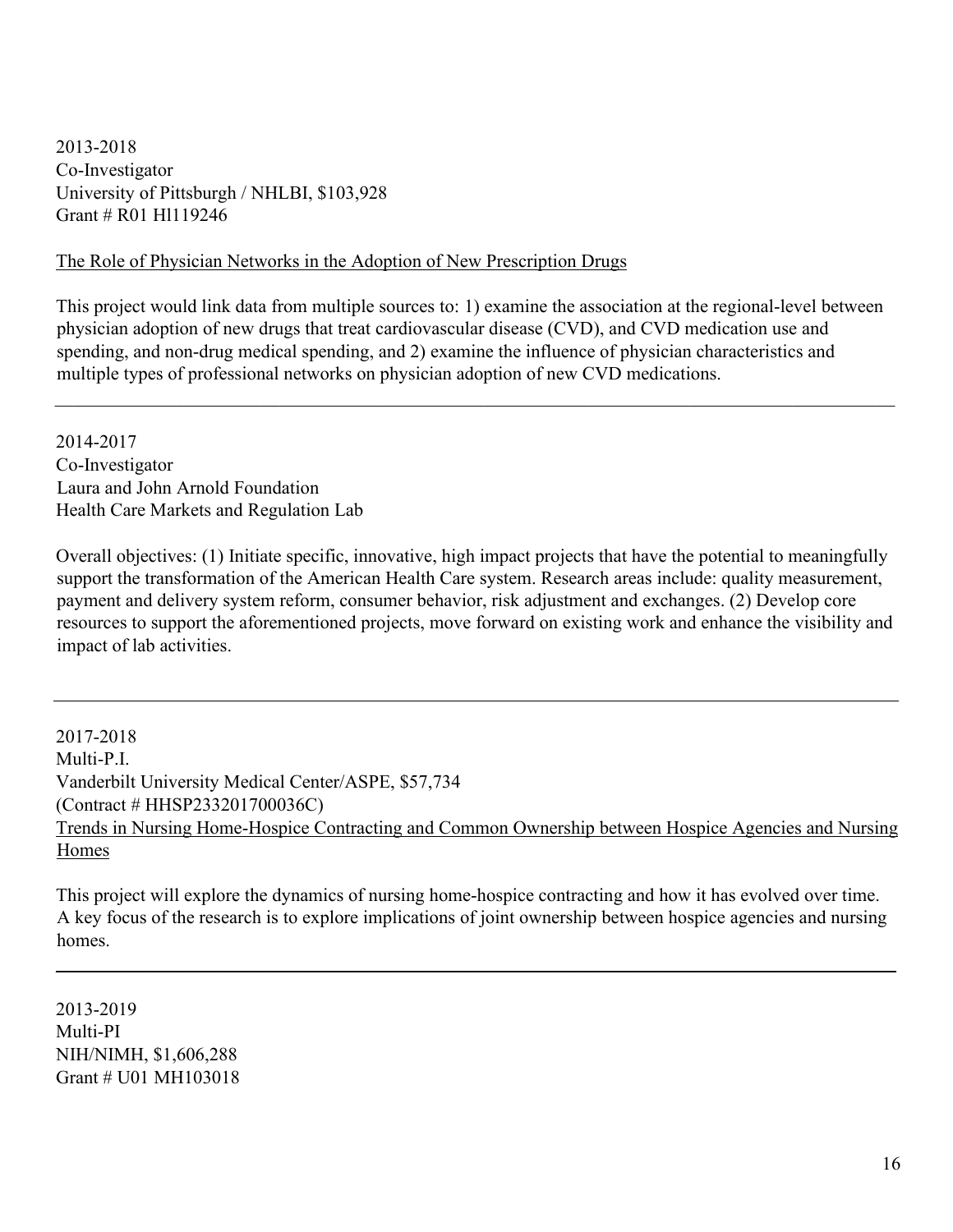#### Technology Diffusion Pathways

This study will conduct an in-depth investigation of the patterns of diffusion of new technologies, including drugs, biologics, and devices, across organizations of different types, and assess the effects of a new model for organizing and financing health care that is encouraged under the Affordable Care Act (ACA) of 2010 – riskbased payments made to accountable care organizations (ACOs) – on spending for new technologies.

 $\mathcal{L}_\mathcal{L} = \{ \mathcal{L}_\mathcal{L} = \{ \mathcal{L}_\mathcal{L} = \{ \mathcal{L}_\mathcal{L} = \{ \mathcal{L}_\mathcal{L} = \{ \mathcal{L}_\mathcal{L} = \{ \mathcal{L}_\mathcal{L} = \{ \mathcal{L}_\mathcal{L} = \{ \mathcal{L}_\mathcal{L} = \{ \mathcal{L}_\mathcal{L} = \{ \mathcal{L}_\mathcal{L} = \{ \mathcal{L}_\mathcal{L} = \{ \mathcal{L}_\mathcal{L} = \{ \mathcal{L}_\mathcal{L} = \{ \mathcal{L}_\mathcal{$ 

2017-2020 Co-Investigator Laura and John Arnold Foundation Health Care Markets and Regulation Lab

Overall objectives: (1) Initiate specific, innovative, high impact projects that have the potential to meaningfully support the transformation of the American Health Care system. Research areas include: quality measurement, payment and delivery system reform, consumer behavior, risk adjustment and exchanges. (2) Develop core resources to support the aforementioned projects, move forward on existing work and enhance the visibility and impact of lab activities

 $\mathcal{L}_\mathcal{L} = \{ \mathcal{L}_\mathcal{L} = \{ \mathcal{L}_\mathcal{L} = \{ \mathcal{L}_\mathcal{L} = \{ \mathcal{L}_\mathcal{L} = \{ \mathcal{L}_\mathcal{L} = \{ \mathcal{L}_\mathcal{L} = \{ \mathcal{L}_\mathcal{L} = \{ \mathcal{L}_\mathcal{L} = \{ \mathcal{L}_\mathcal{L} = \{ \mathcal{L}_\mathcal{L} = \{ \mathcal{L}_\mathcal{L} = \{ \mathcal{L}_\mathcal{L} = \{ \mathcal{L}_\mathcal{L} = \{ \mathcal{L}_\mathcal{$ 

2019-2020 Multi-P.I. March Of Dimes, \$90,866

The Affordable Care Act and Low-Income Women.

This project will assess the impact on low-income women of losing coverage obtained under the Affordable Care Act.

 $\mathcal{L}_\mathcal{L} = \{ \mathcal{L}_\mathcal{L} = \{ \mathcal{L}_\mathcal{L} = \{ \mathcal{L}_\mathcal{L} = \{ \mathcal{L}_\mathcal{L} = \{ \mathcal{L}_\mathcal{L} = \{ \mathcal{L}_\mathcal{L} = \{ \mathcal{L}_\mathcal{L} = \{ \mathcal{L}_\mathcal{L} = \{ \mathcal{L}_\mathcal{L} = \{ \mathcal{L}_\mathcal{L} = \{ \mathcal{L}_\mathcal{L} = \{ \mathcal{L}_\mathcal{L} = \{ \mathcal{L}_\mathcal{L} = \{ \mathcal{L}_\mathcal{$ 

2018-2020 Co-Investigator Vanderbilt University Medical Center Sub u/d Commonwealth Fund

#### Identifying Cost and Coverage Barriers to Medicare Beneficiary Access to Specialty Drugs

This study will describe recent trends in prices, Medicare Part D plan coverage, and cost sharing requirements for specialty drugs. The study will also identify rates of and factors associated with never filling, or experiencing delays in filling, prescribed specialty medications

**\_\_\_\_\_\_\_\_\_\_\_\_\_\_\_\_\_\_\_\_\_\_\_\_\_\_\_\_\_\_\_\_\_\_\_\_\_\_\_\_\_\_\_\_\_\_\_\_\_\_\_\_\_\_\_\_\_\_\_\_\_\_\_\_\_\_\_\_\_\_\_\_\_\_\_\_\_\_\_\_\_\_\_\_\_\_\_\_\_\_** 

2015-2021 Co-Investigator Brandeis University/ National Institute on Drug Abuse (Grant # P30 DA035772)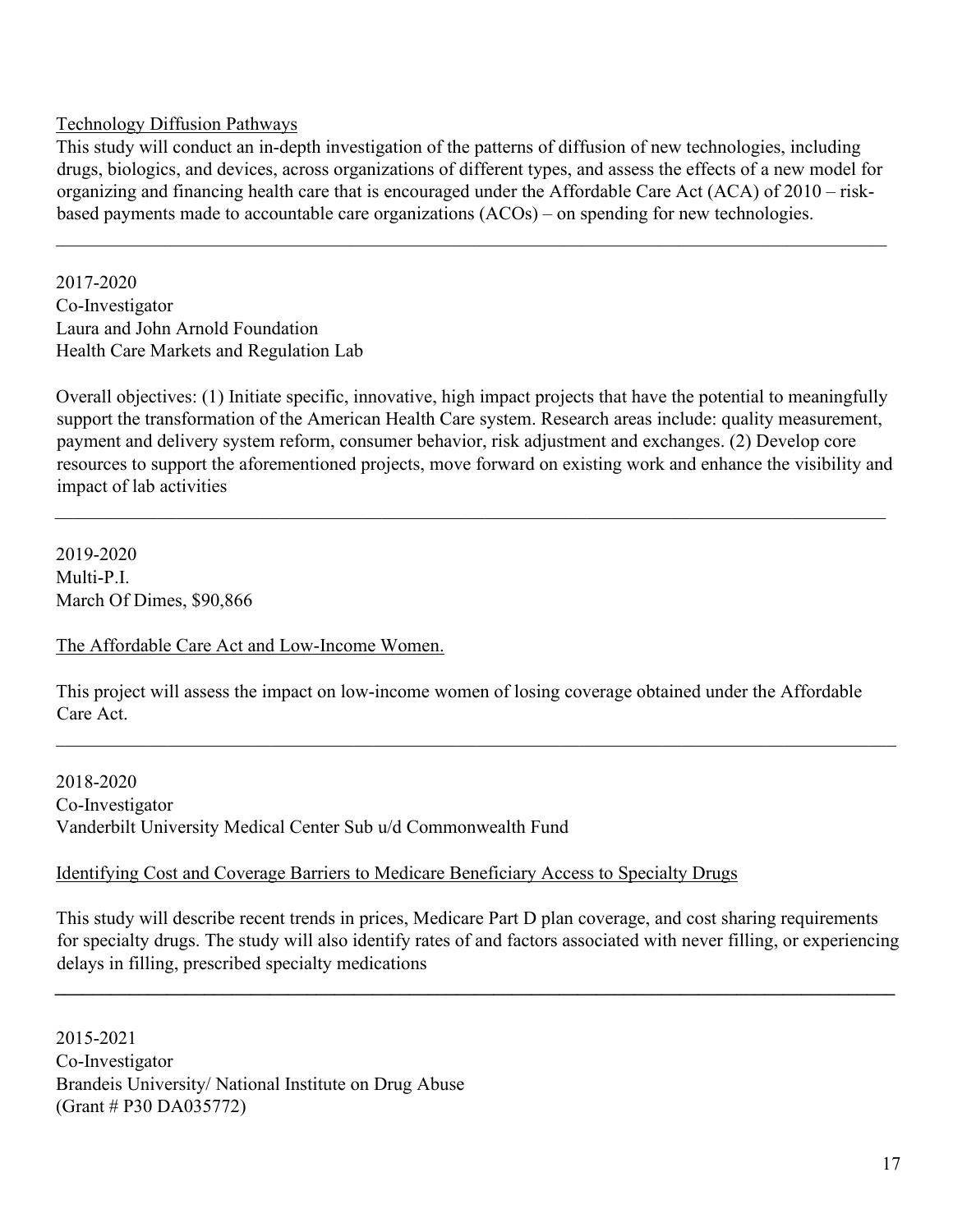### Center to Improve System Performance of Substance Use Disorder Treatment

The Center will use research on payment methods and service delivery approaches to expand the research base on improving substance use disorder (SUD) care quality and reduce the cost of health care services, and to inform policy decisions that will profoundly affect the cost, quality and availability of SUD treatment services.

2017-2020 Multi-P.I. Vanderbilt University Medical Center/ASPE, \$103,709 (Contract # HHSP233201700050C)

Opioid Use in Nursing Homes

This project will examine recent trends in opioid prescribing among nursing home residents.

2018-2020 Co-Investigator Vanderbilt University Medical Center Sub u/d Leukemia and Lymphoma Society

### Identifying Cost and Coverage Barriers to Medicare Beneficiary Access to Specialty Drugs

This study will describe recent trends in prices, Medicare Part D plan coverage, and cost sharing requirements for specialty drugs. The study will also identify rates of and factors associated with never filling, or experiencing delays in filling, prescribed specialty medications

\_\_\_\_\_\_\_\_\_\_\_\_\_\_\_\_\_\_\_\_\_\_\_\_\_\_\_\_\_\_\_\_\_\_\_\_\_\_\_\_\_\_\_\_\_\_\_\_\_\_\_\_\_\_\_\_\_\_\_\_\_\_\_\_\_\_\_\_\_\_\_\_\_\_\_\_\_\_\_\_\_\_\_\_\_

## **Current:**

2019-2023 Multi-P.I. NIH/NIDA, \$597,027 (Grant # R01 DA048533)

#### Telemedicine for Treatment of Opioid Use Disorder

This project is a comprehensive evaluation of telemedicine for opioid use disorder using Medicaid, Medicare, and commercial insurance data as well as a series of qualitative interviews.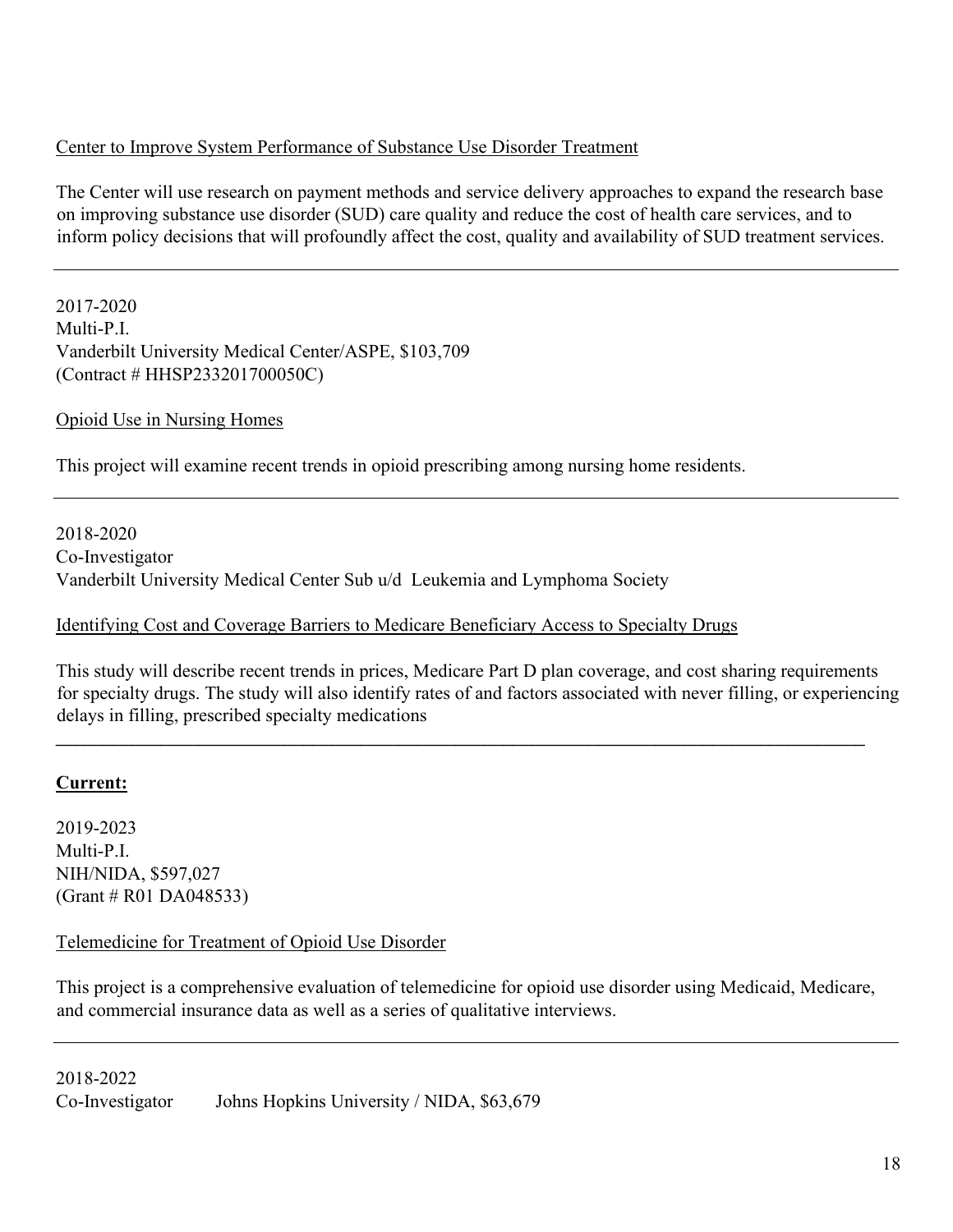#### $(Grant # R01 DA044201)$

#### Consumer-Directed Health Plans and Substance Use Disorder Treatment

This project will examine the impact of the shift toward consumer-directed health plans on use of substance use disorder treatment services.

 $\mathcal{L}_\mathcal{L} = \{ \mathcal{L}_\mathcal{L} = \{ \mathcal{L}_\mathcal{L} = \{ \mathcal{L}_\mathcal{L} = \{ \mathcal{L}_\mathcal{L} = \{ \mathcal{L}_\mathcal{L} = \{ \mathcal{L}_\mathcal{L} = \{ \mathcal{L}_\mathcal{L} = \{ \mathcal{L}_\mathcal{L} = \{ \mathcal{L}_\mathcal{L} = \{ \mathcal{L}_\mathcal{L} = \{ \mathcal{L}_\mathcal{L} = \{ \mathcal{L}_\mathcal{L} = \{ \mathcal{L}_\mathcal{L} = \{ \mathcal{L}_\mathcal{$ 

2017-2021 Co-Investigator National Institute of Mental Health (Grant # R01 MH112829)

#### Impact of Telemedicine on Medicare Beneficiaries with Mental Illness

Access to mental health specialists is difficult for many patients in the U.S., particularly for the poor and those who live in rural communities. Telemental health is one potential solution for this access problem. In the proposed project we will conduct a series of descriptive analyses to understand how telemental health is being used and whether communities with greater telemental health penetration have experienced improvements in care for patients with mental illness.

**\_\_\_\_\_\_\_\_\_\_\_\_\_\_\_\_\_\_\_\_\_\_\_\_\_\_\_\_\_\_\_\_\_\_\_\_\_\_\_\_\_\_\_\_\_\_\_\_\_\_\_\_\_\_\_\_\_\_\_\_\_\_\_\_\_\_\_\_\_\_\_\_\_\_\_\_\_\_\_\_\_\_\_\_\_\_\_\_\_\_** 

2020-2022 Co-Investigator (Grant # 20202697) \*co-funded The Commonwealth Fund (via VUMC)

#### Evaluating the Role of Rebates on Medicare Formulary Coverage, Market Share, and Patient and Plan Spending

We will document drug list and net price trends in Medicare and examine the relationship between average rebate size and Part D formulary placement, beneficiary cost sharing, and product market share within a drug class. We will also assess trends in list and net prices for Part D drugs after generic competition occurs and whether drugs with large rebates have more generous formulary coverage and less use of generic alternatives. Finally, we will explore pricing dynamics and market share for authorized generics (i.e., exact copies of branded drugs that exclude the brand name from packaging), including their use relative to traditional brands and traditional generics for the same product.

2020-2022 Co-Investigator (Grant # 20-04272) \*co-funded Arnold Ventures (via VUMC)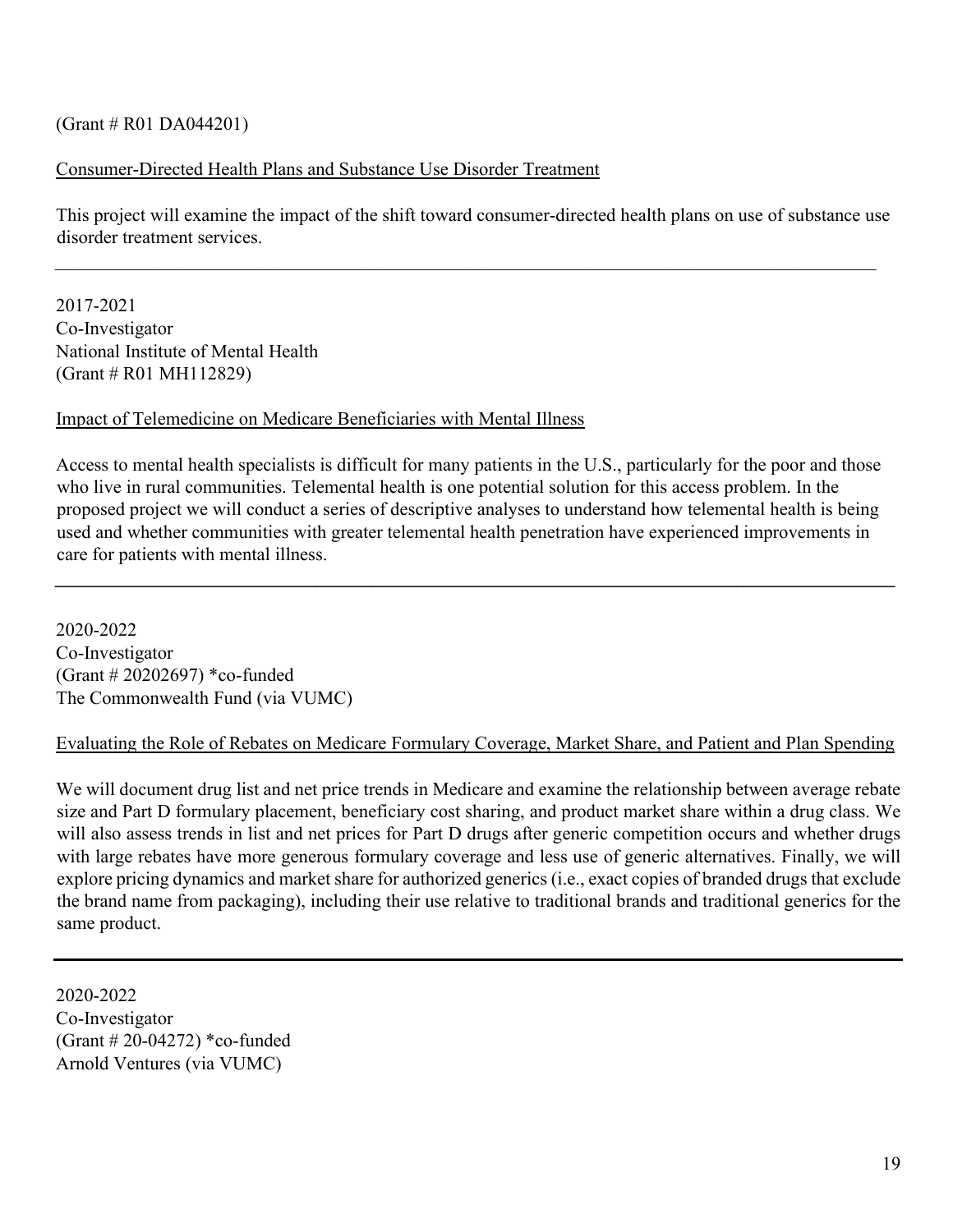### Evaluating the Role of Rebates on Medicare Formulary Coverage, Market Share, and Patient and Plan Spending

We will document drug list and net price trends in Medicare and examine the relationship between average rebate size and Part D formulary placement, beneficiary cost sharing, and product market share within a drug class. We will also assess trends in list and net prices for Part D drugs after generic competition occurs and whether drugs with large rebates have more generous formulary coverage and less use of generic alternatives. Finally, we will explore pricing dynamics and market share for authorized generics (i.e., exact copies of branded drugs that exclude the brand name from packaging), including their use relative to traditional brands and traditional generics for the same product.

2021-2025 Multi-P.I. NIH/NIAAA \$2,867,465 (Grant # 1R01AA029267)

#### Medications for Alcohol Use Disorder: Unfilled Prescriptions and Treatment Trajectories

Many individuals with alcohol use disorder (AUD) receive no treatment, including evidence-based medications. This study, using linked electronic health record data on medication orders and claims data (combined with qualitative methods), will allow more precise identification of where individuals fall off the path of AUD medication use.

## **Report of Local Teaching and Training**

## **Teaching of Students in Courses:**

| 1999-2005 | HC704 Introduction to Health Care Policy<br>Co-Director<br>Approximately 25 first-year medical students<br>Harvard Medical School, 1 two-hour session p/week for 14 weeks |
|-----------|---------------------------------------------------------------------------------------------------------------------------------------------------------------------------|
| 2007-2009 | HC750 Health Care Policy<br>Co-Director<br>140 second-year medical students<br>Harvard Medical School, 1 two-hour session p/week for 14 weeks                             |
| 2010-2015 | HC750 Health Care Policy<br>Co-Director<br>140 first-year medical students<br>Harvard Medical School, 5 two-hour sessions p/week for 4 weeks                              |
| 2016-2017 | Essentials of the Profession: Evidence, Ethics, Policy, and Social Medicine                                                                                               |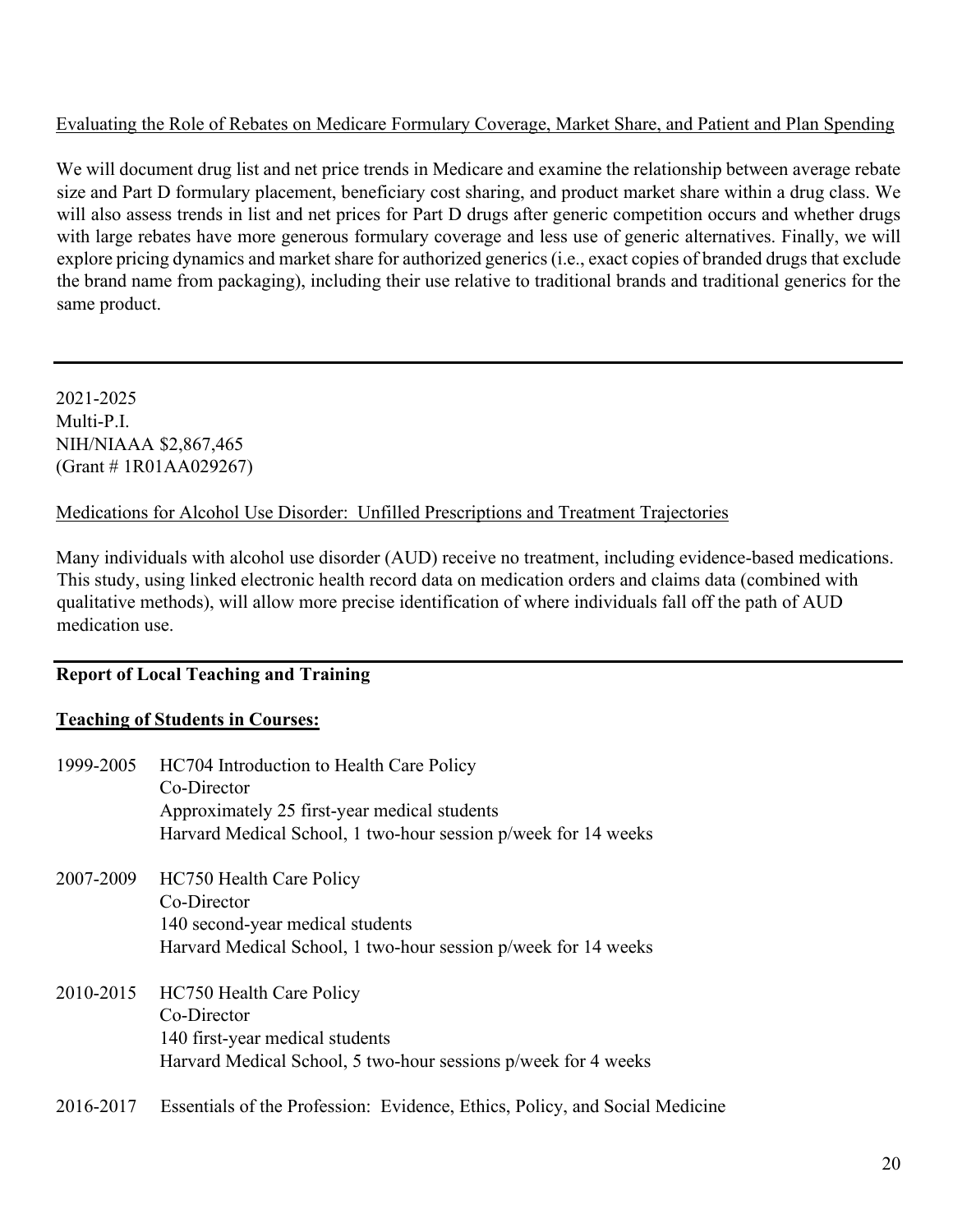|       | Co-Director                                                 |
|-------|-------------------------------------------------------------|
|       | 170 first-year medical and dental students                  |
|       | Harvard Medical School, 12 two-hour sessions                |
| 2019- | <b>Essentials of the Profession</b><br>$Small$ Group Leader |

Small Group Leader 10-12 first-year medical and dental students Harvard Medical School, 8 one-hour sessions

## **Formal Teaching of Residents, Clinical Fellows and Research Fellows (post-docs):**

| 1997-     | Doctoral Seminar in Health Care Policy<br>Harvard University Ph.D. Program in Health Policy<br>20-25 first-year doctoral students in Health Policy<br>1-4 lectures per year               |
|-----------|-------------------------------------------------------------------------------------------------------------------------------------------------------------------------------------------|
| 1997-     | Doctoral Seminar in Health Economics<br>Harvard University Ph.D. Program in Health Policy<br>2-8 second-year doctoral students in Health Economics<br>1-2 lectures per year               |
| 2000-2001 | Introduction to Health Care Policy<br>Kennedy School of Government<br>25-30 masters' students in Public Policy<br>1 lecture per year                                                      |
| 2004-2006 | Introduction to the U.S. Health Care System<br>Cambridge Hospital Integrated Clerkship Program<br>8-10 clerkship students<br>1 lecture per year                                           |
| 2005-2006 | Introduction to Health Care Policy<br>Beth Israel Deaconess Medical Center—Fellowship in Geriatric Medicine<br>8 fellows<br>3 lectures per year                                           |
| 2007      | Medicare, Medicaid and Rising U.S. Health Care Costs<br>Harvard Medical School/Brigham and Women's Hospital-Patient-Doctor III Tutorial<br>12-15 third-year medical students<br>1 lecture |
| 2009-2010 | Principal Investigator<br>Ongoing mentoring sessions                                                                                                                                      |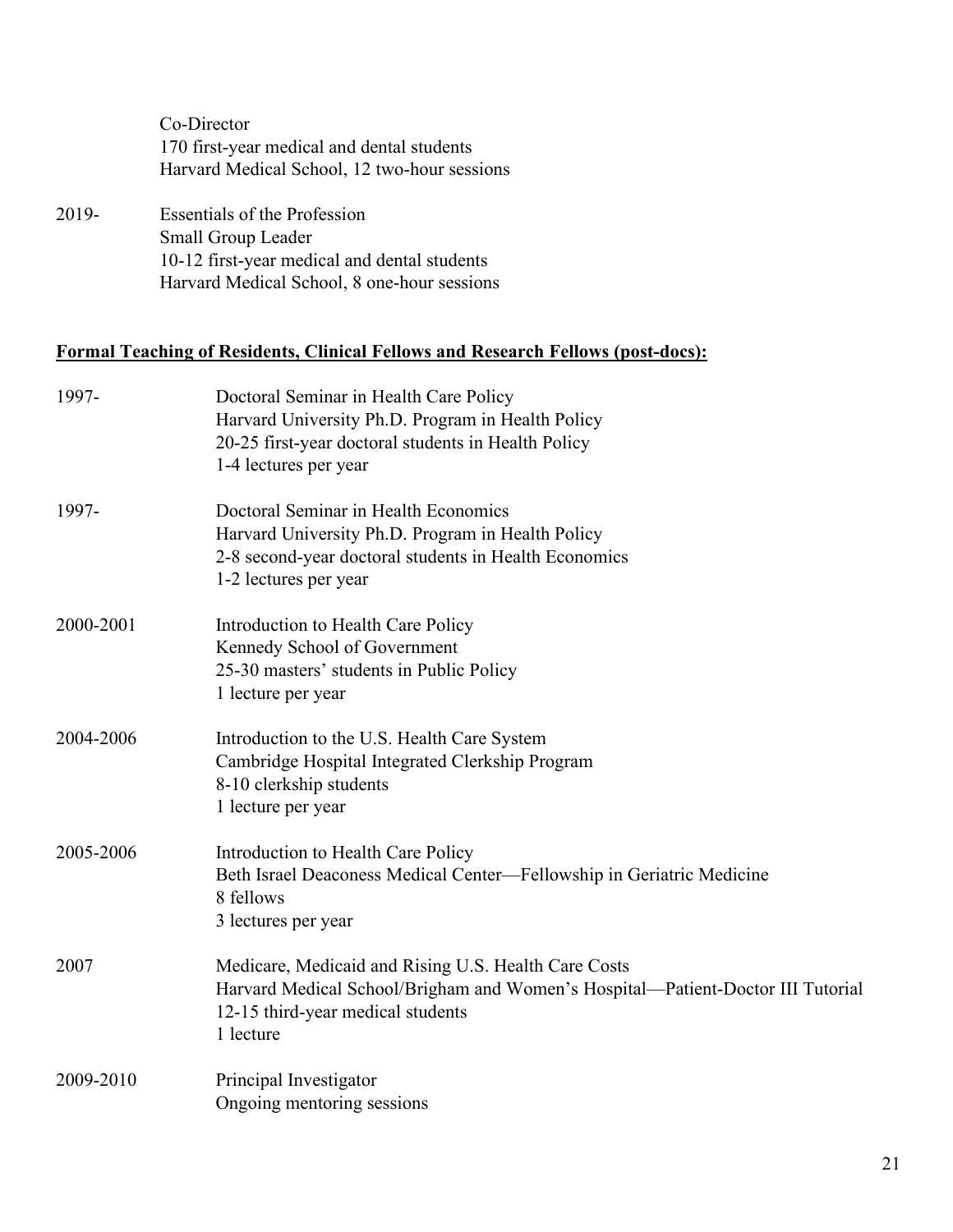|       | NIMH Pre- and Post-Doctoral Training Grant<br>#T32MH019733                                 |
|-------|--------------------------------------------------------------------------------------------|
|       | 4 pre-doctoral and 2 post-doctoral trainees                                                |
| 2009  | Pre- and Post-doctoral Seminar in Mental Health Policy<br>10 sessions                      |
|       | 4 pre-doctoral and 2 post-doctoral trainees                                                |
| 2011  | Private Health Insurance                                                                   |
|       | <b>Partners HealthCare</b><br>15-30 resident physicians                                    |
| 2016  | Mental Health Policy                                                                       |
|       | Harvard School of Public Health<br>1 lecture                                               |
|       | 40-50 masters' students                                                                    |
| 2018- | Principal Investigator                                                                     |
|       | Ongoing mentoring<br>NIMH Pre- and Post-Doctoral Training Grant<br>#T32MH019733            |
|       | 4 pre-doctoral and 2 post-doctoral trainees                                                |
| 2018  | <b>Steering Committee Member</b>                                                           |
|       | Ongoing mentoring<br>NCI Training in Oncology Population Sciences (TOPS)<br>#T32CA09220317 |
|       | 3 post-doctoral trainees                                                                   |
| 2019  | Mental Health Policy (HLTHPOL3002)                                                         |
|       | Graduate School of Arts and Sciences<br>10 sessions                                        |
|       | 10-12 graduate and undergraduate students                                                  |
| 2021  | Mental Health Policy (HLTHPOL3002)                                                         |
|       | Graduate School of Arts and Sciences<br>10 sessions                                        |
|       | 10-12 graduate and undergraduate students                                                  |

## **Formally Supervised Trainees and Faculty:**

1997-2000 Susan Busch, Ph.D. Professor, Dept. of Health Policy & Management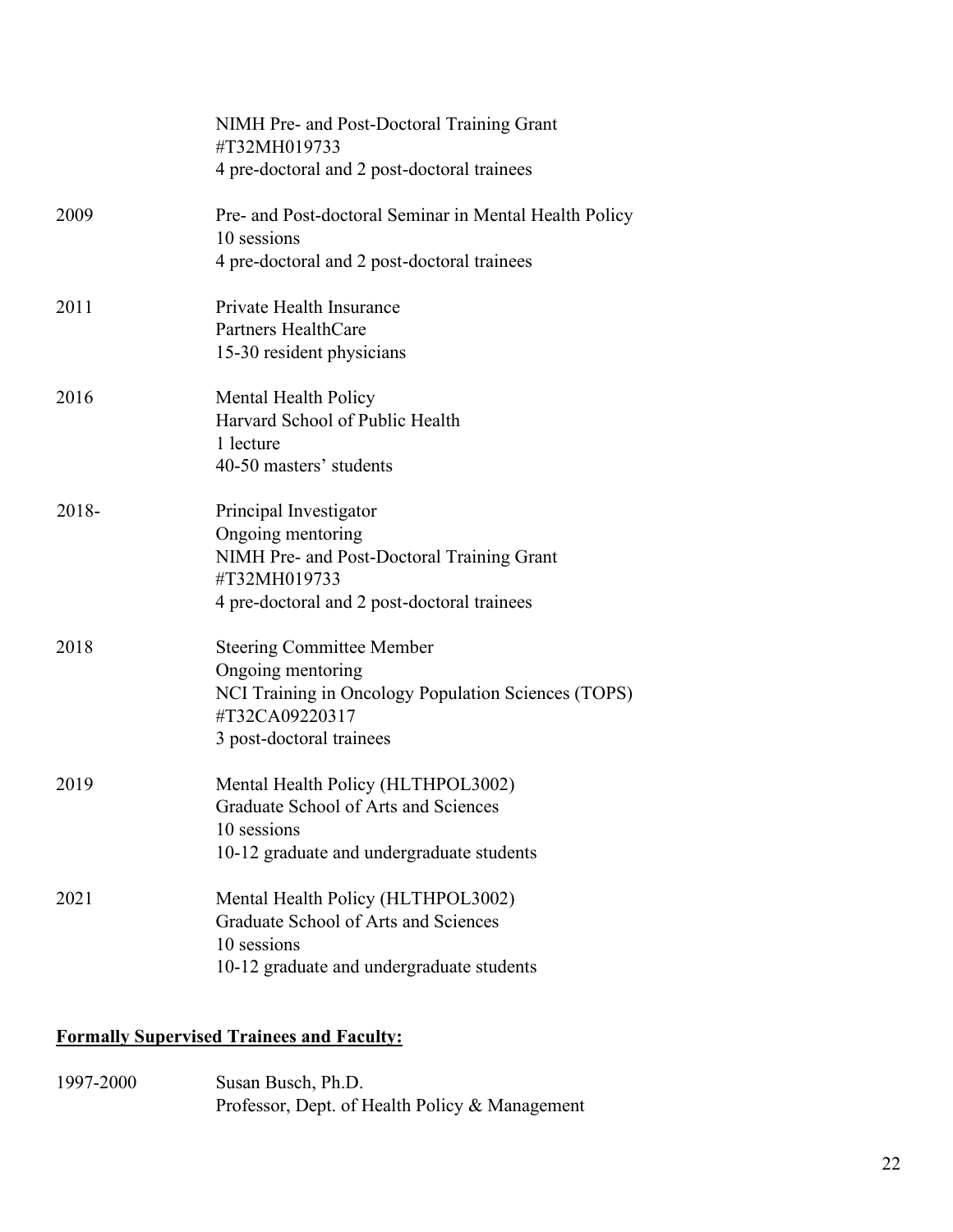|           | Yale University School of Medicine                                                                                                                           |
|-----------|--------------------------------------------------------------------------------------------------------------------------------------------------------------|
|           | Dissertation Committee Member—Supervised completion of three dissertation essays and<br>two papers in peer reviewed journals                                 |
| 2000-2002 | David Auerbach, Ph.D.<br>Policy Researcher, RAND                                                                                                             |
|           | Dissertation Committee Member—Supervised completion of three dissertation essays                                                                             |
| 2001-2004 | Colleen Barry, Ph.D.<br>Fred and Julie Soper Professor and Chair<br>Johns Hopkins Bloomberg School of Public Health<br>Dept. of Health Policy and Management |
|           | Dissertation Committee Member—Supervised completion of three dissertation essays and<br>three papers in peer reviewed journals                               |
| 2001-2002 | Andrea Magyera<br>Current position unknown                                                                                                                   |
|           | Undergraduate Thesis Advisor for Harvard College—Supervised completion of senior<br>thesis                                                                   |
| 2002-2004 | Laura Eselius, Ph.D.<br>Senior Fellow<br>Deloitte Research                                                                                                   |
|           | Dissertation Committee Member—Supervised completion of three dissertation essays and<br>one paper in peer reviewed journal                                   |
| 2003-2005 | Stephanie Shimada, Ph.D.<br>Research Assistant Professor of Health Policy and Management<br><b>Boston University</b>                                         |
|           | Dissertation Committee Member—Supervised completion of three dissertation essays and<br>one paper in peer reviewed journal                                   |
| 2004-2007 | Yuting Zhang, Ph.D.<br><b>Associate Professor</b><br>University of Pittsburgh, School of Public Health                                                       |
|           | School of Public Health Dissertation Committee Member-Supervised completion of three<br>dissertation essays and three papers in peer reviewed journals       |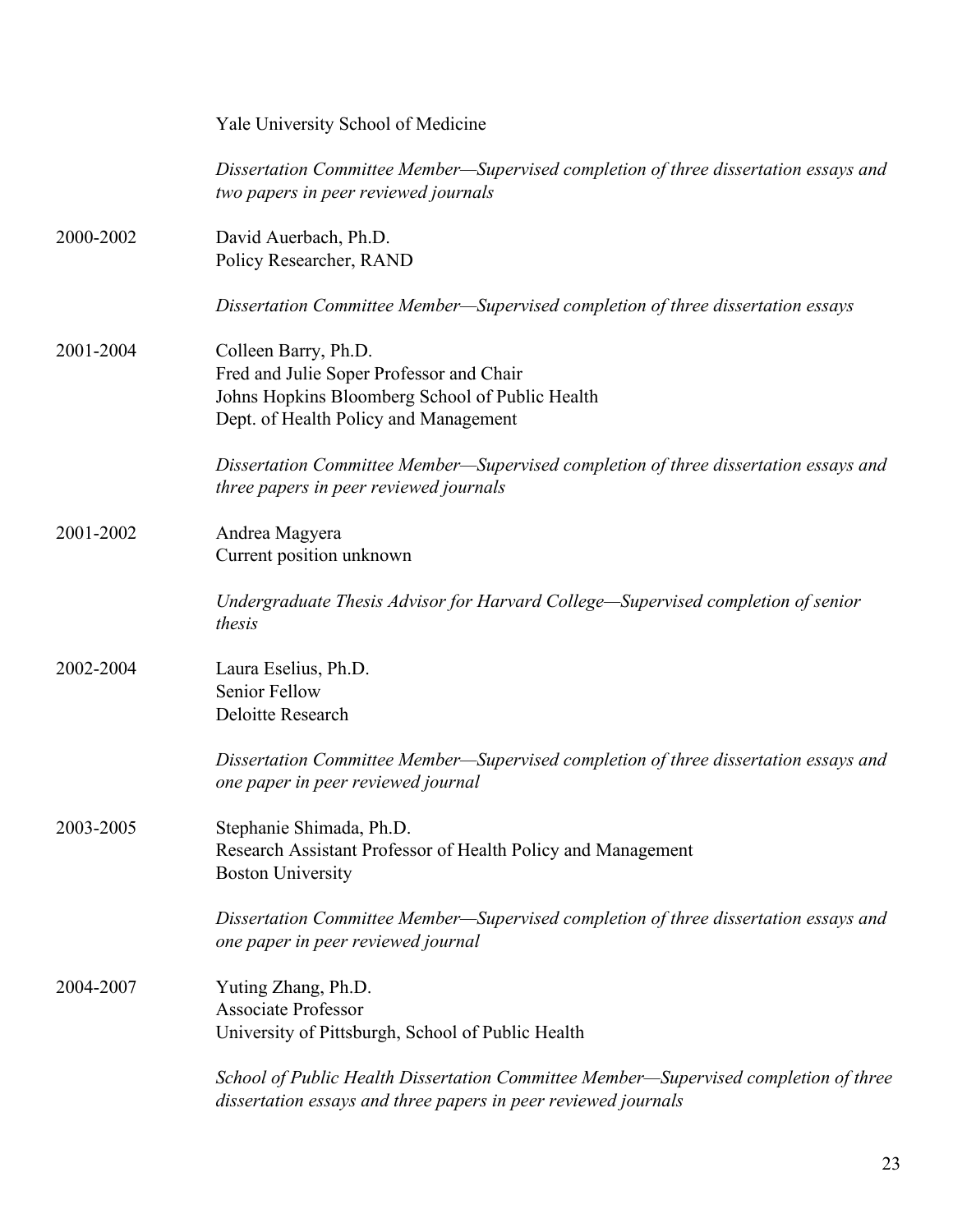| 2007-2009 | Katy Backes Kozhimannil, Ph.D.<br>Professor<br>University of Minnesota School of Public Health                                                         |
|-----------|--------------------------------------------------------------------------------------------------------------------------------------------------------|
|           | Dissertation Committee Co-Chair—Supervised completion of three dissertation essays and<br>two papers in peer reviewed journals (thus far)              |
| 2008      | Samuel Kina<br>Associate, Analysis Group                                                                                                               |
|           | <b>Dissertation Committee Member</b>                                                                                                                   |
| 2008-2009 | Jennifer Polinski<br>Director<br><b>Foundational Research</b>                                                                                          |
|           | CVS Caremark Corporation Dissertation Committee Member -- Supervised completion of<br>three dissertation essays (student currently on maternity leave) |
| 2008-2009 | Kyle Gibler<br><b>Current Position Unknown</b>                                                                                                         |
|           | Undergraduate Thesis Advisor for Harvard College—Supervised completion of senior<br>thesis and one paper in peer-reviewed journal                      |
| 2009      | Marguerite Burns, Ph.D.<br><b>Associate Professor</b><br>University of Wisconsin-Madison School of Medicine and Public Health                          |
|           | NIH K01 Career Development Award Mentor                                                                                                                |
| 2010      | Meredith Chace<br><b>Current Position Unknown</b>                                                                                                      |
|           | <b>Dissertation Committee Member</b>                                                                                                                   |
| 2010-2011 | Sara Toomey, M.D.<br><b>Assistant Professor in Pediatrics</b><br>Harvard Medical School, Boston Children's Hospital                                    |
|           | NIH K01 Career Development Award Application Mentor                                                                                                    |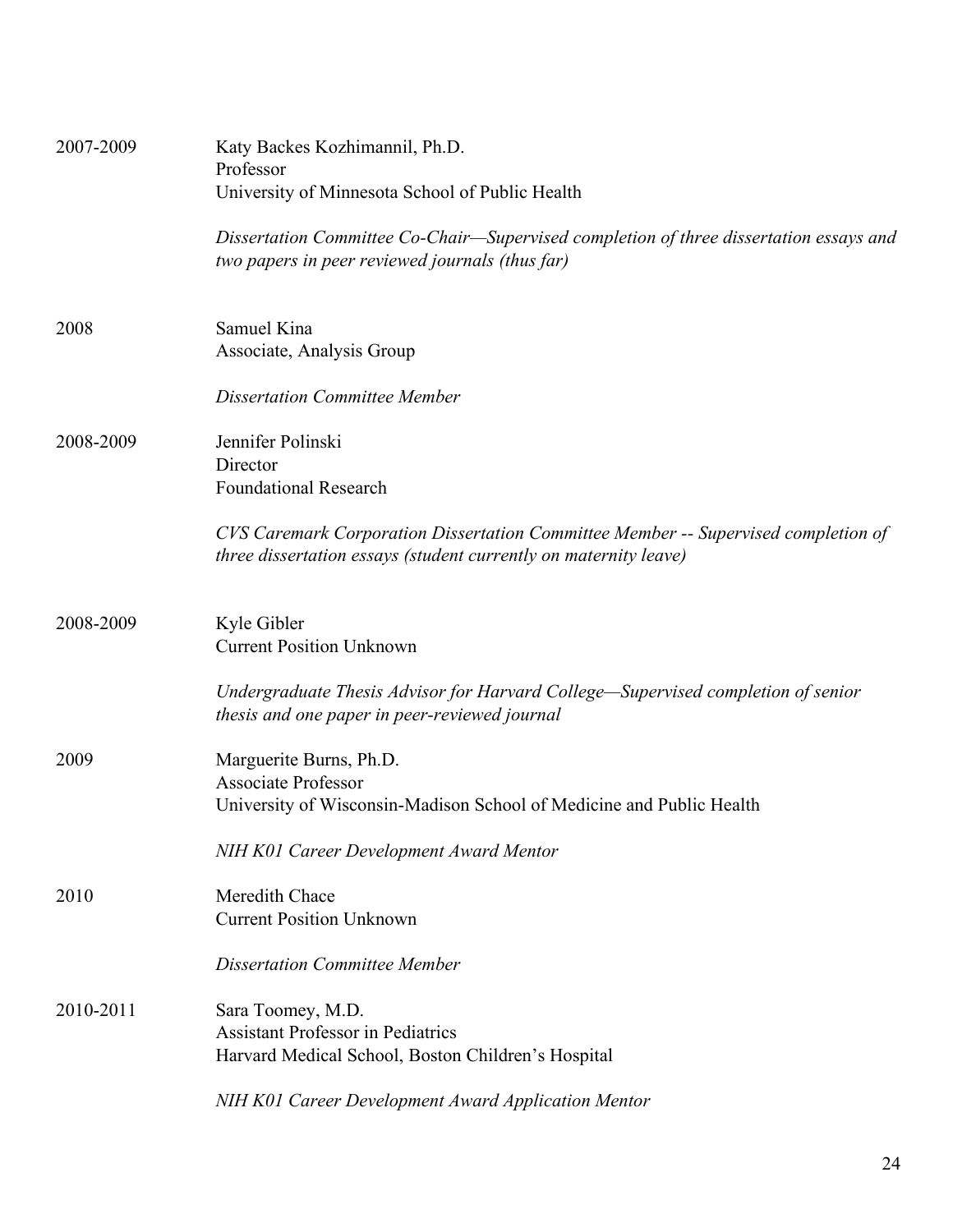| 2010-2012 | Stacie Dusetzina, Ph.D.<br><b>Associate Professor</b><br>Vanderbilt University                                |
|-----------|---------------------------------------------------------------------------------------------------------------|
|           | Supervised Post-Doctoral Fellowship in Mental Health Policy Research                                          |
| 2013-2015 | Kirstin Scott, M.D., Ph.D.<br><b>Medical Resident</b><br>University of Michigan                               |
|           | <b>Dissertation Committee Member</b>                                                                          |
| 2015-2016 | Savannah Berguist, Ph.D.<br><b>Post Doctoral Fellow</b><br><b>Stanford University</b>                         |
|           | <b>Advisor</b>                                                                                                |
| 2016      | Yuhua Bao, Ph.D.<br><b>Associate Professor</b><br>Weill Cornell Medicine                                      |
|           | Member of Mentoring Committee                                                                                 |
| 2016      | Kelsey Berry, Ph.D.<br><b>Post Doctoral Fellow</b><br>Harvard University                                      |
|           | <b>Dissertation Committee Chair</b>                                                                           |
| 2018-2020 | Bryan Buckley, Sc.D.<br>Student<br>Harvard School of Public Health, DrPH Program                              |
|           | <b>Dissertation Committee Member</b>                                                                          |
| 2019-     | Rebecca Stewart, Ph.D.<br><b>Research Associate</b><br>University of Pennsylvania Perelman School of Medicine |
|           | K23 Mentor                                                                                                    |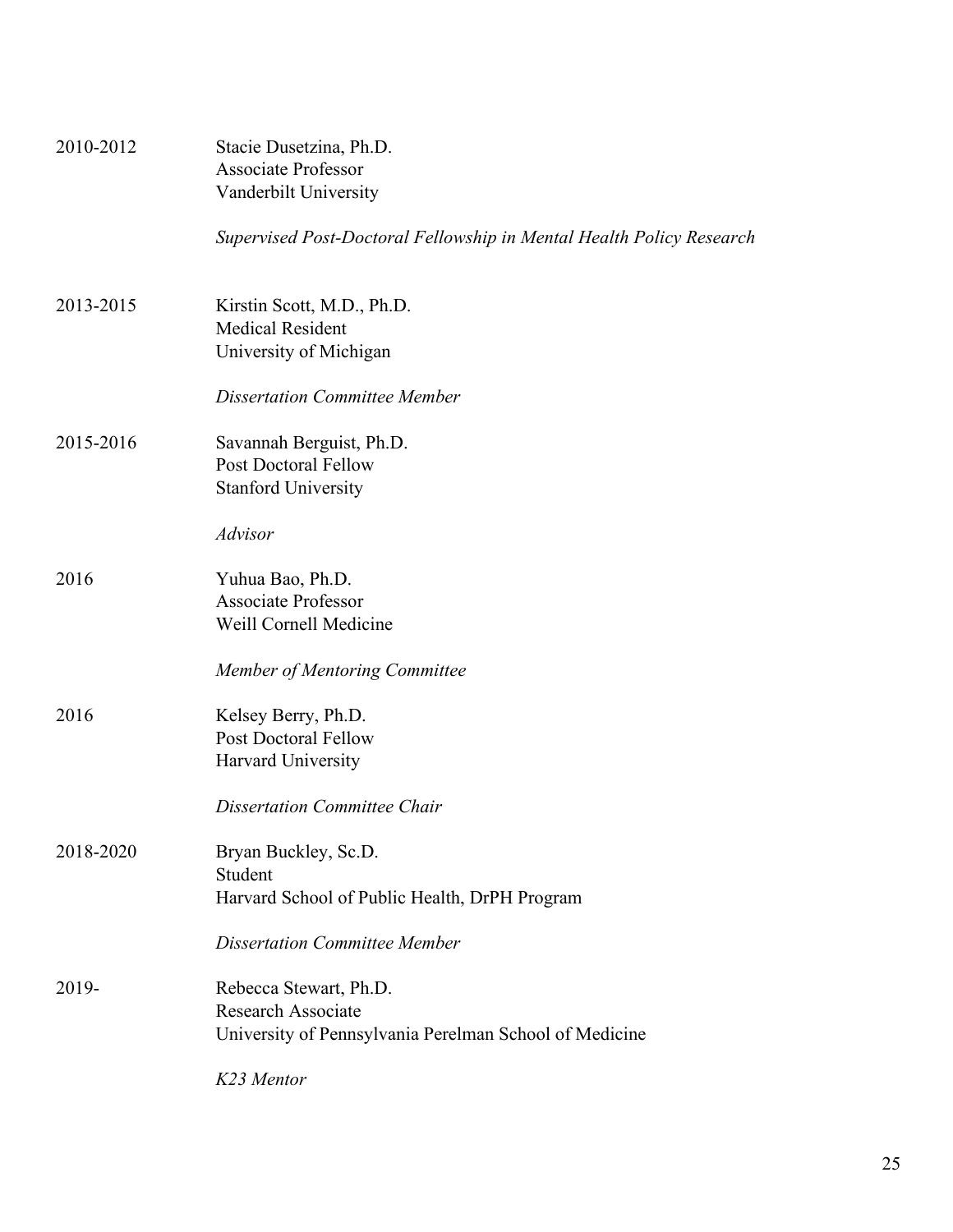## **Report of Regional, National and International Invited Teaching and Presentations**

| 1996<br>Atlanta, GA            | Managed Behavioral Health Care Carve-outs in<br>the Private Sector                                                       | Presented original research<br><b>Association for Health Services</b><br><b>Research Annual Meeting</b>                                           |
|--------------------------------|--------------------------------------------------------------------------------------------------------------------------|---------------------------------------------------------------------------------------------------------------------------------------------------|
| 1996<br>Bethesda, MD           | Risk Sharing Schemes in Managed Behavioral<br>Health Care and the Incentives They Create                                 | Presented original research<br>National Institute of Mental<br>Health Biennial Research<br>Conference of the Economics of<br>Mental Health        |
| 1997<br>Chicago, IL            | Empirical Clues about the Consequences of<br>Parity Legislation under Managed Care                                       | Presented original research<br>Association for Health Services<br><b>Research Annual Meeting</b>                                                  |
| 1998<br>Bethesda, MD           | Empirical Clues about the Consequences of<br>Parity Legislation under Managed Care                                       | Presented original research<br>National Institute of Mental<br><b>Health Biennial Research</b><br>Conference of the Economics of<br>Mental Health |
| 1998<br>Washington, DC         | Managed Care Incentives and Substance Abuse<br>Treatment                                                                 | Presented original research<br>American Public Health<br><b>Association Annual Meeting</b>                                                        |
| 1999<br>Rotterdam, Netherlands | Financial Incentives and the Treatment of<br>Depression                                                                  | Presented original research<br><b>International Health Economics</b><br><b>Association Biennial Conference</b>                                    |
| 1999<br>San Francisco, CA      | A Partnership to Study Financial Incentives,<br>Mental Health and Substance Abuse Treatment<br>and Workplace Performance | Invited panelist<br><b>Business for Social</b><br><b>Responsibility Annual</b><br>Conference                                                      |
| 2000<br>Washington, DC         | The Medicare Prescription Drug Benefit: How<br>Will the Game Be Played?                                                  | Invited panelist<br>National Health Policy Forum                                                                                                  |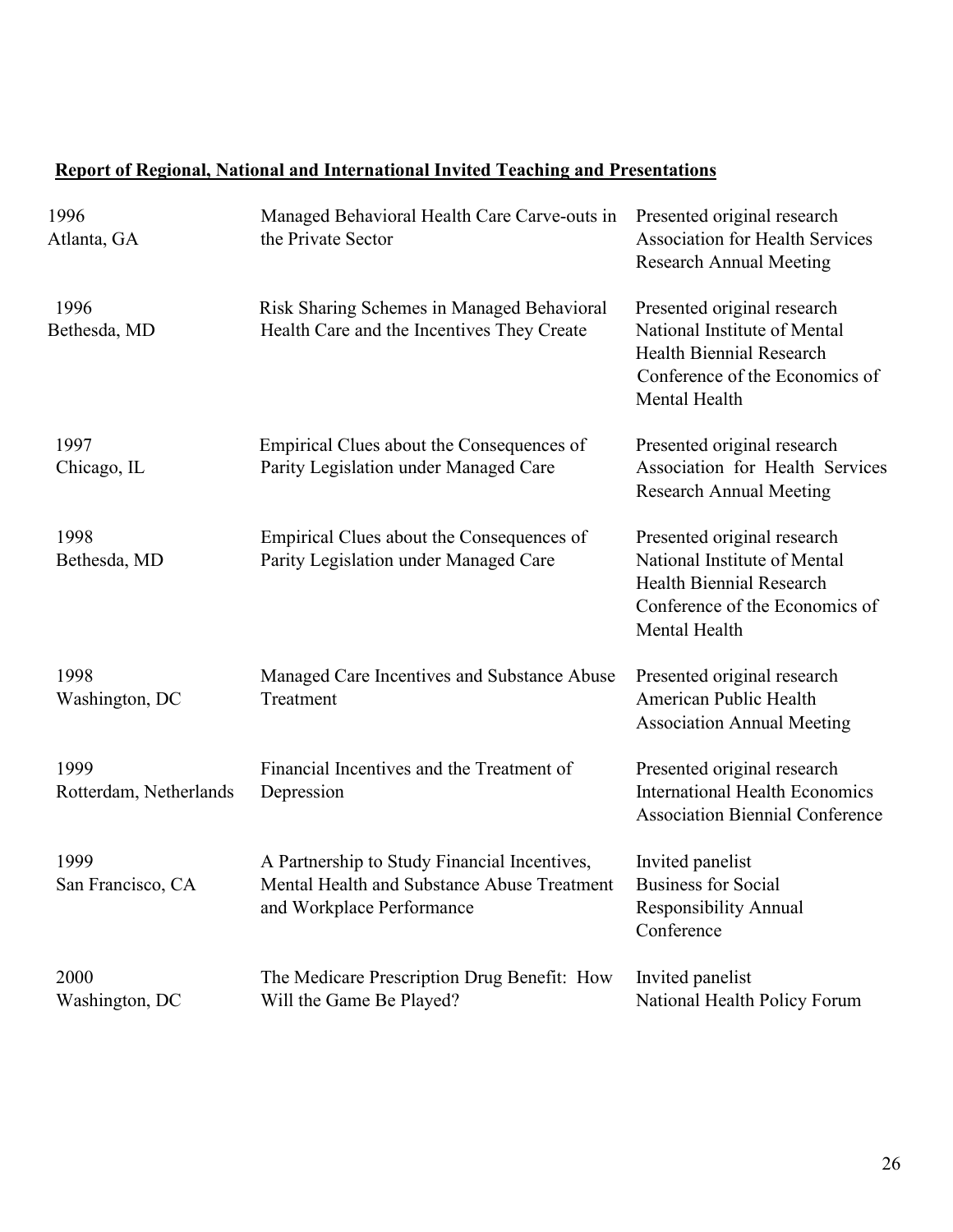| 2000<br>Atlanta, GA     | Medicare Financing of End-of-Life Care:<br>Issues Raised by Providers and Suggestions for<br>Change | Presented original research<br>American Academy of Hospice<br>and Palliative Medicine Annual<br>Assembly                                                                   |
|-------------------------|-----------------------------------------------------------------------------------------------------|----------------------------------------------------------------------------------------------------------------------------------------------------------------------------|
| 2000<br>Worcester, MA   | The Economics of Mental Health                                                                      | Presented educational lecture<br>Massachusetts State Area<br><b>Medical Directors</b>                                                                                      |
| 2000<br>New York, NY    | Providing Care at the End of Life: An<br>Assessment of Medicare Coverage and<br>Reimbursement       | Invited presenter<br>Project on Death in America<br><b>Advisory Board Meeting</b>                                                                                          |
| 2000<br>New York, NY    | Providing Care at the End of Life: An<br>Assessment of Medicare Coverage and<br>Reimbursement       | Presented original research<br><b>First International Geriatric</b><br>Palliative Care Congress                                                                            |
| 2000<br>Denver, CO      | <b>Economics of Mental Health</b>                                                                   | Presented educational lecture<br>Harvard University/National<br><b>Association of State Mental</b><br><b>Health Program Directors</b><br><b>Executive Training Program</b> |
| 2001<br>New Orleans, LA | Moving Market Share: Drug Formularies and<br><b>Demand Elasticity</b>                               | Presented original research<br><b>American Economics</b><br><b>Association Annual Meeting</b>                                                                              |
| 2001<br>York, England   | Carve-outs and Cost Shifting                                                                        | Presented original research<br><b>International Health Economics</b><br><b>Association Biennial Conference</b>                                                             |
| 2001<br>Arlington, VA   | <b>Reference Pricing</b>                                                                            | Presented original research<br>International Society for<br>Pharmacoeconomics and<br><b>Outcomes Research Annual</b><br><b>International Meeting</b>                       |
| 2001<br>Bethesda, MD    | What is Known about the Economics of End-<br>of-Life Care for Medicare Beneficiaries?               | Presented original research<br>National Institutes of Health<br>Integrative Workshop on End-of-<br>Life Research                                                           |
| 2002                    | <b>Economics of Drug Formularies</b>                                                                | Presented original research                                                                                                                                                |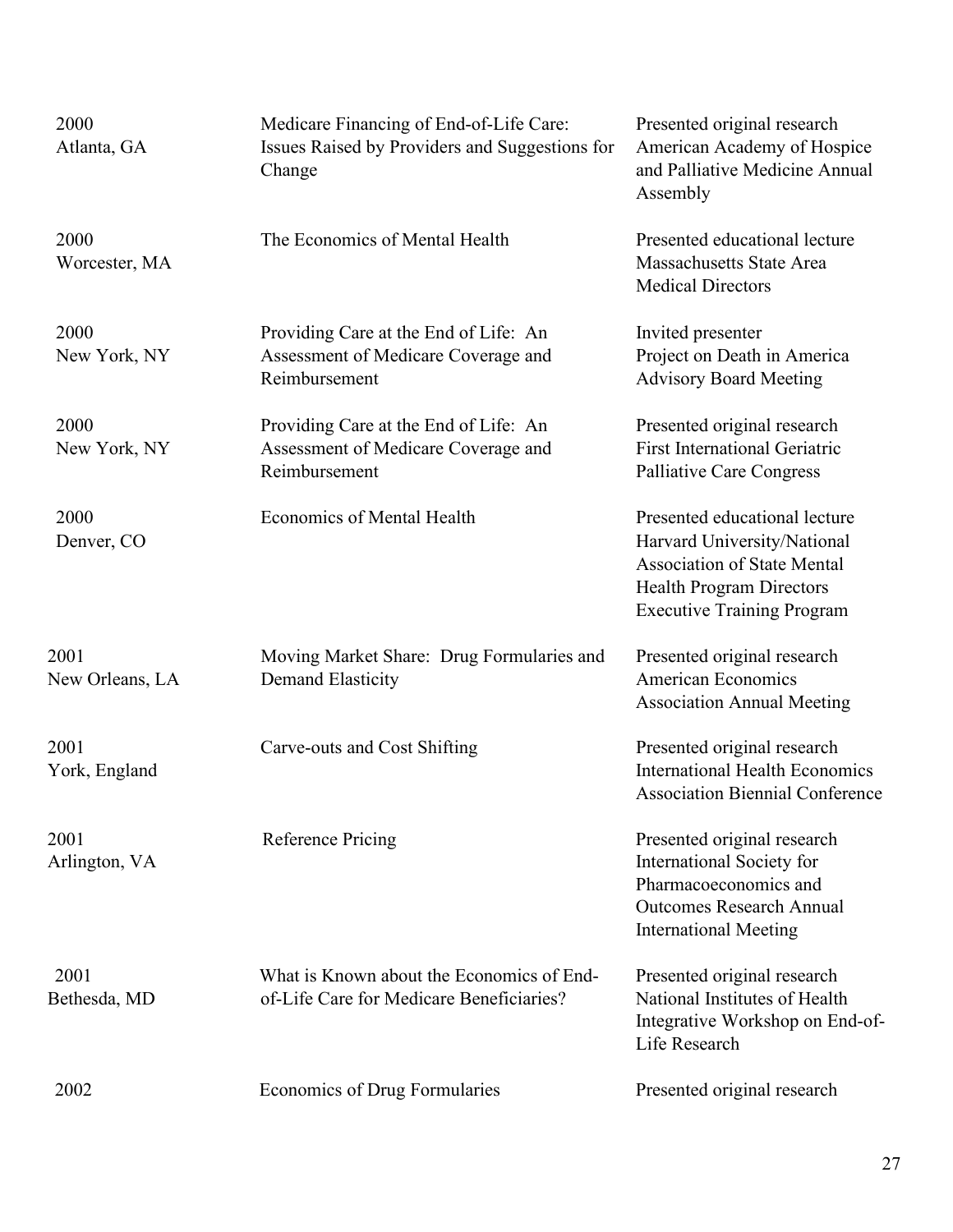| Bethesda, MD                |                                                                                                              | National Institute of Mental<br><b>Health Pharmacoeconomics</b><br>Research Workshop                                                                                       |
|-----------------------------|--------------------------------------------------------------------------------------------------------------|----------------------------------------------------------------------------------------------------------------------------------------------------------------------------|
| 2002<br>Cambridge, MA       | Economics of Three-Tier Formularies                                                                          | Invited presenter<br>Harvard Medical School<br>Conference on Health Economics<br>in Managed Care                                                                           |
| 2002<br>Charlottesville, VA | <b>Basics of Mental Health Economics</b>                                                                     | Invited presenter<br>American Psychiatric<br><b>Association Board of Trustees</b><br>Retreat                                                                               |
| 2002<br>Denver, CO          | <b>Economics of Mental Health</b>                                                                            | Presented educational lecture<br>Harvard University/National<br><b>Association of State Mental</b><br><b>Health Program Directors</b><br><b>Executive Training Program</b> |
| 2003<br>Venice, Italy       | The Impact of Three-tier Formularies on<br>Prescription Drugs Used by Patients with<br><b>Mental Illness</b> | Presented original research<br><b>International Center of Mental</b><br>Health Policy and Economics<br>Workshop on Costs and<br>Assessment in Psychiatry                   |
| 2003<br>Boston, MA          | <b>Economics of Three-tier Formularies</b>                                                                   | Invited presenter<br>Boston University/Harvard<br>University/Massachusetts<br>Institute of Technology Joint<br>Seminar on Health Economics                                 |
| 2003<br>Chicago, IL         | Impact of Three-tier Formularies on Cost and<br><b>Utilization Patterns</b>                                  | Invited presenter<br>University of Chicago Harris<br>School of Public Policy                                                                                               |
| 2003<br>Chicago, IL         | Impact of Incentive Formularies on Drug<br>Utilization and Spending                                          | Presented original research<br>American Statistical Association<br>International Conference on<br>Health Policy Research                                                   |
| 2003<br>Phoenix, AZ         | Formulary Use in the Treatment of Depression                                                                 | Invited presenter<br>The Robert Wood Johnson                                                                                                                               |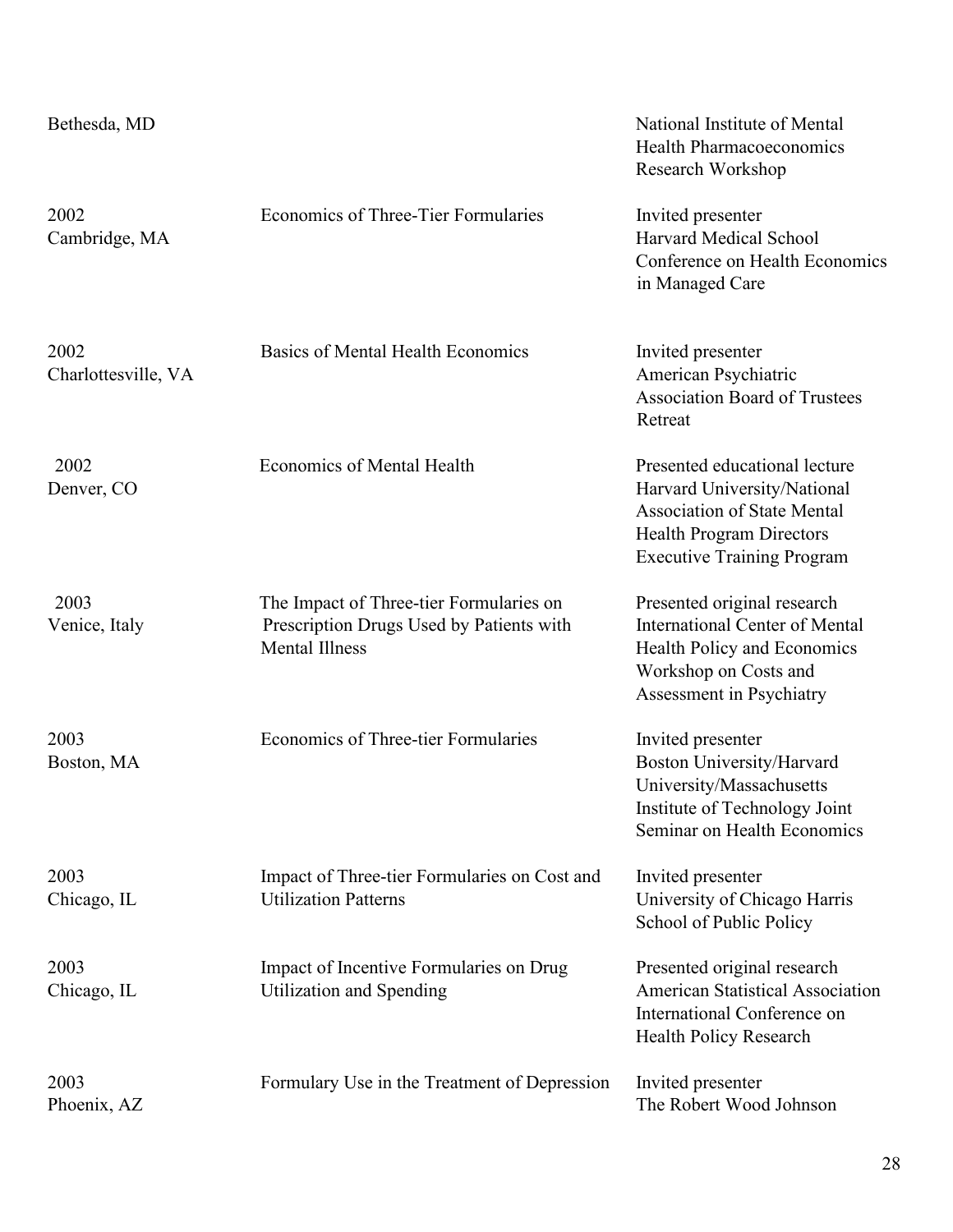|                          |                                                                                                                             | Foundation's Annual Meeting of<br>the Depression in Primary Care<br>Program                                                                               |
|--------------------------|-----------------------------------------------------------------------------------------------------------------------------|-----------------------------------------------------------------------------------------------------------------------------------------------------------|
| 2003<br>York, NY         | <b>Future Research Directions in Pediatric</b><br>Palliative Care: Financing and Economics                                  | Presented original research New<br>New York Academy of<br>Medicine, Initiative for Pediatric<br>Palliative Care National<br>Symposium                     |
| 2003<br>Boston, MA       | The Impact of Incentive Formularies                                                                                         | Invited presenter<br>Harvard Medical School<br>Conference on Health Economics<br>in Managed Care                                                          |
| 2004<br>New Haven, CT    | The Impact of Three-Tier Formularies on Drug<br>Treatment of Attention Deficit/Hyperactivity<br>Disorder (ADHD) in Children | Invited presenter<br><b>Yale University</b>                                                                                                               |
| 2004<br>Waltham, MA      | The Impact of Three-Tier Formularies on Drug<br>Treatment of Attention Deficit/Hyperactivity<br>Disorder (ADHD) in Children | Invited presenter<br><b>Brandeis University</b>                                                                                                           |
| 2004<br>Washington, DC   | The New Medicare Drug Benefit: Potential<br>Effects of Pharmacy Management Tools on<br><b>Access to Medications</b>         | Invited presenter<br>Henry J. Kaiser Family<br>Foundation                                                                                                 |
| 2004<br>Chicago, IL      | The Impact of Three-Tier Formularies on Cost<br>and Patient Compliance                                                      | Presented original research<br>Institute for International<br><b>Research Pharmacy Cost</b><br><b>Management Conference</b>                               |
| 2004<br>Washington, DC   | The Impact of Three-Tier Formularies on Drug<br>Treatment of ADHD in Children                                               | Presented original research<br>National Institute of Mental<br>Health Twelfth Biennial<br>Research Conference on the<br><b>Economics of Mental Health</b> |
| 2004<br>Philadelphia, PA | Formularies and Cost Sharing Issues for<br>Medicare Part D                                                                  | Invited presenter<br>The Robert Wood Johnson<br>Foundation's State Coverage<br>Initiatives' Invitational Summit<br>for State Policy Makers on             |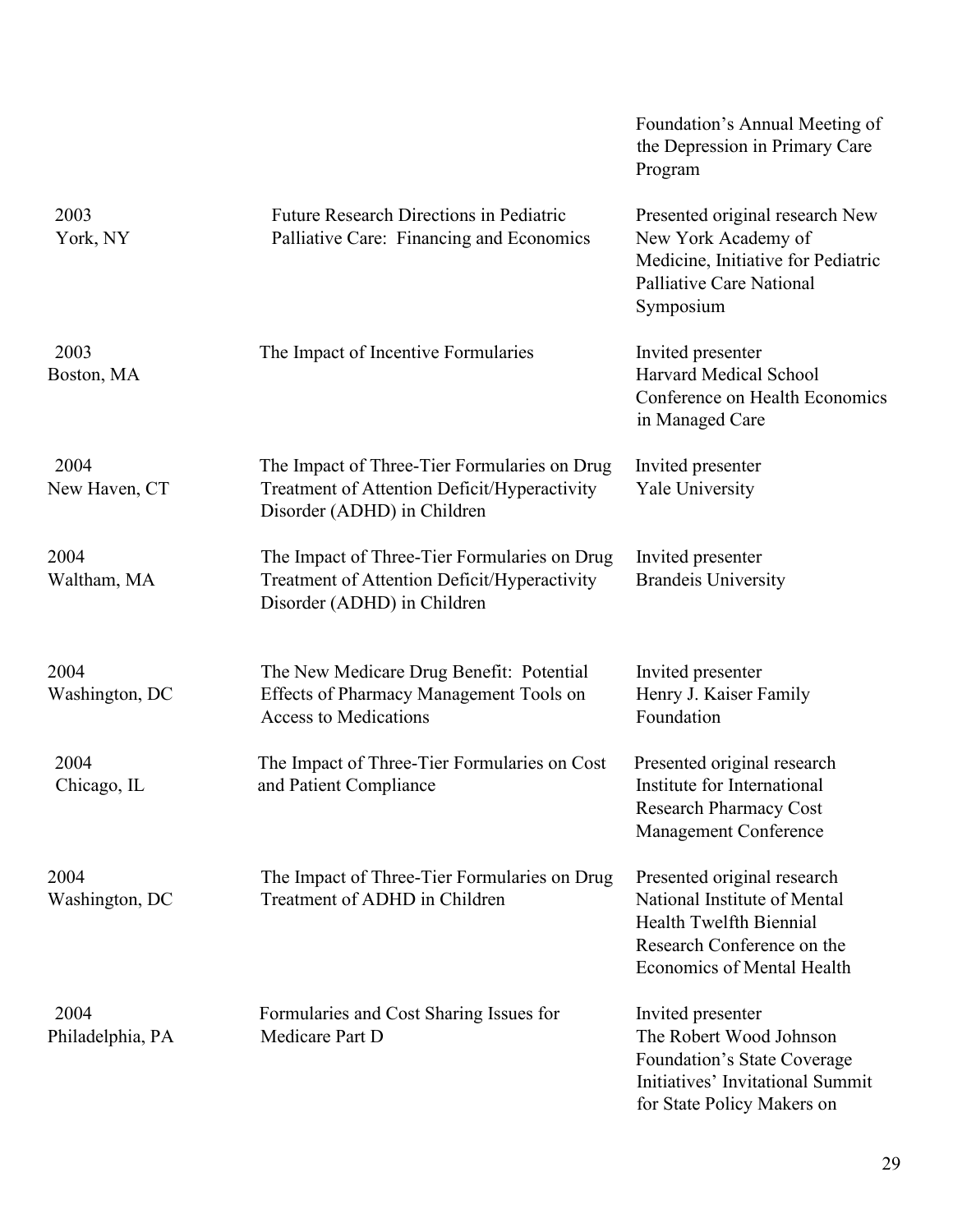|                        |                                                                                                                                     | Medicare Part D Implementation<br><b>Issues</b>                                                           |
|------------------------|-------------------------------------------------------------------------------------------------------------------------------------|-----------------------------------------------------------------------------------------------------------|
| 2005<br>Washington, DC | The Effect of Three-Tier Formulary on<br>Medication Continuation and Spending Among<br><b>Elderly Retirees</b>                      | Invited presenter<br><b>RAND</b> Health                                                                   |
| 2005<br>Bethesda, MD   | Medicare Modernization Act and Prescription<br>Drug Pricing                                                                         | Presented original research<br>National Institute of Mental<br>Health Third<br>Pharmacoeconomics Workshop |
| 2005<br>Cambridge, MA  | The Impact of Parity Mental Health and<br>Substance Abuse Benefits in the Federal<br>Employees' Health Benefits Program             | Invited presenter<br>Mathematica Policy Research                                                          |
| 2005<br>Boston, MA     | The Effect of Three-Tier Formulary Adoption<br>on Medication Continuation and Spending<br><b>Among Elderly Retirees</b>             | Presented original research<br>AcademyHealth Annual<br><b>Research Meeting</b>                            |
| 2005<br>Boston, MA     | Medicare Modernization Act: The Impact of<br><b>State Implementation Decisions</b>                                                  | Presented original research<br>AcademyHealth Annual<br><b>Research Meeting</b>                            |
| 2005<br>Boston, MA     | The Impact of Federal Employees' Health<br>Benefits Program Parity on use and Cost<br>Of Mental Health and Substance Abuse Services | Presented original research<br>Academy Health Annual<br><b>Research Meeting</b>                           |
| 2006<br>Boston, MA     | The Effect of Incentive Formularies on<br>Medication Continuation and Spending among<br><b>Elderly Retirees</b>                     | Invited presenter<br>Harvard Medical School,<br>Department of Ambulatory Care<br>and Prevention           |
| 2006<br>Boston, MA     | Utilization Patterns and Costs for One Large<br>Hospice: Lessons for Medicare per Diem<br>Payment System?                           | Invited presenter<br>Harvard University, Robert<br>Wood Johnson Foundation<br><b>Scholars Program</b>     |
| 2006<br>Bethesda, MD   | Manufacturer Promotional Strategies for SSRIs                                                                                       | Presented original research<br>National Institute of Mental<br>Health Biennial Conference on              |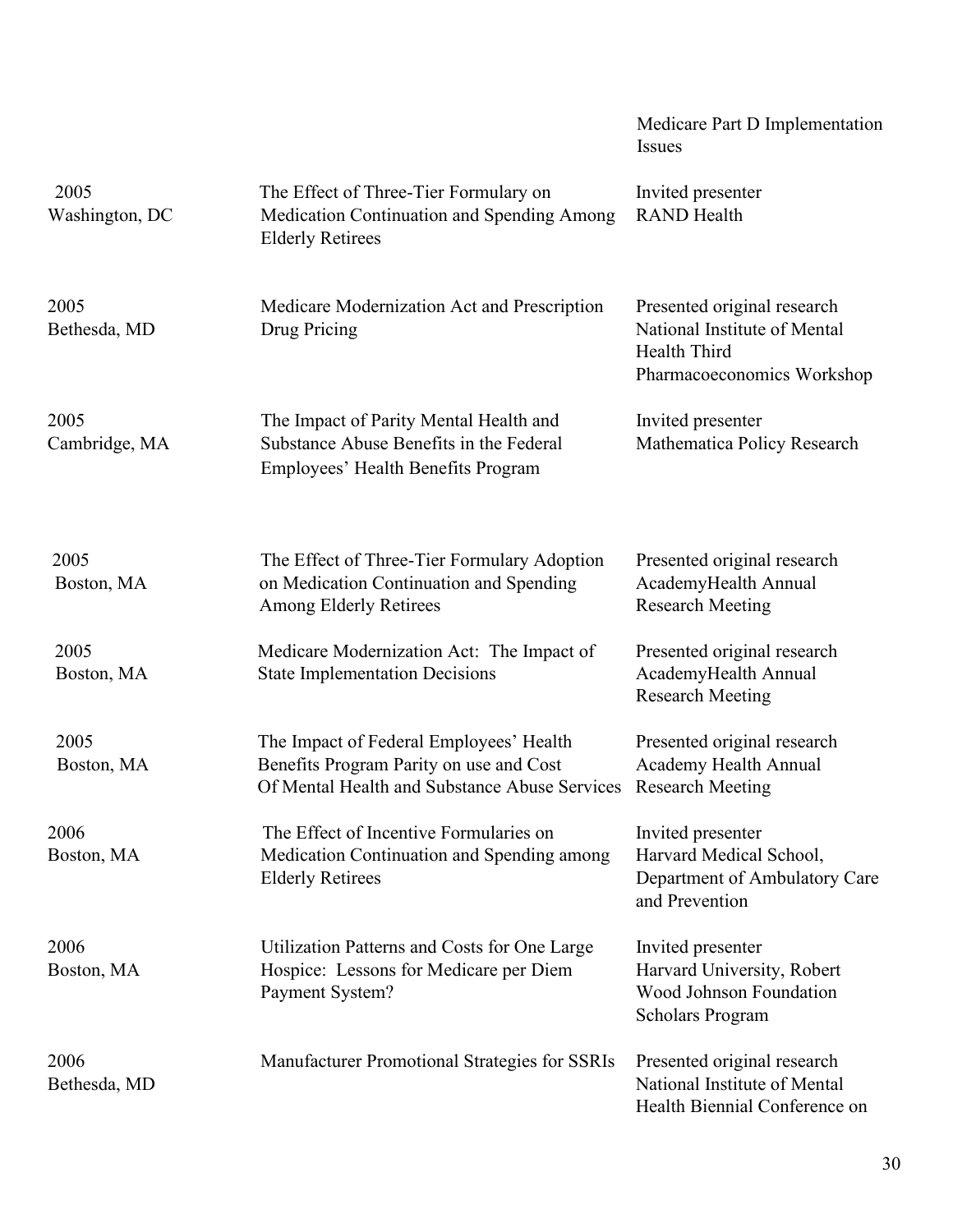|                        |                                                                                                                 | the Economics of Mental Health                                                                                                 |
|------------------------|-----------------------------------------------------------------------------------------------------------------|--------------------------------------------------------------------------------------------------------------------------------|
| 2006<br>Boston, MA     | Square Peg, Round Hole? Medicare Part D and<br>Nursing Homes                                                    | Invited presenter<br><b>Beth Israel Deaconess Medical</b><br>Center, Gerontology Division<br><b>Ground Rounds</b>              |
| 2006<br>Boston, MA     | The Impact of the Federal Employees' Health<br>Benefits Program Mental Health Parity Policy<br>on Use and Costs | Presented original research<br>American Public Health<br><b>Association Annual Meeting</b>                                     |
| 2007<br>Washington, DC | Medicare Part D and Pharmacy Services to<br>Residents of Nursing Homes," (joint with<br>David Stevenson, Ph.D.) | Invited presenter<br>Medicare Payment Advisory<br>Commission                                                                   |
| 2007<br>Boston, MA     | Hospice Decision Making by Advanced Lung<br><b>Cancer Patients</b>                                              | Invited presenter<br>Dana Farber Cancer Outcomes<br>Research Seminar                                                           |
| 2008<br>Boston, MA     | Hospice Care Delivery and Costs: Is There a<br>Better Way?                                                      | Invited presenter<br><b>Boston Bar Association</b>                                                                             |
| 2008<br>Washington, DC | Who Uses New Product Formulations of<br><b>Psychiatric Medications?</b>                                         | Presented original research<br>AcademyHealth Annual<br><b>Research Meeting</b>                                                 |
| 2008<br>Boston, MA     | Discussions about Hospice among Patients with<br><b>Advanced Lung Cancer</b>                                    | Invited presenter<br>National Cancer Institute Cancer<br><b>Consortium Meeting</b>                                             |
| 2008<br>Durham, NC     | Who Uses New Product Formulations of<br><b>Psychiatric Medications?</b>                                         | Presented original research<br>American Society for Health<br><b>Economists Biennial Conference</b>                            |
| 2008<br>Bethesda, MD   | New Product Formulations of Antidepressants:<br>What is the Social Value?                                       | Presented original research<br>National Institute of Mental<br>Health Biennial Conference on<br>the Economics of Mental Health |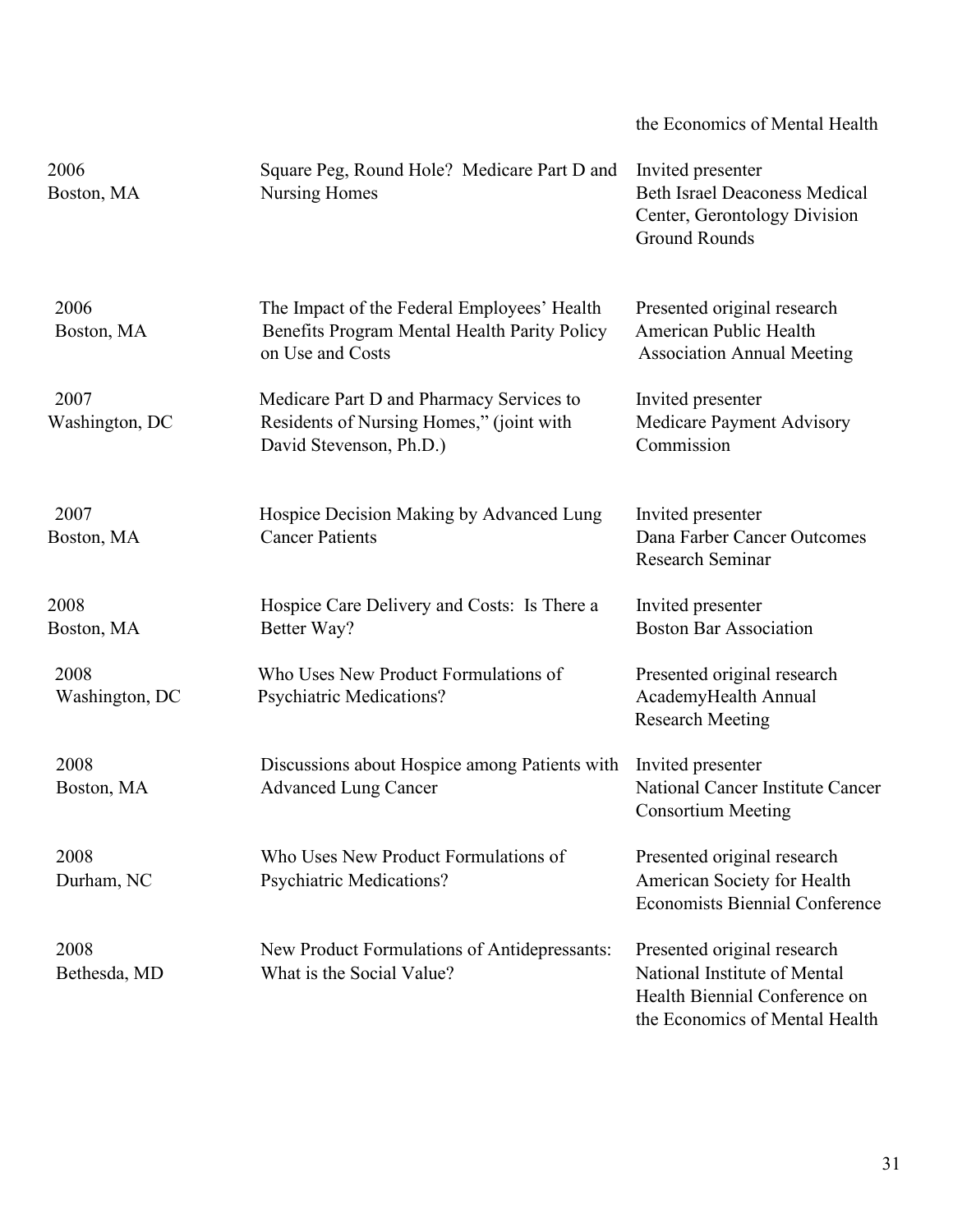| 2008<br>New Haven, CT         | New Product Formulations of Antidepressants:<br>What is the Social Value?                                         | Invited presenter<br>Yale University School of Public<br>Health                                     |
|-------------------------------|-------------------------------------------------------------------------------------------------------------------|-----------------------------------------------------------------------------------------------------|
| 2009<br>Lausanne, Switzerland | Antidepressant Reformulations: Who Uses<br>Them and What Are the Benefits?                                        | Invited presenter<br>University of Lausanne                                                         |
| 2009<br>Chicago, IL           | Discussions with Physicians about Hospice<br>among Patients with Metastatic Lung Cancer                           | Presented original research<br>AcademyHealth Annual<br><b>Research Meeting</b>                      |
| 2009<br>Chapel Hill, NC       | The Impact of Mental Health and Substance<br>Abuse Parity: Are the Effects the Same for High<br>and Low Spenders? | Invited presenter<br>University of North Carolina,<br>Chapel Hill School of Public<br>Health        |
| 2010<br>Washington, DC        | A New Medicare End of Life Benefit for<br><b>Nursing Home Residents</b>                                           | Invited presenter<br>Health Affairs press briefing                                                  |
| 2010<br>Ithaca, NY            | Physician Adoption of New Antipsychotic<br>Medications                                                            | Presented original research<br>American Society for Health<br><b>Economists Biennial Conference</b> |
| 2010<br>Boston, MA            | Physician Adoption of New Psychiatric<br>Medications                                                              | Presented original research<br>AcademyHealth Annual<br><b>Research Meeting</b>                      |
| 2010<br>Boston, MA            | Health Care Reform and Mental Health                                                                              | Roundtable presenter<br>AcademyHealth Annual<br><b>Research Meeting</b>                             |
| 2010<br>Boston, MA            | Medicare Part D and the Nursing Home Setting                                                                      | Presented original research<br>AcademyHealth Annual<br><b>Research Meeting</b>                      |
| 2011<br>Ann Arbor, MI         | Physician Adoption of New Psychiatric<br>Medications                                                              | Invited presenter<br>University of Michigan<br>Department of Psychiatry Grand<br>Rounds             |
| 2011<br>Philadelphia, PA      | A New Medicare End of Life Benefit for<br><b>Nursing Home Residents</b>                                           | Invited presenter<br>National Palliative Care Summit                                                |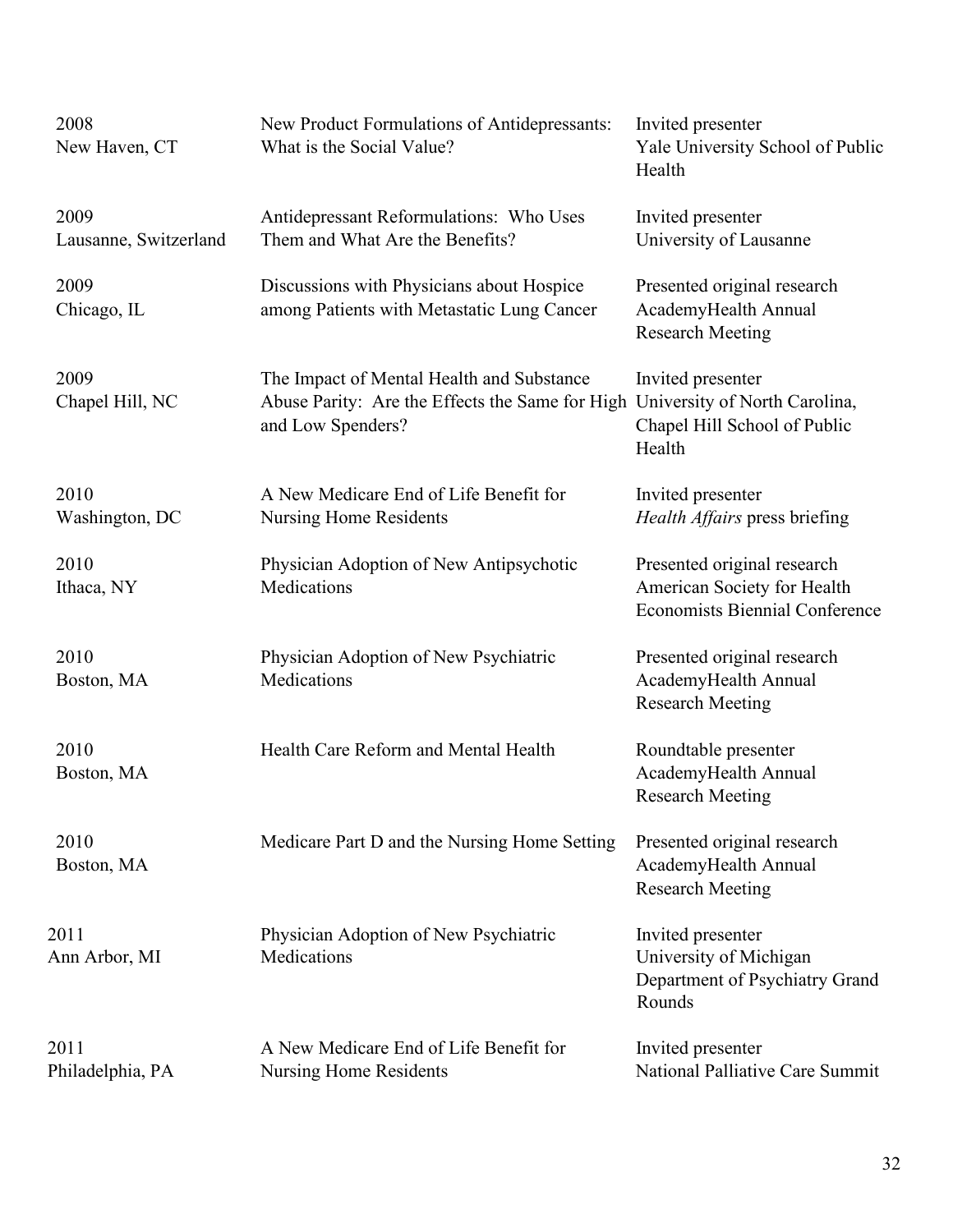| 2011<br>Toronto, Canada | Part D Plan Generosity and Medication Use<br>among Dually-eligible Nursing Home<br>Residents                | Presented original research<br><b>International Health Economics</b><br>Association 8 <sup>th</sup> World Congress |
|-------------------------|-------------------------------------------------------------------------------------------------------------|--------------------------------------------------------------------------------------------------------------------|
| 2012<br>Orlando, FL     | Physician Adoption and Use of Antipsychotic<br>Medications                                                  | Presented original research<br>AcademyHealth Annual<br><b>Research Meeting</b>                                     |
| 2012<br>Boston, MA      | Physician Prescribing Practices in the 21 <sup>st</sup><br>Century: A Case Study of Antipsychotics          | Presented original research<br>MGH Mongon Institute for<br><b>Health Policy</b>                                    |
| 2012<br>Boston, MA      | Physician Prescribing Practices in the 21 <sup>st</sup><br>Century: A Case Study of Antipsychotics          | Presented original research<br>HMS Department of Population<br>Medicine                                            |
| 2012<br>Boston, MA      | Physician Prescribing Practices in the 21 <sup>st</sup><br>Century: A Case Study of Antipsychotics          | Presented original research<br>MGH Center for Child and<br>Adolescent                                              |
| 2013<br>Baltimore, MD   | Medicare Part D Plan Generosity and<br>Medication Use among Dual Eligible Nursing<br><b>Home Residents</b>  | Invited presenter<br>AcademyHealth Annual<br><b>Research Meeting</b>                                               |
| 2013<br>Portland, OR    | Substance Use Disorder Treatment under New<br>Payment and Delivery Models                                   | Presented original research<br><b>Addiction Health Services</b><br><b>Research Annual Meeting</b>                  |
| 2013<br>Boston, MA      | Impact of Medicare Part D Coverage<br>Restrictions on Nursing Home Resident Outcomes American Public Health | Presented original research<br><b>Association Annual Meeting</b>                                                   |
| 2013<br>Boston, MA      | Mental Health and Substance Use Disorder<br>Treatment under New Payment and Delivery<br>Models              | Presented original research<br><b>Massachusetts General</b><br><b>Hospital Grand Rounds</b>                        |
| 2014<br>Boston, MA      | Mental Health and Substance Use Disorder<br>Treatment under New Payment and Delivery<br>Models              | Presented original research<br>Dartmouth College                                                                   |
| 2014                    | Effects of a Global Payment and Accountable                                                                 | Presented original research                                                                                        |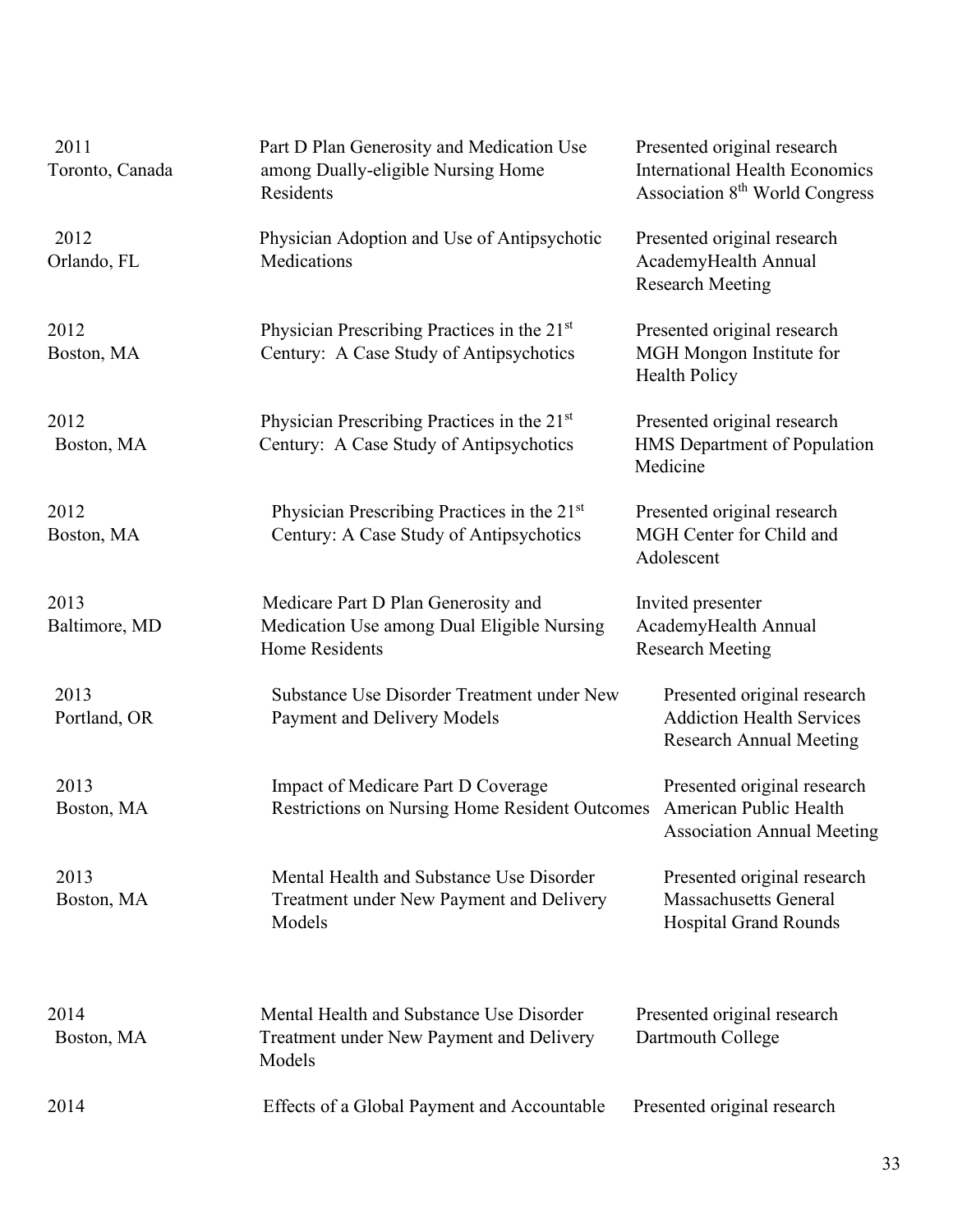| Providence, RI             | Care Model on Mental Health Service Use and Brown University<br>Spending                                            |                                                                                                                 |
|----------------------------|---------------------------------------------------------------------------------------------------------------------|-----------------------------------------------------------------------------------------------------------------|
| 2014<br>Los Angeles, CA    | Effects of a Global Payment and Accountable<br>Care Model on Substance Use Disorder Service<br>Use and Spending     | Presented original research<br>American Society for Health<br><b>Economists Biennial Conference</b>             |
| 2014<br>San Diego, CA      | Innovations in Hospice, Palliative Care, and<br><b>Advanced Illness</b>                                             | Invited presenter<br>AcademyHealth Annual Research<br>Meeting                                                   |
| 2014<br>Boston, MA         | Effects of a Global Payment and Accountable<br>Care Model on Substance Use Disorder<br>Service Use and Spending     | Presented original research<br><b>Addiction Health Services</b><br><b>Research Annual Meeting</b>               |
| 2015<br>Venice, Italy      | Physician Prescribing of Antipsychotics to<br><b>Children and Adolescents</b>                                       | Presented original research<br>Twelfth Workshop on Costs and<br>Assessment for Psychiatry                       |
| 2015<br>Boston, MA         | Living the Best Life Possible:<br>Doctor and Patient Conversations about<br>Serious Illness and Mortality           | Invited presenter<br>The Forum: T.H. Chan School for<br>Public Health                                           |
| 2015<br>Marina del Rey, CA | Effects of a Global Payment and<br>Accountable Care Model on Tobacco<br><b>Cessation Treatment Use and Spending</b> | Presented original research<br><b>Addiction Health Services</b><br><b>Research Annual Meeting</b>               |
| 2015<br>Miami, FL          | Effects of a Global Payment and<br>Accountable Care Model on Substance<br>Use Disorder Service Use and Spending     | Presented original research<br><b>APPAM Annual Fall Research</b><br>Conference                                  |
| 2016<br>Boston, MA         | Opportunities and Challenges for Behavioral<br>Health Care after Parity and the ACA                                 | Keynote Speaker<br>AcademyHealth Behavioral<br><b>Health Services Research</b><br><b>Interest Group Meeting</b> |
| 2017<br>Chicago, IL        | Use of Medications for Opioid Use Disorder<br>Among Commercially Insured Individuals,                               | Presented original research<br><b>APPAM Annual Fall Research</b>                                                |
| 2018<br>Rockville, MD      | Predictors of Antipsychotic Drug Diffusion<br>among U.S. Practices Treating Medicare<br>Beneficiaries, 2008-2016    | Presented original research<br><b>NIMH Mental Health Services</b><br><b>Research Conference</b>                 |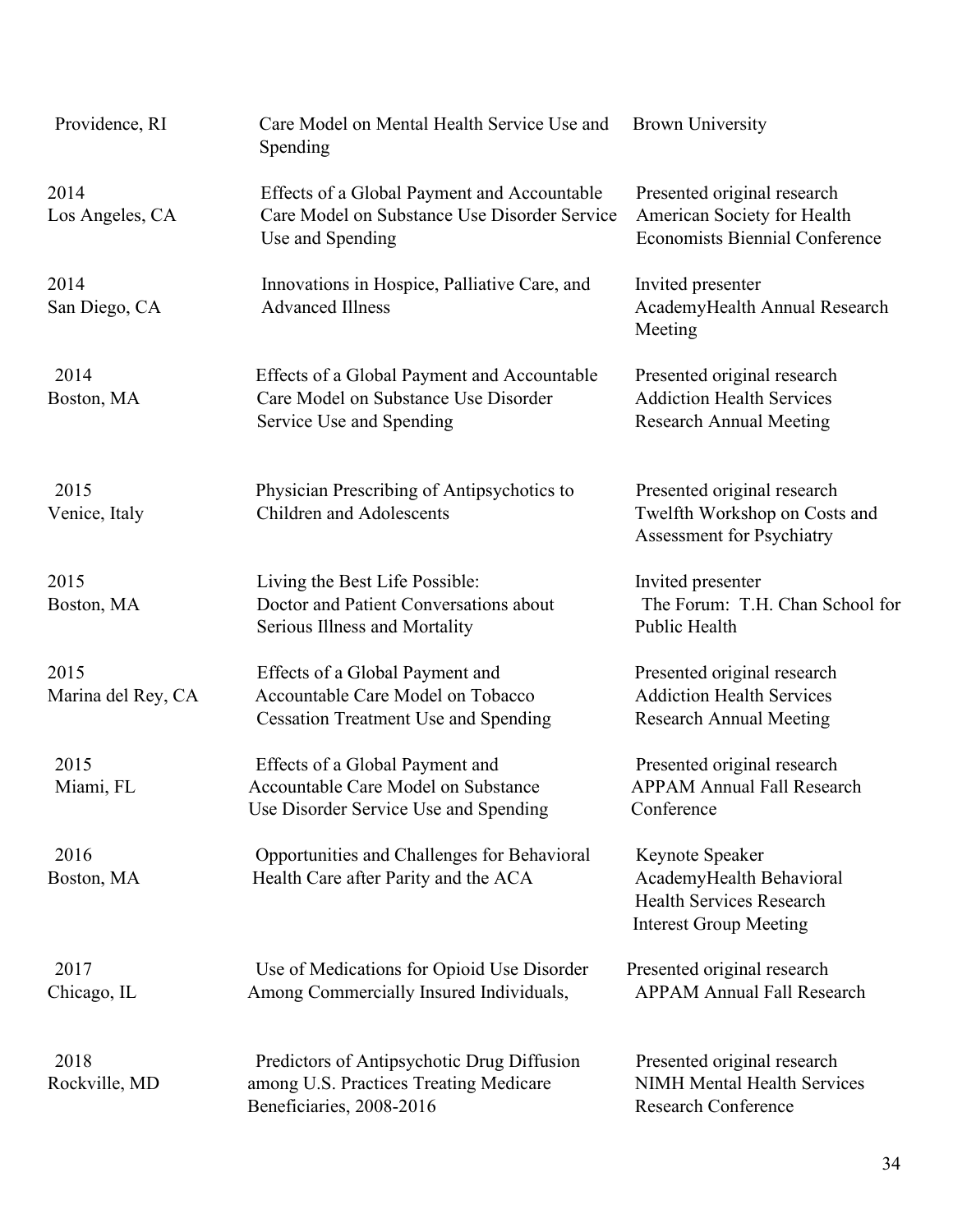| 2018<br>Savannah, GA     | Accountable Care Organization Participation<br>Among Hospitals Offering Substance Use<br>Disorder and Mental Health Services in 2016 | Presented original research<br><b>Addiction Health Services</b><br><b>Research Conference</b>                                                                        |
|--------------------------|--------------------------------------------------------------------------------------------------------------------------------------|----------------------------------------------------------------------------------------------------------------------------------------------------------------------|
| 2018<br>Savannah, GA     | How Is Telemedicine Being Used for Opioid<br>and Other Substance Use Disorders?                                                      | Presented original research<br><b>Addiction Health Services</b><br><b>Research Conference</b>                                                                        |
| 2018<br>Durham, NC       | How is Telemedicine Being Used in Opioid<br>and Other Substance Use Disorder Treatment?                                              | Presented original research<br>Duke University School of<br>Medicine, Department of<br><b>Population Sciences Seminar</b>                                            |
| 2018<br>Atlanta, GA      | How is Telemedicine Being Used in Opioid<br>and Other Substance Use Disorder Treatment?                                              | Presented original research<br>Emory University School of<br>Public Health Health Economics/<br>Health Policy Seminar                                                |
| 2018<br>Washington, DC   | Research Update on End-of-Life Care<br><b>Utilization and Spending</b>                                                               | Presented original research<br>National Academies of Science,<br><b>Engineering and Medicine</b><br>Roundtable on Quality of Care for<br>People with Serious Illness |
| 2019<br>Venice, Italy    | How is Telemedicine Being Used in Opioid<br>and Other Substance Use Disorder Treatment?                                              | Presented original research<br>Fourteenth Workshop on Costs<br>and Assessment in Psychiatry                                                                          |
| 2019<br>Barcelona, Spain | How is Telemedicine Being Used in Opioid<br>and Other Substance Use Disorder Treatment?                                              | Presented original research<br><b>APPAM International Research</b><br>Conference                                                                                     |
| 2019<br>Park City, UT    | Medication Utilization for Alcohol Use<br>Disorder in a Commercially-Insured<br>Population                                           | Presented original research<br><b>Addiction Health Services</b><br><b>Research Conference</b>                                                                        |
| 2019<br>Cambridge, MA    | Medication Utilization for Alcohol Use<br>Disorder in a Commercially-Insured<br>Population                                           | Presented original research<br>Mathematica Policy Research<br><b>Seminar Series</b>                                                                                  |
| 2020<br>Providence, RI   | Telemedicine Use for Substance Use Disorder<br>Treatment before and during COVID-19                                                  | Presented original research<br>Brown University School of                                                                                                            |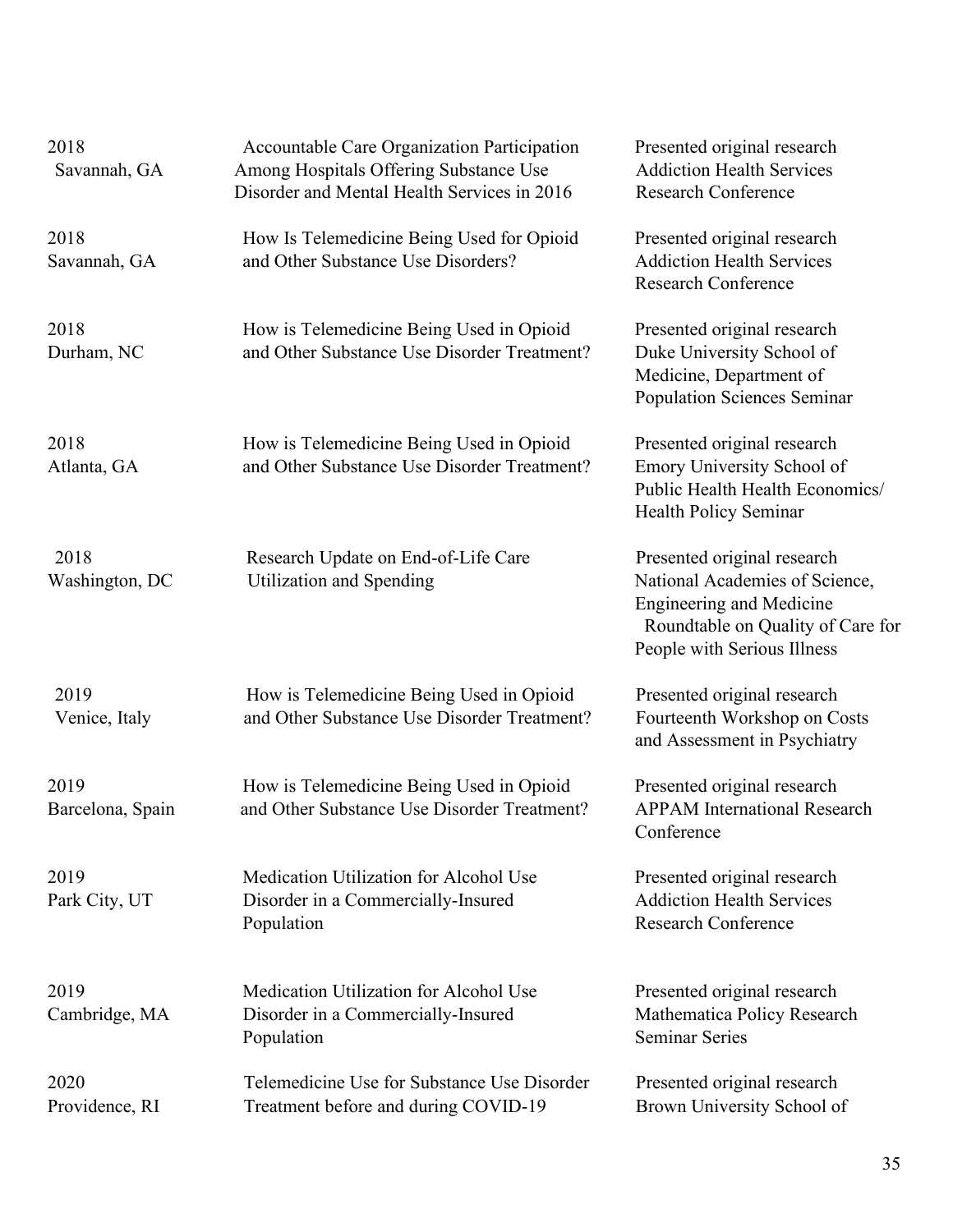|                 |                                                                                                             | Public Health                                                                                                                                       |
|-----------------|-------------------------------------------------------------------------------------------------------------|-----------------------------------------------------------------------------------------------------------------------------------------------------|
| 2020<br>Virtual | Telemedicine in the Era of COVID-19                                                                         | Presented original research<br>NIDA Special Interest Group<br>on Telemedicine Seminar (joint<br>with Ateev Mehrotra)                                |
| 2021<br>Virtual | Telehealth in Behavioral Health Care:<br>Observations from Before and During<br>the Pandemic                | Presented original research<br><b>Brandeis Harvard NIDA Center</b><br>Symposium                                                                     |
| 2021<br>Virtual | Key MOUD-related Coverage Provisions<br>of Recent Federal Legislation: Private Coverage                     | Invited presentation<br>NIDA Meeting on Research<br>Needed to Advance the Impact of<br>Medications for Opioid Use<br>Disorder                       |
| 2021<br>Virtual | Telehealth for Alcohol Use Disorder (AUD)<br>Treatment: Observations from Before and<br>During the Pandemic | Presented original research<br>Friends of NIAAA                                                                                                     |
| 2022<br>Virtual | Clinical Perspectives for Transitioning SUD<br><b>Treatment to Virtual Care Environment</b>                 | Invited presentation<br>National Academies of Medicine<br>Action Collaborative on<br>Countering the U.S. Opioid<br>Epidemic Meeting on Telehealth & |

# **Report of Education of Patients and Service to the Community**

| 1996      | Advisor                                                                      | State of Arizona, Office of the<br><b>Auditor General</b>                                   |
|-----------|------------------------------------------------------------------------------|---------------------------------------------------------------------------------------------|
| 1996-1997 | Member, Development Team for Technical Assistance<br>Publication             | U.S. Public Health Service,<br>Substance Abuse and Mental Health<br>Services Administration |
| 1997-1998 | Member, Technical Advisory Panel                                             | The Robert Wood Johnson<br><b>Foundation Home Care Research</b><br>Initiative               |
| 1999-2000 | Consultant, Veterans Administration Pharmacy<br>Formulary Analysis Committee | Institute of Medicine                                                                       |

Virtual Care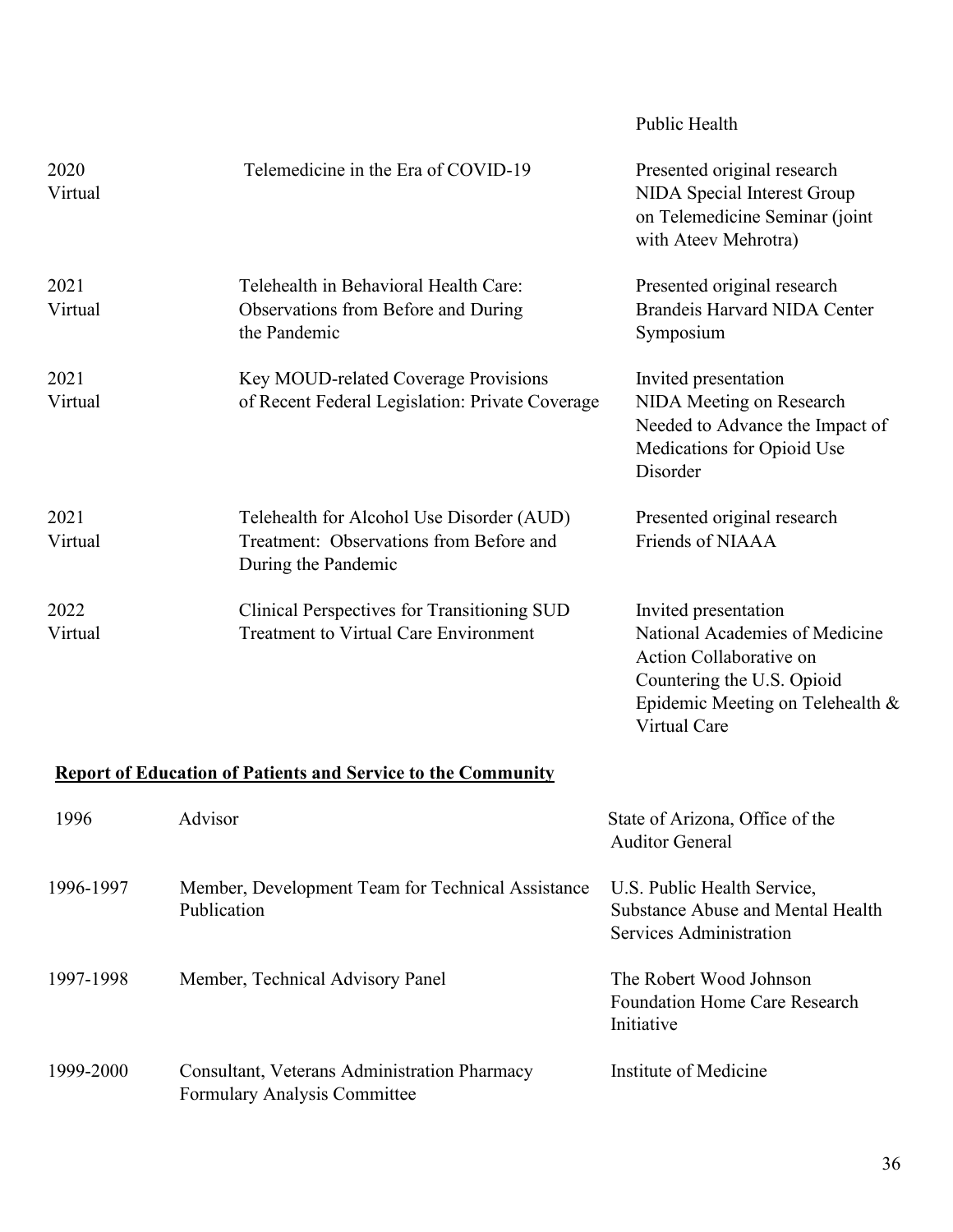| 1999-2004 | Co-Sponsor, Joint Seminar on Health Economics                                                             | Boston University, Harvard<br>University, Massachusetts Institute<br>of Technology                                                 |
|-----------|-----------------------------------------------------------------------------------------------------------|------------------------------------------------------------------------------------------------------------------------------------|
| 2000-2002 | Member, Advocacy Committee                                                                                | <b>Coalition for Health Services</b><br>Research                                                                                   |
| 2001-2002 | Member, Committee on Care for Children Who Die<br><b>Their Families</b>                                   | Institute of Medicine and                                                                                                          |
| 2002-2009 | <b>Associate Member</b>                                                                                   | MacArthur Foundation Network on<br>Mental Health Policy                                                                            |
| 2002-2003 | Chair, Behavioral Health Committee                                                                        | AcademyHealth Annual Research<br>Meeting                                                                                           |
| $2003 -$  | Member, Advisory Board, Policy Synthesis Project                                                          | Robert Wood Johnson Foundation                                                                                                     |
| 2005-2006 | Member, Behavioral Health Committee                                                                       | AcademyHealth Annual Research<br>Meeting                                                                                           |
| 2006-2007 | Commission Member, Special Commission on<br>Ambulatory Surgical Centers and Magnetic Resonance<br>Imaging | <b>Commonwealth of Massachusetts</b><br>Senate and House of<br>Representatives, Joint Committee on<br><b>Health Care Financing</b> |
| 2006-2007 | Member, Behavioral Health Committee                                                                       | AcademyHealth Annual Research<br>Meeting                                                                                           |
| 2008      | Member, Expert Panel on Evaluating Plan<br>Management of the Medicare Drug Benefit                        | <b>Medicare Payment Advisory</b><br>Commission (MedPAC)                                                                            |
| 2008      | Member, Consultation Team on Mental Health, Guide<br>to Community Preventive Services                     | Centers for Disease Control and<br>Prevention (CDC)                                                                                |
| 2008-2009 | Chair, Behavioral Health Committee                                                                        | AcademyHealth Annual Research<br>Meeting                                                                                           |
| 2009-2010 |                                                                                                           |                                                                                                                                    |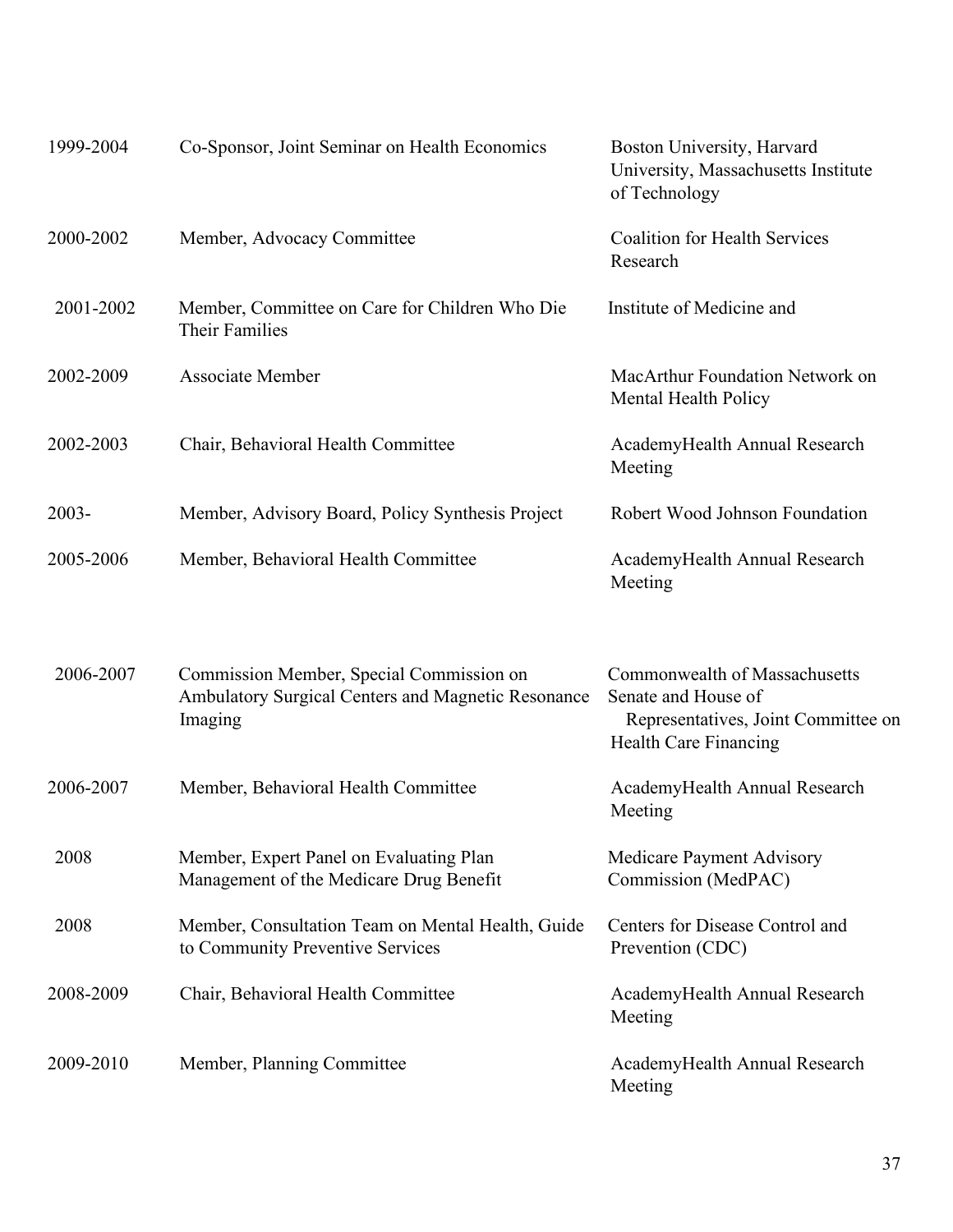| 2009-2010 | Member, Committee on Accelerating Rare Diseases<br>Research and Orphan Products Development                               | Institute of Medicine                                       |
|-----------|---------------------------------------------------------------------------------------------------------------------------|-------------------------------------------------------------|
| 2010      | Co-Chair, 15 <sup>th</sup> Biennial NIMH Mental Health and<br><b>Economics Conference</b>                                 | National Institute of Mental Health                         |
| 2011-2014 | Member, Technical Expert Panel, CMS Hospice<br>Payment Reform Project                                                     | Centers for Medicare & Medicaid<br>Services (CMS)           |
| 2014-2015 | Member, Committee on Developing Evidence-Based<br>Standards for Psychosocial Interventions for Mental<br>Disorders        | Institute of Medicine                                       |
| 2015-2016 | Chair, Behavioral Health Committee                                                                                        | AcademyHealth Annual Research<br>Meeting                    |
| 2016-     | Member, Roundtable on Quality Care for People<br><b>With Serious Illness</b>                                              | National Academies of Science,<br>Engineering, and Medicine |
| 2017      | Co-Chair, Financing and Payment Strategies to<br>Support High-Quality Care for People with<br>Serious Illness: A Workshop | National Academics of Science,<br>Engineering, and Medicine |
| 2021      | Member, Medicare Advantage Value-based Insurance<br>Design Hospice Network Adequacy Technical<br><b>Expert Panel</b>      | Centers for Medicare and<br>Medicaid Services (CMS)         |
| 2021-2022 | Co-Chair, Behavioral Health Theme Leader for<br><b>Annual Research Meeting</b>                                            | AcademyHealth                                               |

#### **Publications:**

- 1. **H.A. Huskamp** and J.P. Newhouse, "Is Health Spending Slowing Down?" *Health Affairs*, 13(5): 32-38, (1994).
- 2. R.G. Frank, **H.A. Huskamp**, T.G. McGuire and J.P. Newhouse, "Some Economics of Mental Health Carveouts," *Archives of General Psychiatry*, 53: 933-937, (1996).
- 3. R.G. Frank and **H.A. Huskamp**, "Shaping National Policy: Delegation and Decentralization of Mental Health Care," *Current Opinion in Psychiatry*, 9: 171-174, (1996).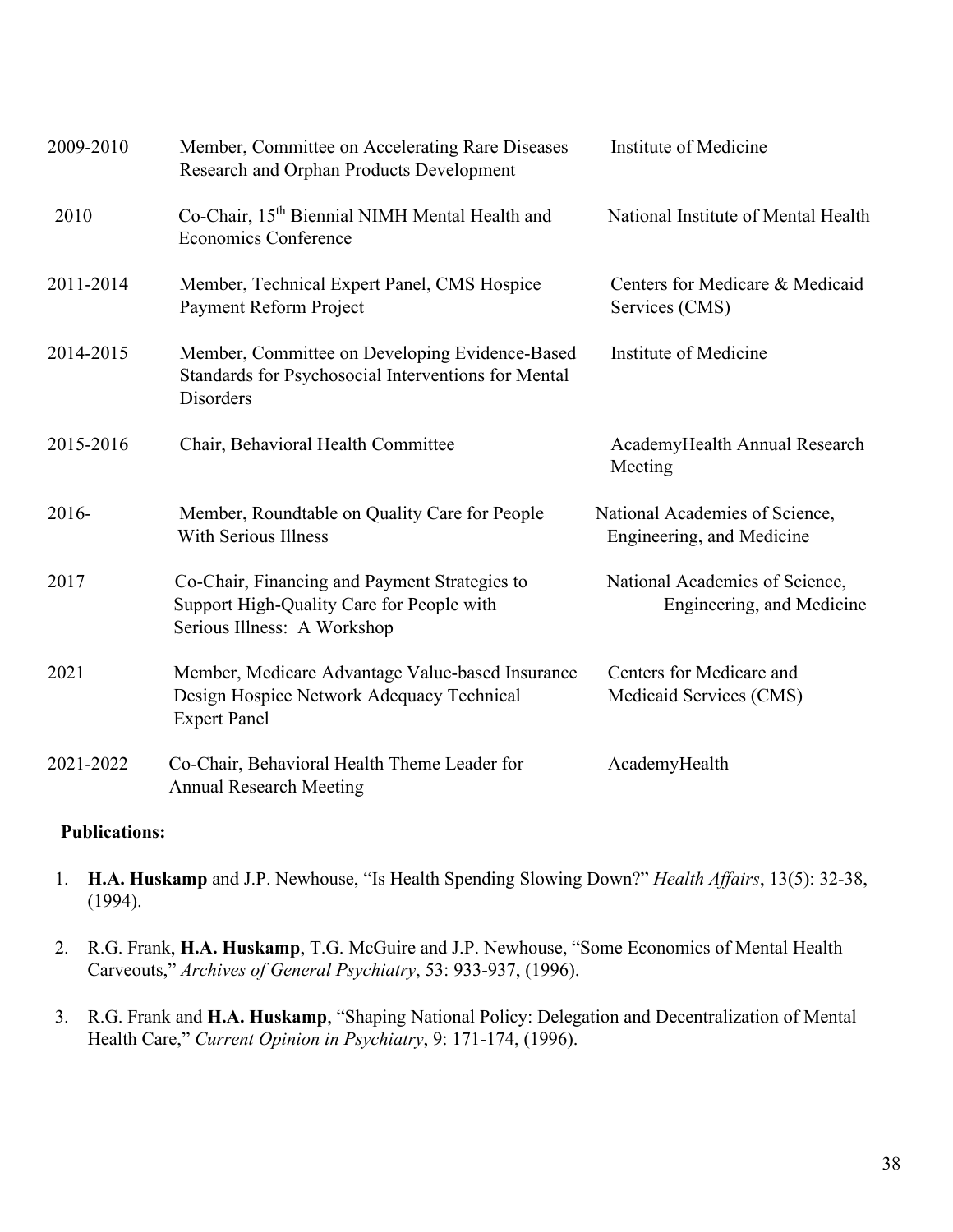- 4. **H.A. Huskamp**, V. Azzone and R.G. Frank, "Carve-outs, Women, and the Treatment of Depression," *Women's Health Issues*, 8(5): 267-282, (1998).
- 5. **H.A. Huskamp,** "How A Managed Behavioral Health Care Carve-Out and Benefit Expansion Affected Spending on Treatment Episodes," *Psychiatric Services*, 49(11): 1559-1562, (1998).
- 6. M.B. Rosenthal, R.D. Geraty, R.G. Frank and **H.A. Huskamp**, "Psychiatric Provider Practice Management Companies: Adding Value to Behavioral Health Care?" *Psychiatric Services*, 50(8): 1011-1013, (1999).
- 7. **H.A. Huskamp** and J.P. Newhouse, "Future Directions for the National Health Accounts," *Health Care Financing Review*, 21(2): 5-13, (1999).
- 8. **H.A. Huskamp,** "Episodes of Mental Health and Substance Abuse Treatment under a Managed Behavioral Health Care Carve-out," *Inquiry*, 36(2): 147-161, (1999).
- 9. **H.A. Huskamp**, M.B. Rosenthal, R.G. Frank and J.P. Newhouse, "The Medicare Prescription Drug Benefit: How Will the Game Be Played?" *Health Affairs*, 19(2): 8-23, (2000).
- 10. K.W. Hanson, **H.A. Huskamp**, "State Health Care Reform: Behavioral Health Services Under Medicaid Managed Care: The Uncertain Implications of State Variation, *Psychiatric Services*, 52(4): 447-456, (2001).
- 11. **H.A. Huskamp**, D.W. Garnick, K.W. Hanson and C. Horgan, "The Impact of Medicaid Managed Care Plan Withdrawals on Behavioral Health Services," *Psychiatric Services*, 52(5): 600-604, (2001).
- 12. **H.A. Huskamp**, M.B. Buntin, V. Wang and J.P. Newhouse, "Providing Care at the End of Life: Do Medicare Rules Impede Good Care?" *Health Affairs*, 20(3): 204-211, (2001).
- 13. M.B. Rosenthal, B.E. Landon and **H.A. Huskamp**, "Managed Care and Market Power: Physician Organizations in Four Markets," *Health Affairs*, 20(5): 187-193, (2001).
- 14. B.E. Landon, **H.A. Huskamp**, C. Tobias and A.M. Epstein, "The Evolution of Quality Management by State Medicaid Agencies: A National Survey of States with Comprehensive Managed Care Programs," *Joint Commission Journal on Quality Improvement*, 28(2): 72-82, (2002).
- 15. The Harvard Managed Care Industry Center Group (H. Bailit, D. Blumenthal, J. Buchanan, M. Beeuwkes Buntin, D. Caudry, P. Cleary, A. Epstein, P. Fitzgerald, R. Frank, H. Gorski, **H. Huskamp**, N. Keating, B. Landon, B. McNeil, J. Newhouse, M. Rosenthal, A. Zaslavsky). "Managed Care: An Industry Snapshot," *Inquiry* 39(3): 207-220, (2002).
- 16. M.B. Buntin and **H.A. Huskamp,** "What is Known About the Economics of End-of-Life Care for Medicare Beneficiaries?" *The Gerontologist*, Vol. 42, Special Issue III, 40-8, (2002).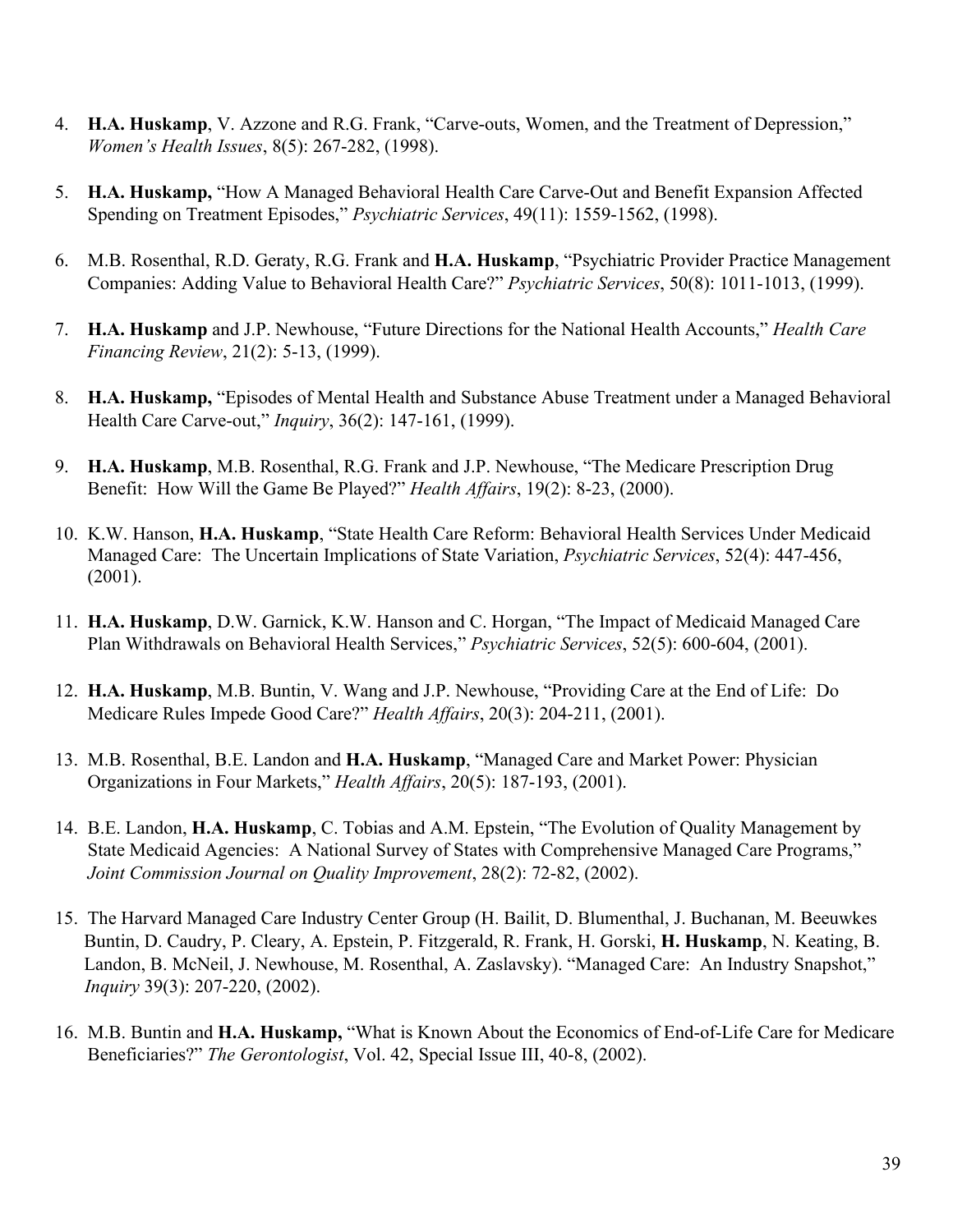- 17. **H.A. Huskamp**, A.M. Epstein and D. Blumenthal, "The Impact of a National Prescription Drug Formulary on Prices, Market Share, and Spending: Lessons for Medicare?" *Health Affairs*, 22(3): 149-158, (2003).
- 18. R.G. Frank, **H.A. Huskamp** and H.A. Pincus, "Aligning Incentives in the Treatment of Depression in Primary Care with Evidence-based Practice," *Psychiatric Services*, 54(5): 682-687, (2003).
- 19. **H.A. Huskamp**, "Managing Psychotropic Drug Costs: Will Formularies Work?" *Health Affairs*, 22(5): 8496, (2003).
- 20. **H.A. Huskamp**, P.A. Deverka, A.M. Epstein, R.S. Epstein, K.A. McGuigan and R.G. Frank, "The Effect of Incentive-based Formularies on Prescription-Drug Utilization and Spending," *New England Journal of Medicine*, 349(23): 2224-2232, (2003).
- 21. S.F. Greenfield, V. Azzone, **H.A. Huskamp**, B. Cuffel, T. Croghan, W. Goldman, and R.G. Frank, "Treatment for Substance Use Disorders in a Privately Insured Population under Managed Care: Costs and Services Use," *Journal of Substance Abuse Treatment,* 27(4): 265-275, (2004).
- 22. **H.A. Huskamp**, P.A. Deverka, A.M. Epstein, R.S. Epstein, K.A. McGuigan, A.C. Muriel, and R.G. Frank, "The Impact of Three-Tier Formularies on Treatment of Attention-Deficit/Hyperactivity Disorder in Children," *Archives of General Psychiatry* 62(4): 435-441, (2005) .
- 23. **H.A. Huskamp** and N.L. Keating, "The New Medicare Drug Benefit: Formularies and Their Potential Effects on Access to Medications," *Journal of General Internal Medicine* 20(7):662-665, (2005). PMCID: PMC1403290
- 24. M.E. Domino and **H.A. Huskamp**, "Does Provider Variation Matter to Health Plans?" *Journal of Health Economics* 24(4): 795-813, (2005).
- 25. **H.A. Huskamp**, R.G. Frank, K.A. McGuigan and Y. Zhang, "The Impact of a Three-Tier Formulary on Demand Response for Prescription Drugs," *Journal of Economics and Management Strategy* 14(3): 729753, (2005).
- 26. **H.A. Huskamp**, "Pharmaceutical Cost Management and Access to Psychotropic Drugs: The U.S. Context," *International Journal of Law and Psychiatry* 28(5):484-495, (2005). PMCID:PMC1378114
- 27. **H.A. Huskamp** and J.A. Shinogle, "Economic Grand Rounds: Potential Effects of the New Medicare Drug Benefit on Pricing for Psychotropic Medications?" *Psychiatric Services* 56(9):1056-1058, (2005). PMCID:PMC1403293
- 28. N.L. Keating, M. Norredam, M.B. Landrum, **H.A. Huskamp**, and E.R. Meara, "Physical and Mental Health Status of Older Long-Term Cancer Survivors," *Journal of the American Geriatrics Society* 53:2145- 2152, (2005).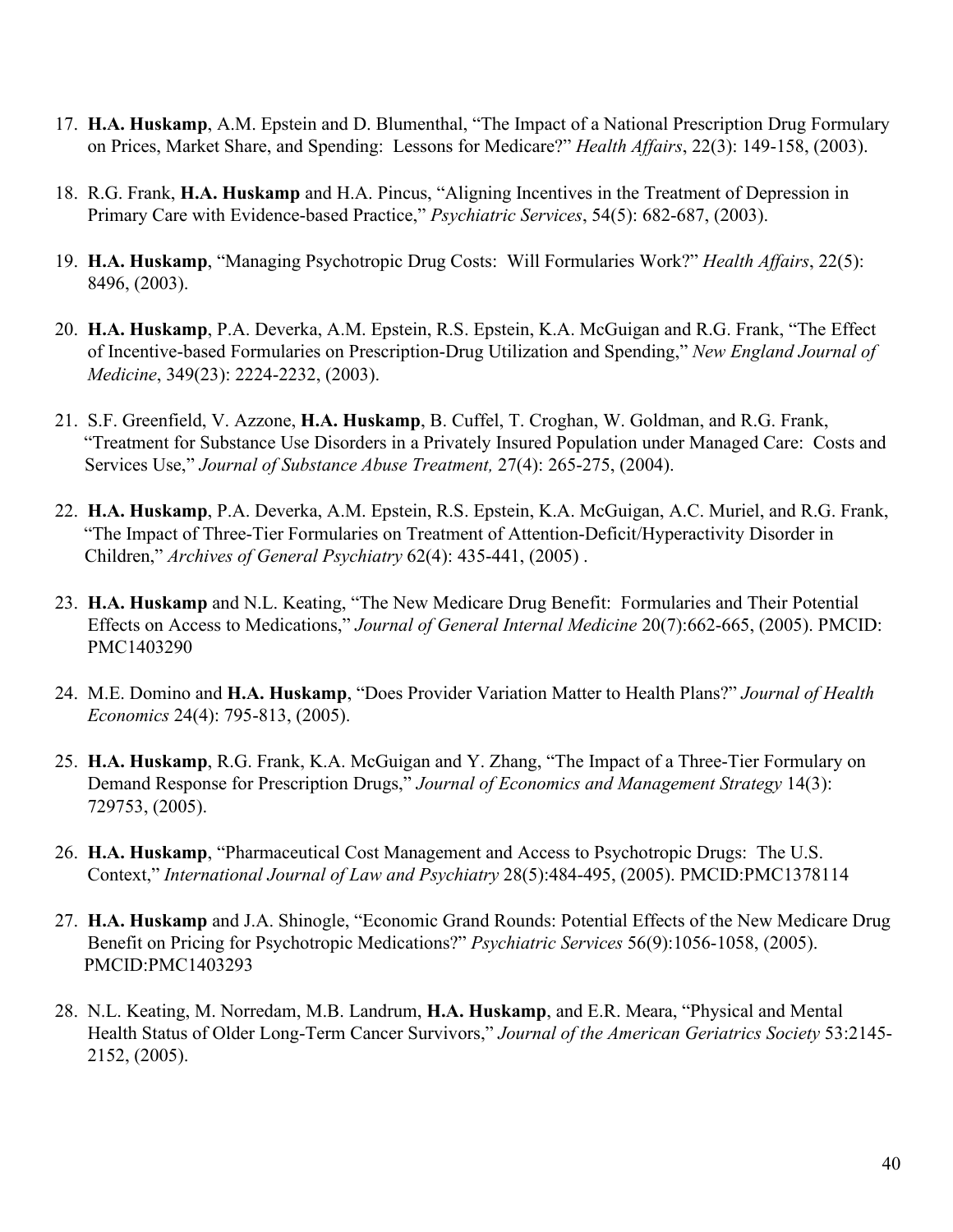- 29. W.F. Gellad, **H.A. Huskamp**, K.A. Phillips, and J.S. Haas, "How the New Medicare Drug Benefit Could Affect Vulnerable Populations", *Health Affairs* 25(1): 248-245, (2006). PMCID: PMC1403812
- 30. H.H. Goldman, R.G. Frank, M.A. Burnam, **H.A. Huskamp**, et al., "Behavioral Health Insurance Parity for Federal Employees," *New England Journal of Medicine* 354(13):1378-1386, (2006).
- 31. A.B. Busch, **H.A. Huskamp**, S.T. Normand, A.S. Young, H. Goldman, and R.G. Frank, "The Impact of Parity on Major Depression Treatment Quality in the Federal Employees' Health Benefits Program After Parity Implementation," *Medical Care* 44(6): 506-512, (2006). PMCID: PMC2587323
- 32. **H.A. Huskamp**, "Prices, Profits and Innovation: Examining Criticisms of the Value of New Psychotropic Drugs' Value," *Health Affairs* 25(3):635-646, (2006). PMCID: PMC2430611
- 33. D.C. Grabowski, D.G. Stevenson, **H.A. Huskamp**, and N.L. Keating, "The Influence of Medicare Home Health Payment Incentives: Does Payer Source Matter?" *Inquiry* 43(2):135-149, (2006).
- 34. **H.A. Huskamp**, A.D. Sinaiko, and J.P. Newhouse, "Future Directions for the National Health Expenditure Accounts: Conference Overview," *Health Care Financing Review* 28(1):1-8, (2006).
- 35. S.T. Azrin, **H.A. Huskamp**, V. Azzone, H.H. Goldman, et al., "Impact of Full Mental Health and Substance Abuse Parity for Children in the Federal Employees Health Benefits Program," *Pediatrics* 119: 452-459, (2007). Available at [www.pediatrics.org.](http://www.pediatrics.org/) PMCID: PMC1995034
- 36. **H.A. Huskamp**, D.G. Stevenson, J.M. Donohue, J.P. Newhouse, and N.L. Keating, "Coverage and Prior Authorization of Psychotropic Drugs under Medicare Part D," *Psychiatric Services* 58(3):308-310, (2007).
- 37. **H.A. Huskamp**, P.A. Deverka, M.B. Landrum, R.S. Epstein and K.A. McGuigan, "The Effect of Three-Tier Formulary Adoption on Medication Continuation and Spending Among Elderly Retirees," *Health Services Research* 42(5):1926-1942, (2007). PMCID: PMC2254563
- 38. D.G. Stevenson, **H.A. Huskamp**, N.L. Keating, and J.P. Newhouse, "Medicare Part D and Nursing Home Residents," *Journal of the American Geriatrics Society* 55(7): 1115-1124, (2007).
- 39. A.B. Busch, M.B. Landrum and **H.A. Huskamp**, "Quality of Care for Bipolar-I Disorder in a Medicaid Population with Bipolar I Disorder" *Psychiatric Services* 58(6):848-854, (2007).
- 40. M.B. Rosenthal, M.B. Landrum, **H.A. Huskamp**, E. Meara, R.M. Conti, and N.L. Keating, "Using Performance Data to Identify Preferred Hospitals," *Health Services Research* 42(6):2109-2119, (2007). PMCID: PMC2151404
- 41. W.F. Gellad, **H.A. Huskamp**, K.A. Phillips, and J.S. Haas, "Angiotensin Receptor Blockers on the Formularies of Medicare Drug Plans," *Journal of General Internal Medicine* 22(8):1172-1175, (2007). PMCID: PMC2305745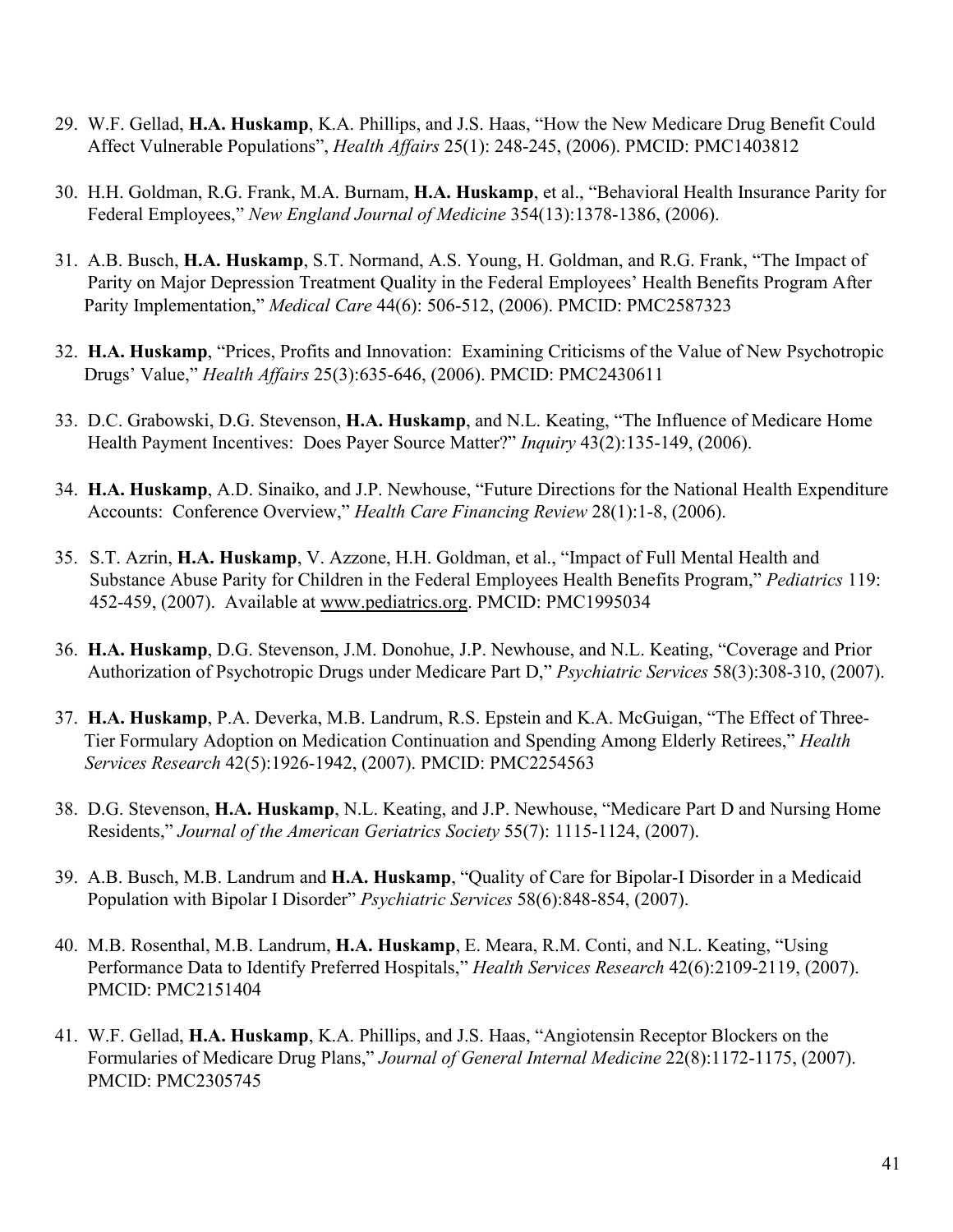- 42. D.G. Stevenson, **H.A. Huskamp**, D.C. Grabowski, and N.L. Keating, "Differences in Hospice Care between Home and Institutional Settings," *Journal of Palliative Medicine* 10(5):1040-1047 (2007).
- 43. M.O. Edelen, M.A. Burnam, K. Watkins, J. Escarce, H. Goldman, **H. Huskamp**, and G. Rachelevsky, "Obtaining Utility Estimates of the Health Value of Commonly-Prescribed Treatments for Asthma and Depression," *Medical Decision Making* 28 (5): 732-750, (2008).
- 44. D.G. Stevenson, **H.A. Huskamp**, and J.P. Newhouse, "Medicare Part D and the Nursing Home Setting," *The Gerontologist* 48(4):432-441, (2008). PMCID: PMC2538577
- 45. **H.A. Huskamp**, J.P. Newhouse, J.C. Norcini, and N.L. Keating, "Variation in Patients' Hospice Costs," *Inquiry* 45(2): 232-244, (2008).
- 46. **H.A. Huskamp**, D.G. Stevenson, N.L. Keating, and J.P. Newhouse, "Rejections of Drug Claims for Nursing Home Residents under Medicare Care Part D," *Health Affairs* 27(2): 560-567, (2008). PMCID: PMC2714733
- 47. **H.A. Huskamp,** J.M. Donohue, C. Koss, E.R. Berndt, and R.G. Frank, "Generic Entry, Reformulations and Promotion of SSRIs in the U.S.," *Pharmacoeconomics* 26(7):603-616, (2008). PMCID:PMC2719790
- 48. J.M. Donohue, M. Fischer, **H.A. Huskamp**, and J. Weissman, "Potential Savings from an Evidence-Based, Consumer-Oriented Public Education Campaign on Prescription Drugs," *Health Services Research* 43(5):1557-1575, (2008). PMCID: PMC2653882.
- 49. L.L. Eselius, P.D. Clearly, A.M. Zaslavsky, **H.A. Huskamp,** and S.H. Busch, "Case-Mix Adjustment of Consumer Reports about Managed Behavioral Health Care and Health Plans," *Health Services Research 43(6)*:2014-2032, (2008). PMCID: PMC2613989.
- 50. D.C. Grabowski, **H.A. Huskamp**, D.G. Stevenson, and N.L. Keating, "Ownership Status and Home Health Care Performance," *Journal of Aging & Social Policy* 21(2):130-143, (2009). PMCID: PMC2743947.
- 51. B. Zhang, A.A. Wright, **H.A. Huskamp**, M.E. Nilsson, M.L. Maciejewski, C.C. Earle, S.D. Block, P.K. Maciejewski, and H.G. Prigerson, "Health Care Costs in the Last Week of Life: Associations with EndofLife Conversations," *Archives of Internal Medicine* 169(5):480-488, (2009). PMCID: PMC2862687
- 52. **H.A. Huskamp**, A.B. Busch, M.E. Domino, and S-L Normand, "Antidepressants Reformulations: Who Uses Them, and What Are The Benefits?" *Health Affairs* 28(3):734-745, (2009). PMCID: PMC2752284
- 53. J.M. Donohue, **H.A. Huskamp**, and S.H. Zuvekas, "Dual-eligibles with Mental Disorders and Part D: How Are They Faring?" *Health Affairs* 28(3):746-759, (2009). PMCID: PMC2773509
- 54. K.E. Watkins, M.A. Burnam, M. Orlando, J. Escarce, **H.A. Huskamp**, and H.H. Goldman, "The Health Value and Cost of Care for Major Depression," *Value in Health* 12(1):65-72, (2009).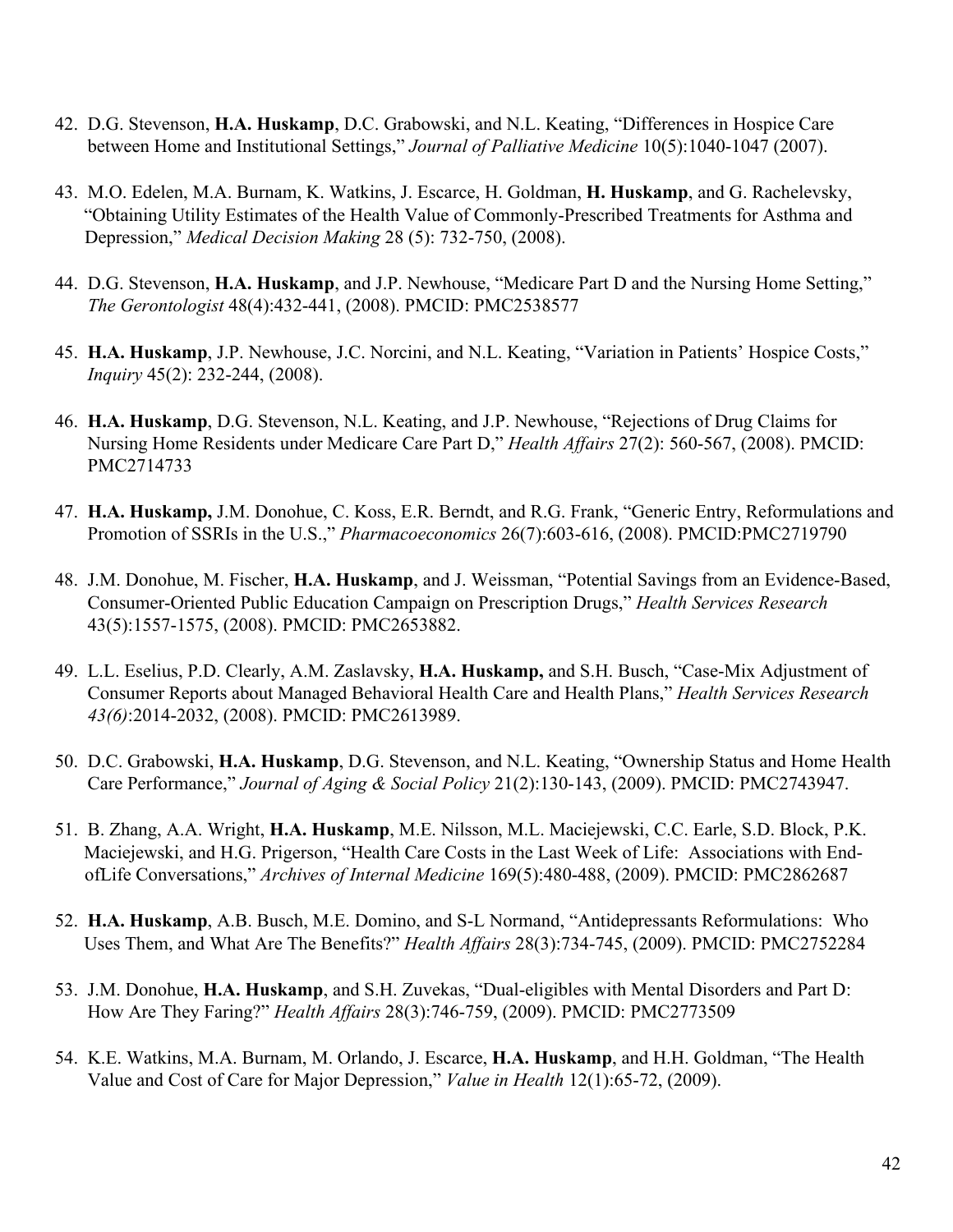- 55. J.M. Donohue, **H.A. Huskamp**, I.B. Wilson, and J. Weissman, "Whom Do Older Adults Trust Most to Provide Information about Prescription Drugs?" *American Journal of Geriatric Pharmacotherapy* 7(2):105116, (2009). PMCID: PMC2782479
- 56. **H.A. Huskamp**, N.L. Keating, J.L. Malin, A.M. Zaslavsky, J.C. Weeks, C.C. Earle, J.M. Teno, B.A. Virnig, K.L. Kahn, Y. He, and J.Z. Ayanian, "Discussions with Physicians about Hospice among Patients with Metastatic Lung Cancer," *Archives of Internal Medicine* 169(10):954-962, (2009). PMCID: PMC2689617
- 57. **H.A. Huskamp**, J.C. West, D.S. Rae, M. Rubio-Stipec, D.A. Regier, and R.G. Frank, "Part D and Dual Eligibles with Mental Illness: Problems Accessing Medications and Implications for Use of Intensive Mental Health Services," *Psychiatric Services* 60(9):1169-1174, (2009). PMCID: PMC2768558
- 58. **H.A. Huskamp** and M.B. Rosenthal, "Health Risk Appraisals: How Much Do They Influence Employees' Health Behavior?" *Health Affairs* 28(5):1532-1540, (2009).
- 59. C.L. Barry, H.H. Goldman, R.G. Frank, and **H.A. Huskamp**, "Lessons for Health Reform from the Hardwon Success of Behavioral Health Insurance Parity," *American Journal of Psychiatry* 166(9):969-971, (2009). PMCID: PMC2739113
- 60. A.B. Busch, **H.A. Huskamp**, B. Neelon, T. Manning, S.T. Normand, and T.G. McGuire, "Longitudinal Racial/Ethnic Disparities in Antimanic Medication Prescribing for Bipolar-I Disorder," *Medical Care* 47(12):1217-1228, (2009). PMCID: PMC2787883
- 61. M. Norredam, E. Meara, M.B. Landrum, **H.A. Huskamp**, and N.L. Keating, "Financial Status, Employment and Insurance among Older Cancer Survivors," *Journal of General Internal Medicine* 24 Suppl 2:S438-445, (2009). PMCID: PMC2763157
- 62. N.L. Keating, M.B. Landrum, S.O. Rogers, S.K. Baum, B.A. Virnig, **H.A. Huskamp**, C. C. Earle, and K.L. Kahn, "Physician Factors Associated with Discussions about End-of-Life Care," *Cancer* 116(4):998-1006, (2010). PMCID: PMC2819541
- 63. **H.A. Huskamp**, D.G. Stevenson, M.E. Chernew, and J.P. Newhouse, "A New Medicare End-of-Life Benefit for Nursing Home Residents" *Health Affairs* 29(1):130-135, (2010).
- 64. K.B. Gibler, **H.A. Huskamp**, M.S. Sabatine, S.A. Murphy, D.J. Cohen, and C.P. Cannon, "Cost-Effectiveness Analysis of Short-Term Clopidogrel Therapy for ST Elevation Myocardial Infarction," *Critical Pathways in Cardiology* 9(1):14-18, (2010).
- 65. D.G. Stevenson, S.L. Decker, L.L. Dwyer, **H.A. Huskamp**, D.C. Grabowski, E.D. Metzger, and S.L. Mitchell, "Antipsychotic and Benzodiazepine Use among Nursing Home Residents: findings from the 2004 National Nursing Home Survey," *American Journal of Geriatric Psychiatry* 18(12):1078-92, (2010). PMCID: PMC3009456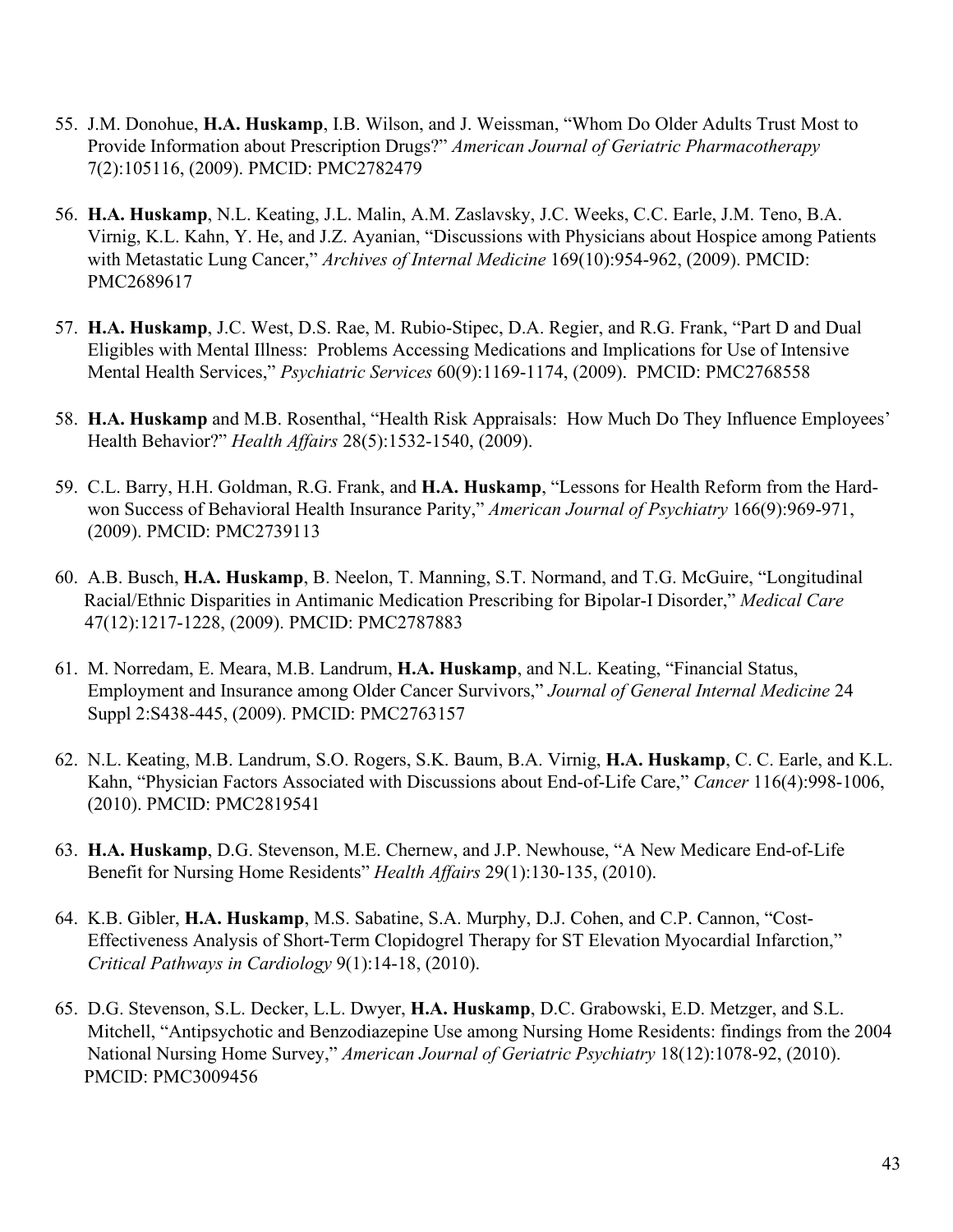- 66. **H.A. Huskamp**, D.G. Stevenson, D.C. Grabowski, E. Brennan, and N.L. Keating, "Long and Short Hospice Stays among Nursing Home Residents at the End of Life," *Journal of Palliative Medicine* 13(8):957-64, (2010).
- 67. C.L. Barry, **H.A. Huskamp**, and H.H. Goldman, "A Political History of Federal Mental Health and Addiction Insurance Parity," *Milbank Quarterly* 88(3):404-433, (2010).PMCID: PMC2950754
- 68. J.C. West, **H.A. Huskamp**, D.S. Rae, M. Rubio-Stipec, D.A. Regier, "Medicaid Medication Access Problems and Increased Psychiatric Hospital and Emergency Care," *General Hospital Psychiatry* 32(6):615622, (2010).
- 69. J. Zhu, P. Zawarsky, S. Lipsitz, **H.A. Huskamp**, and J.S. Haas, "Massachusetts Health Reform and Disparities in Coverage, Access, and Health Status," *Journal of General Internal Medicine* 25(12):1356-62, (2010). PMCID: PMC2988151
- 70. K. Backes Kozhimannil, **H.A. Huskamp**, A.J. Graves, S.B. Soumerai, D. Ross-Degnan, and J.F. Wharam, "High-Deductible Health Plans and Cost and Utilization of Maternity Care," *American Journal of Managed Care* 17(1):e17-25, (2011).
- 71. K. Backes Kozhimannil, A.S. Adams, S.B. Soumerai, A.B. Busch, and **H.A. Huskamp**, "New Jersey's Efforts to Improve Postpartum Depression Care Did Not Change Treatment Patterns for Women on Medicaid," *Health Affairs* 39(2):293-301, (2011).
- 72. M.Y. Martin, M. Pisu, R.A. Oster, J.G. Urmie, D. Schrag, **H.A. Huskamp**, J. Lee, C.I. Kiefe, and M. Fouad, "Racial Variation in Willingness to Trade Financial Resources for Life Prolonging Cancer Treatment," *Cancer* 2011 Aug 1;117(15):3476-84, (2011), PMCID: PMC3142305
- 73. K. Backes Kozhimannil, C.M. Trinacty, A.B. Busch, **H.A. Huskamp**, and A.S. Adams, "Racial and ethnic Disparities in Postpartum Depression Care among Low-income Women," *Psychiatric Services* 62:619-625, (2011).
- 74. F.B. Yoon, **H. A. Huskamp**, Alisa B. Busch, and Sharon-Lise T. Normand, "Using Multiple Control Groups and Matching to Address Unobserved Biases in Comparative Effectiveness Research," *Statistics in Biosciences* 3(1):63-78, (2011). PMCID:PMC3182124
- 75. J.M. McWilliams, A.M. Zaslavsky, and **H.A. Huskamp**, "Implementation of Medicare Part D and Nondrug Medical Spending for Elderly Adults with Limited Prior Drug Coverage," *JAMA* 306(4):402-409, (2011).
- 76. C.L.Barry and **H.A. Huskamp**, "Moving beyond Parity Mental Health and Addiction Care under the ACA," *NEJM* 365 (11):973-975, (2011). PMCID: PMC3359059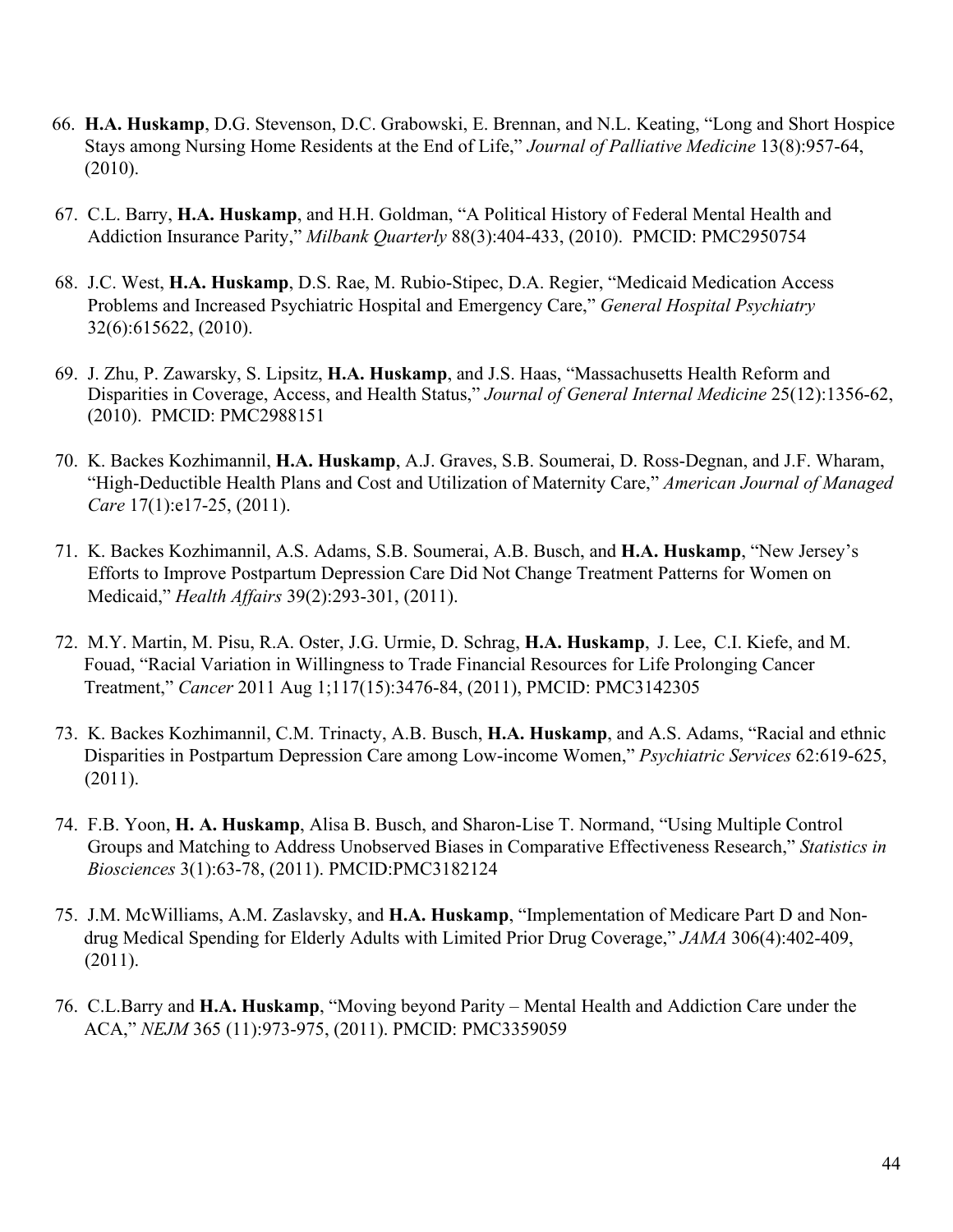- 77. J.M. Polinski, W.H. Shrank, **H.A. Huskamp**, R.J. Glynn, J.N. Liberman, et al. "Changes in Drug Utilization during a Gap in Insurance Coverage: An Examination of the Medicare Part D Coverage Gap," *PLoS Med* 8(8): e1001075.doi:10.1371/journal.pmed.1001075, (2011). PMCID: PMC3156689
- 78. W.F. Gellad, **H.A. Huskamp**, A. Li, Y. Zhang, D.G. Safran, and J.M. Donohue, "Use of Prescription Drug Samples and Patient Assistance Programs, and the Role of Doctor-Patient Communication," *Journal of General Internal Medicine* 26(12):1458-64, (2011). PMCID: PMC3235606.
- 79. **H. A. Huskamp**, C. Kaufman, and D.G. Stevenson, "The Intersection of Long-term Care and End-of-Life Care," *Medical Care Research and Review* 69(1):3-44, (2012).
- 80. J.W. Mack, A. Cronin, N. Taback, **H.A. Huskamp**, N.L. Keating, J.L. Malin, C.C. Earle, and J.C. Weeks, "End-of-life Care Discussions among Patients with Advanced Cancer: A Cohort Study," *Annals of Internal Medicine* 156(3): 204-210, (2012).
- 81. S.B. Dusetzina, A.S. Higashi, E.R. Dorsey, R. Conti, **H.A. Huskamp**, S. Zhu, C.F. Garfield, and G.C. Alexander, "Impact of FDA Risk Communications on Health Care Utilization and Health Behaviors: A Systemic Review," *Medical Car*e, 50(6): 466-78, (June, 2012). PMCID: PMC3342472
- 82. H.H. Goldman, C.L. Barry, S. T. Normand, V. Azzone, A.B. Busch, and **H.A. Huskamp**, "Economic Grand Rounds: The Price is Right? Changes in Quantity of Services Used and Prices Paid in Response to Parity," *Psychiatric Services* 63(2):107-109, (2012). PMCID: PMC22302324.
- 83. C.F. Garfield, E.R.Dorsey, S. Zhu, **H.A. Huskamp**, R.Conti, S.B. Dusetzina, A. Higashi, J.M. Perrin, R. Kornfield, and G.C. Alexander, "Trends in Attention Deficit Hyperactivity Disorder (ADHD) Ambulatory Diagnosis and medical Treatment in the United States, 2000-2010," *Academic Pediatrics*: 12 (2): 110-6, (2012). PMCID: PMC3307907
- 84. J. Glazer, **H.A. Huskamp**, and T.G. McGuire, "A Prescription for Drug Formulary Evaluation: an Application of Price Indexes," *Forum for Health Economics and Policy* 15 (2), March 2012 [epub ahead of print].
- 85. J.M. Polinski, W.H. Shrank, R.J. Glynn, **H.A. Huskamp**, M.C. Roebuck, and S. Schneeweiss, "Beneficiaries with Cardiovascular Disease and the Part D Coverage Gap," *Circulation: Cardiovascular Quality and Outcomes*, 5(3): 387-95, (May 2012). PMCID: PMC3361758
- 86. M.E. Burns, B.J. O'Hara, **H.A. Huskamp**, and S.B. Soumerai, "Uninsurance and Its Correlates among Poor Adults with Disabilities," *Journal of Health Care for the Poor and Underserved* 23(4):1630-46, (2012).
- 87. S.B. Dusetzina**,** A.B. Busch, R.M. Conti, J.M. Donohue, G.C. Alexander, and **H.A. Huskamp**, "Changes in Antipsychotic Use among Patients with Severe Mental Illness after an FDA Advisory, *Pharmacoepidemiology and Drug Safety* 21(12): 1251-60, (2012).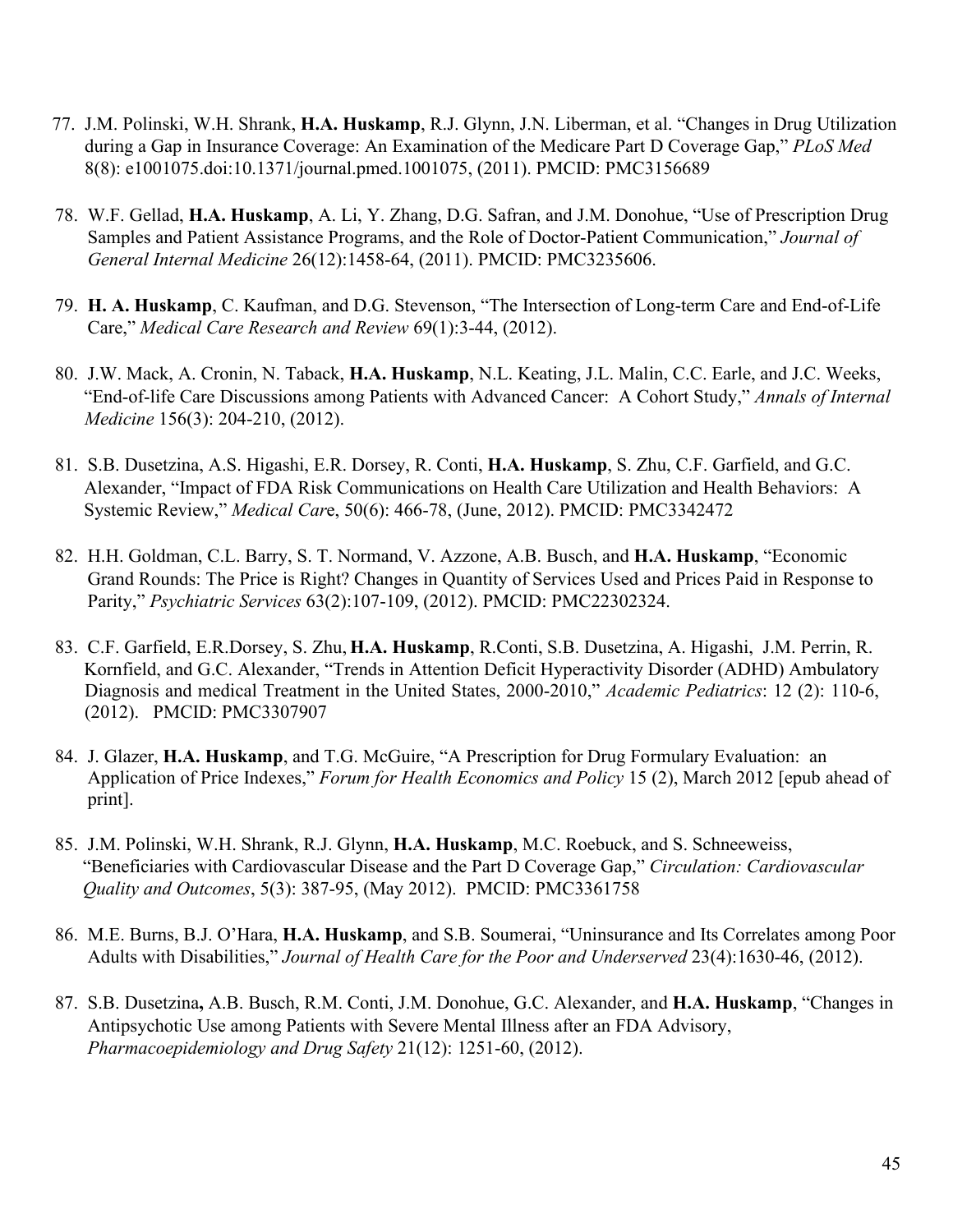- 88. J.M. Polinski, W.H. Shrank, R.J. Glynn, **H.A. Huskamp**, M.C. Roebuck, and S. Schneeweiss, "Association between the Part D Coverage Gap and Adverse Health Outcomes, *Journal of the American Geriatric Society* 60(8): 1408-17, (2012).
- 89. D.G. Stevenson, L. Keohane, S.L. Mitchell, B.J. Zarowitz, and **H.A. Huskamp**, "Medicare Part D Claims Rejections for Nursing Home Residents, 2006-2010," *American Journal of Managed Care* 18(10): 647-54, (2012). PMC3540110
- 90. M.J. Chace, F. Zhang, C.A. Fullerton, **H.A. Huskamp**, D. Gilden, and S.B. Soumerai, "Intended and Unintended Consequences of the Gabapentin Off-label Marketing Lawsuit among Patients with Bipolar Disorder," *Journal of Clinical Psychiatry* 73(11): 1388-94, (2012).
- 91. M.R. McKellar, M. Frank, **H.A. Huskamp**, and M.E. Chernew, "The Value of Patent Expiration," *Forum for Health Economics and Policy* 15(2): pii: 1558-9544, (2012).
- 92. J.W. Mack, A. Cronin, N.L. Keating, N. Taback, **H.A. Huskamp**, J.L. Malin, C.C. Earle, and J.C. Weeks, "Associations between End-of-life Discussion Characteristics and Care Received near Death: A Prospective Cohort Study," *Journal of Clinical Oncology* 30(35):4387-95, (2012).
- 93. S.B. Dusetzina, B. Cook, A.B. Busch, G.C. Alexander, and **H.A. Huskamp**, "Racial-Ethnic Differences in Incentives Olanzapine Use after An FDA Advisory for Patients with Schizophrenia," *Psychiatric Services* 64(1): 83-7, (2013).
- 94. **H.A. Huskamp**, A.J. O'Malley, M. Horvitz-Lennon, A.L. Taub, E.R. Berndt, and J.M. Donohue, "How Quickly Do Physicians Adopt New Drugs? The Case of Second Generation Antipsychotics," *Psychiatric Services* 64(4):324-30, (2013). PMCID: 544941
- 95. A.B. Busch, F. Yoon, C.L. Barry, V. Azzone, S-L.-T. Normand, H.H. Goldman, and **H.A. Huskamp**, "The Effects of Mental Health Parity on Spending and Utilization for Bipolar, Major Depression, and Adjustment Disorders," *American Journal of Psychiatry* 170(2): 180-187, (2013). PMCID: 492486
- 96. R. Kornfield, S. Watson, A.S. Higashi, R.M. Conti, S.B. Dusetzina, C.F. Garfield, E.R. Dorsey, **H.A. Huskamp**, and G.C. Alexander, "Effects of FDA Advisories on the Pharmacologic Treatment of ADHD, 2004-2008," *Psychiatric Services* 64(4):339-46, (2013)
- 97. S.B. Dusetzina, G.C. Alexander, R.A. Freedman, **H.A. Huskamp**, N.L. Keating. "Trends in Co-Prescribing of Antidepressants and Tamoxifen among Women with Breast Cancer, 2004-2010," *Breast Cancer Research and Treatment* 137(1): 285-96, (2013).
- 98. C. Barry, A. Chien, S. Normand, A. Busch, V. Azzone, H. Goldman, and **H.A. Huskamp**, "Parity and Outof-Pocket Spending for Children with High Mental Health or Substance Abuse Expenditures," *Pediatrics* 131(3):e903-911, (2013). PMCID: 3581843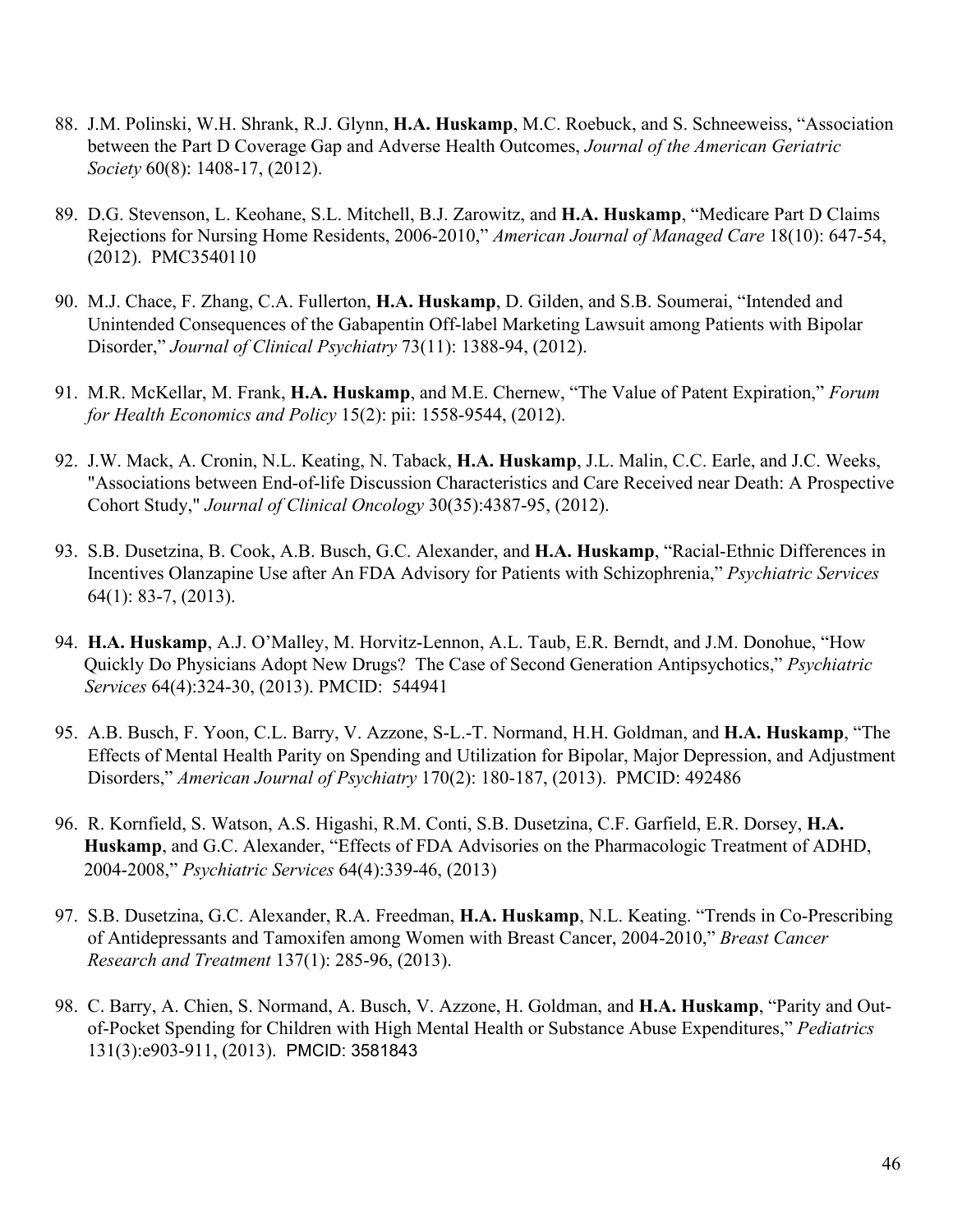- 99. S.H. Busch, E. Meara, **H.A. Huskamp**, and C.L. Barry, "Characteristics of Adults with Substance Use Disorders Expected to be Medicaid Eligible under the Affordable Care Act," *Psychiatric Services* 64(6):520-6, (2013).
- 100.A. Gallini, **H.A. Huskamp**, and J.M. Donohue, "Diffusion of Antipsychotics in the U.S. and French Markets," *Psychiatric Services* 64(7):680-7, (2013). PMCID: 545657
- 101.R.M. Conti, S.B. Dusetzina, A.C. Herbert, E.R. Berndt, **H.A. Huskamp,** and N.L. Keating, "The Impact of Emerging Safety and Effectiveness Evidence on the Use of Physician-Administered Drugs: The Case of Bevacizumab for Breast Cancer, *Medical Care* 51:621-627, (2013).
- 102. **H.A. Huskamp**, D.G. Stevenson, A.J. O'Malley, S.B. Dusetzina, S.L. Mitchell, B.J. Zarowitz, M.E. Chernew, and J.P. Newhouse, "Medicare Part D Plan Generosity and Medication Use among Dual Eligible Nursing Home Residents," *Medical Care* 51(10):894-900, (2013). PMC3773176
- 103. M.E. Burns, A.B. Busch, J. Madden, R. Le Cates,F. Zhang, A. Adams, D. Ross-Degnan, S.B. Soumerai, and **H.A. Huskamp**, "Effects of Medicare Part D on Guideline-concordant Pharmacotherapy for Bipolar 1 Disorder among Dual Beneficiaries," *Psychiatric Services* 65(3):323-329, (2014).
- 104. S.B. Dusetzina, A.Winn, G. Abel, **H.A. Huskamp**, and N.L. Keating. Cost Sharing and Adherence to Tyrosine Kinase Inhibitors for Patients with Chronic Myeloid Leukemia, *Journal of Clinical Oncology* 32(4):306-3111, (2014).
- 105. J.M. Donohue, A.J. O'Malley, M. Horvitz-Lennon, A. Levine Taub, E.R. Berndt, and **H.A. Huskamp.**  "Changes in Physician Antipsychotic Prescribing Preferences, 2002-2007," *Psychiatric Services* 65(3):315322, (2014). PMCID # 545599
- 106. P-H Liu, M.B. Landrum, J.C. Weeks, Y. He Y, **H.A. Huskamp**, K.L. Kahn, J.W. Mack, N.L. Keating, "Physicians' Propensity to Discuss Prognosis is Associated with Patient's Awareness of Progress for Metastatic Cancers, *Journal of Palliative Medicine* 17(6):673-82, (2014).
- 107. D.G. Stevenson and **H.A. Huskamp**, "Integrating Care at the End of Life: Should Medicare Advantage Include Hospice?" *JAMA* 311(15):1493, (2014).
- 108. J.M. Madden, A.S. Adams, R.F. LeCates, D. Ross-Degnan, F. Zhang, **H.A. Huskamp**, D.M. Gilden, S.B. Soumerai, "Changes in Drug Coverage Generosity and Untreated Serious Mental Illness: Transitioning from Medicaid to Medicare Part D," *JAMA Psychiatry* 72(2): 179-88, (2015).
- 109. E.A. Stuart, **H.A. Huskamp**, K. Duckworth, J. Simmons, Z., M. Chernew, and C.L. Barry. "Using Propensity Scores in Difference-in-differences Models to Estimate the Effects of a Policy Change," *Health Services & Outcomes Research Methodology* 14(4): 166-82, (2014).
- 110.D.G. Stevenson, S.B. Dusetzina, A.J. O'Malley, S.L. Mitchell, B.J. Zarowitz, M.E. Chernew, J.P.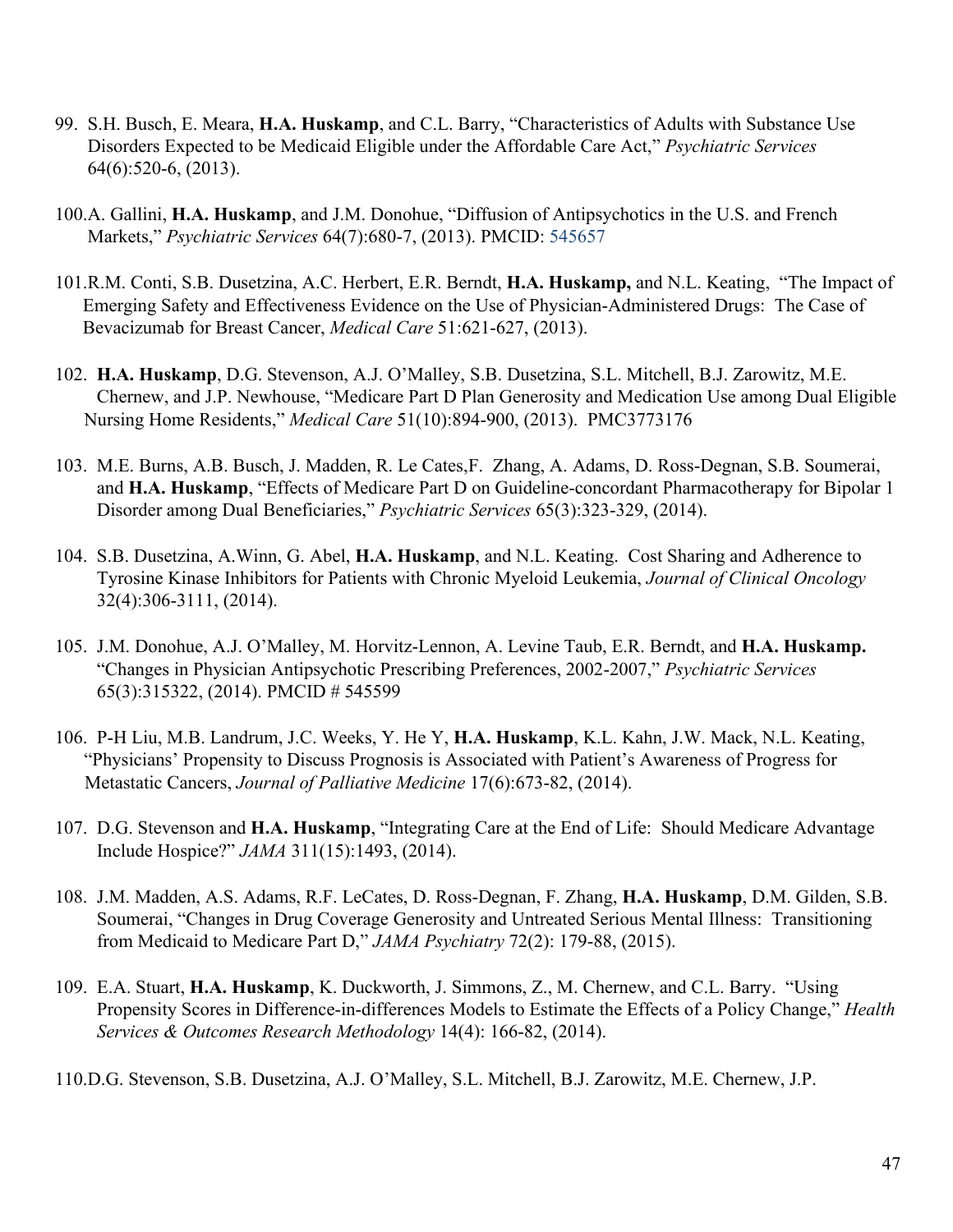Newhouse, and **H.A. Huskamp**, "High-Risk Medication Use by Nursing Home Residents Before and After Hospitalization," *Medical Care* 52(10):884-90, (2014).

- 111. D.G. Stevenson, A.J. O'Malley, S.B. Dusetzina, S.L. Mitchell, B.J. Zarowitz, M.E. Chernew, J.P. Newhouse, and **H.A. Huskamp**, "Effect of Part D Coverage Restrictions for Antidepressants, Antipsychotics, and Cholinesterase Inhibitors on Related Nursing Home Resident Outcomes," *Journal of the American Geriatrics Society* 62(9):1666-74, (2014).
- 112. **H.A. Huskamp**, N.L. Keating, J.B. Dalton, M.E. Chernew, and J.P. Newhouse, "Drug Plan Design Incentives among Medicare Prescription Drug Plans," *American Journal of Managed Care* 20(7):562, (2014).
- 113. D.G. Stevenson, J.B. Dalton, D.C. Grabowski, and **H.A. Huskamp**. "Nearly Half of All Medicare Hospice Enrollees Received Care from Agencies Owned by Regional or National Chains," *Health Affairs* 34(1):30-8, (2015).
- 114. T.S. Anderson, **H.A. Huskamp**, A.J. Epstein, C.L. Barry, A. Men, E.R. Berndt, M. Horvitz-Lennon, S-L Normand, J. Donohue, "Antipsychotic Prescribing: Do Conflict of Interest Policies Make a Difference?" *Medical Care* 53(4): 338-45, (2015).
- 115. **H.A. Huskamp**, "The Affordable Care Act's Dependent Coverage Provision and Young Adults with Psychiatric Disorders," *American Journal of Psychiatry* 172(2):113-4, (2015).
- 116. A.S. Adams, S.B. Soumerai SB, F. Zhang, D. Gilden, M. Burns, **H.A. Huskamp**, C. Trinacty, M. Alegria, R.F. LeCates, J.J. Griggs, D. Ross-Degnan, J.M. Madden, ["Effects of Eliminating Drug Caps on Racial](http://www-ncbi-nlm-nih-gov.ezp-prod1.hul.harvard.edu/pubmed/25620439)  [Differences in Antidepressant Use](http://www-ncbi-nlm-nih-gov.ezp-prod1.hul.harvard.edu/pubmed/25620439) [Among Dual Enrollees With Diabetes and Depression,"](http://www-ncbi-nlm-nih-gov.ezp-prod1.hul.harvard.edu/pubmed/25620439) *Clinical Therapeutics* 37(3):597-609, (2015).
- 117. J.M. Madden, A.S. Adams, R.F. LeCates, D. Ross-Degnan, F. Zhang, **H.A. Huskamp**, D.M. Gilden, and S.B. Soumerai, "Changes in Drug Coverage Generosity and Untreated Serious Mental Illness: Transitioning from Medicaid to Medicare Part D," *JAMA Psychiatry* 72(2):179-88, (2015).
- 118. S.B. Dusetzina, S. Ellis, R.A. Freedman, R.M. Conti, A.N. Winn, J.D. Chambers, G.C. Alexander, **H.A. Huskamp**, N.L. Keating. "How do Payers Respond to Regulatory Actions? The Case of Bevacizumab," *Journal of Oncology Practice* 11(4):313-8, (2015).
	- 119.K.N. Berry, **H.A. Huskamp**, H.H. Goldman, and C.L. Barry, "A Tale of Two States: Do Consumers See Mental Health Insurance Parity When Shopping on State Exchanges," *Psychiatric Services* 66(6): 565-7, (2015).
	- 120.E.E. McGinty, S.H. Busch, E. Stuart, **H.A. Huskamp**, T. Gibson, H.G. Goldman, and C.L. Barry. "How Does Federal Parity Affect Out-of-network Substance Use Disorder Treatment?" *Health Affairs* 34(8):1331-9, (2015).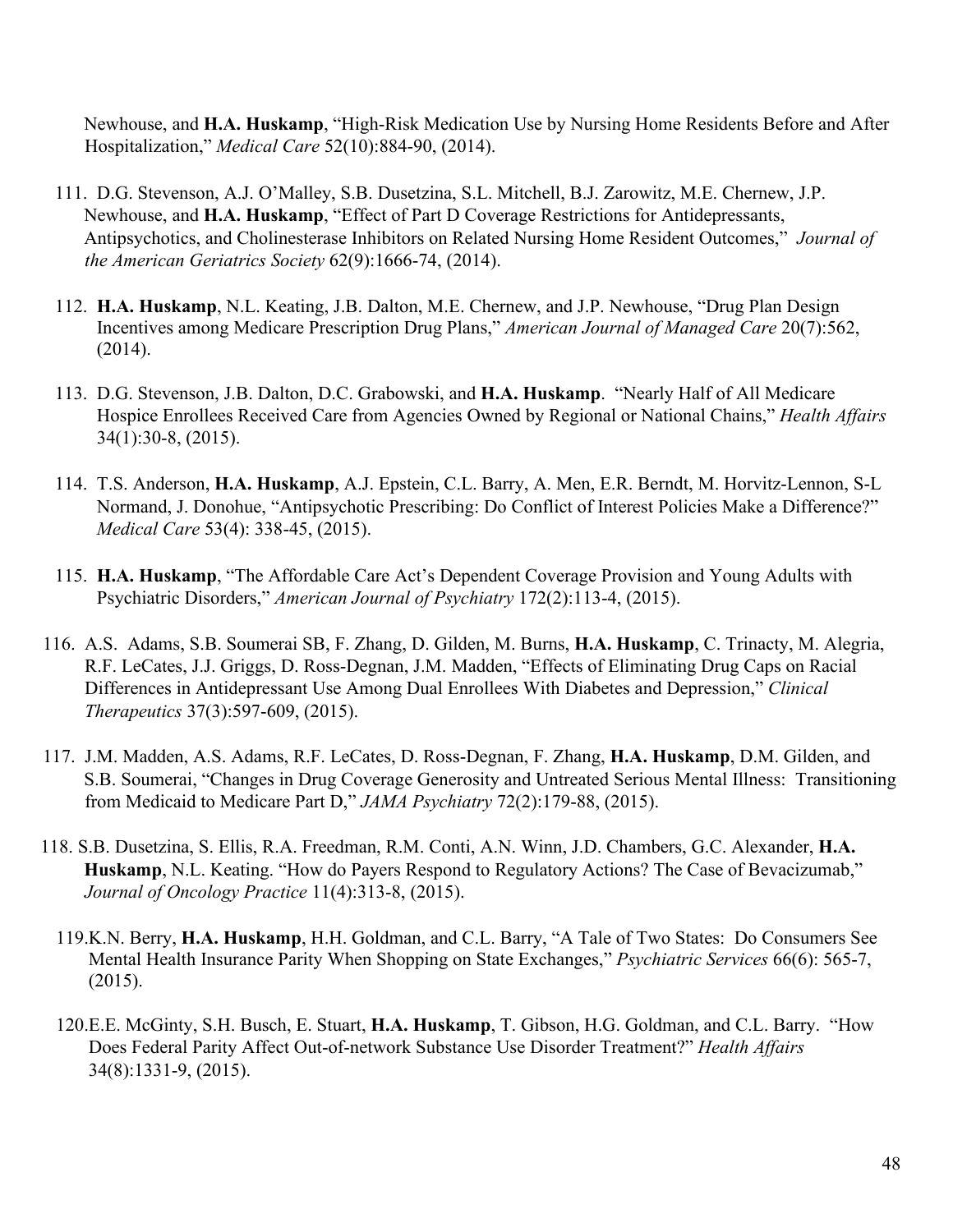- 121.N.L. Keating, M.B. Landrum, **H.A. Huskamp**, E.M. Kouri, H.G. Prigerson, D. Schrag, P.K. Maciejewski, M.C. Hornbrook, and D.A. Haggstrom, "Dartmouth Atlas Area-level Estimates of End-of-Life Expenditures: How Well Do They Reflect Expenditures for Prospectively Identified Advanced Lung Cancer Patients?" *Health Services Research* 51(4):1584-94, (2016).
- 122.S.N. Bandara, **H.A. Huskamp**, L.E. Riedel, E.E. McGinty, D.W. Webster, R.E. Toone, and C.L. Barry. "Leveraging the Affordable Care Act to Enroll Justice-Involved Populations in Medicaid: State and Local Efforts," *Health Affairs* 34(12):2044-51, (2015).
- 123.C.L. Barry, E.A. Stuart, J.M. Donohue, S.F. Greenfield, E. Kouri, K. Duckworth, Z. Song, R.E. Mechanic, M.E. Chernew, and **H.A. Huskamp**, "The Early Impact of the 'Alternative Quality Contract' on Mental Health Service Use and Spending in Massachusetts," *Health Affairs* 34(12):2077-85, (2015).
- 124.Y. Tang, C.C. Chang, J.R. Lave, W.F. Gellad, **H.A. Huskamp**, and J.M. Donohue, "Patient, Physician and Organizational Influences on Variation in Prescribing Behavior," *Journal of Mental Health Policy and Economics* 19 (1): 45-59, (2016).
- 125.W. Lo-Ciganic, W.F. Gellad, **H.A. Huskamp**, N.K. Choudhry, C.H. Chang, R. Zhang, B.L. Jones, H. Guclu, S. Richards-Shubik, and J.M. Donohue, "Who Were the Early Adopters of Dabigatran? An Application of Group-Based Trajectory Models," *Medical Care* 54(7):725-32, (2016).
- 126.M.E. Burns, **H.A Huskamp**, J.C. Smith, J.M. Madden, and S.B Soumerai, "The Effects of the Transition from Medicaid to Medicare on Health Care Use for Adults with Mental Illness, *Medical Care* 54(9):866877, (2016).
- 127.**H.A. Huskamp**, "Ensuring Health Plans' Compliance with MHPAEA and the ACA," *Psychiatric Services* 67(2): 149, (2016).
- 128.D.G. Stevenson, D.C. Grabowski, N.L. Keating, and **H.A. Huskamp**, "The Impact of Ownership on Hospice Service Use, 2005-2011," *Journal of American Geriatrics Society* 64(5):1024-31, (2016).
- 129.**H.A. Huskamp**, M. Horvitz-Lennon, E.R. Berndt, S.-L. T. Normand, and J.M. Donohue, "Patterns of Physician Antipsychotic Prescribing to Young Children," *Psychiatric Services* 67(12):1307-14, (2016).
- 130.H.A. Huskamp, S.F. Greenfield, E.A. Stuart, J.M. Donohue, K. Duckworth, E.M. Kouri, PhD<sup>1</sup>, Z. Song, M.E. Chernew, and C.L. Barry, "Effects of Global Payment and Accountable Care on Tobacco Cessation Service Use: An Observational Study," *Journal of General Internal Medicine* 31(10):1134-40, (2016).
- 131.J.M. Donohue, S.T. Normand, M. Horvitz-Lennon, A. Men, E.R. Berndt, and **H.A. Huskamp**, "Regional Variation in Physician Adoption of Antipsychotics: Impact on U.S. Medicare Expenditures," *Journal of Mental Health Policy and Economics* 19:69-78, (2016).
- 132.C.L. Barry, H.H. Goldman, and **H.A. Huskamp**, "Federal Parity in the Evolving Mental Health and Addiction Care Landscape," *Health Affairs* 35(6):1009-1016, (2016).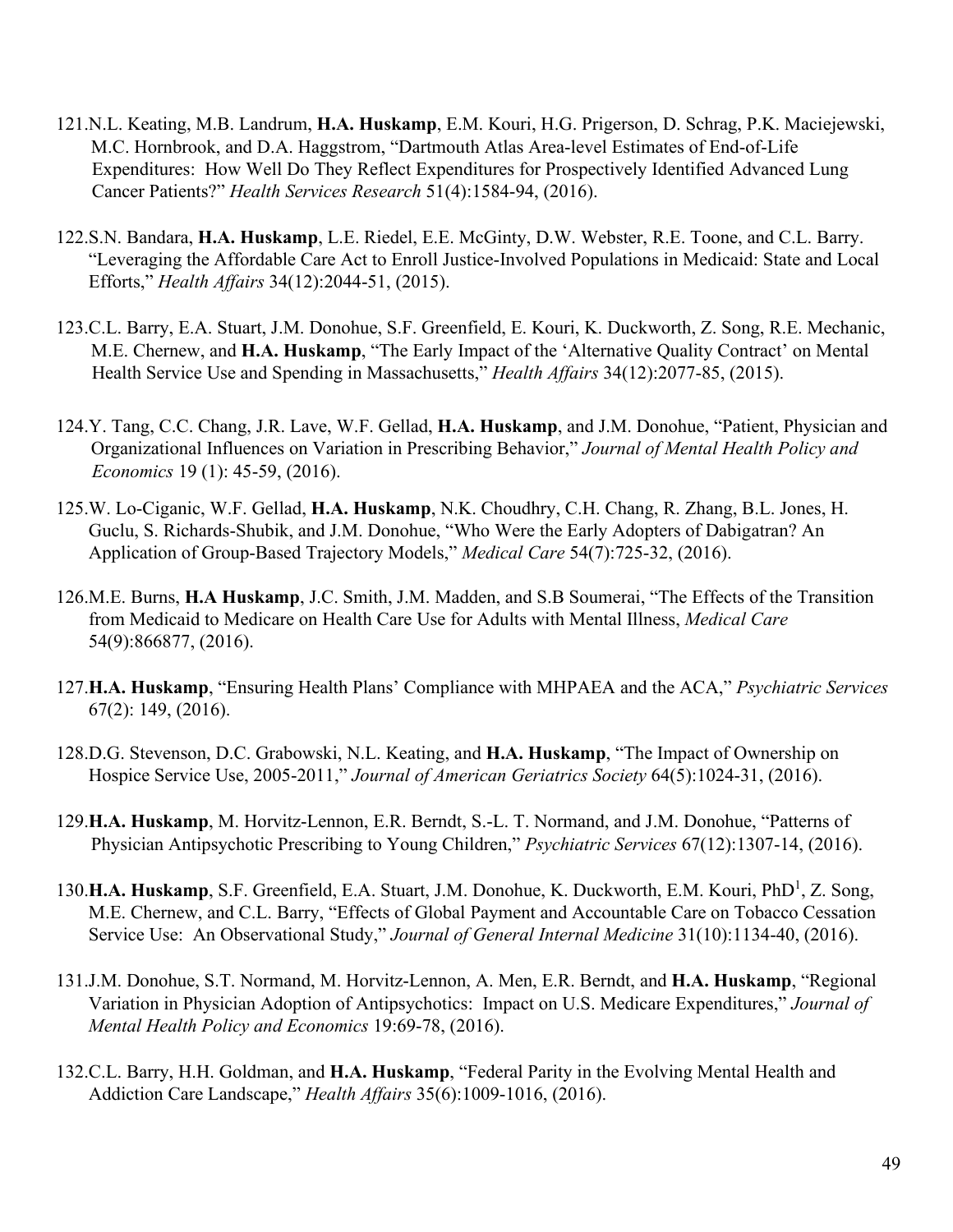- 133.L. Hatfield, **H.A. Huskamp**, and E.B. Lamont, "Survival and Toxicity after Cisplatin/etoposide vs Carboplatin/etoposide for Extensive Stage Small Cell Lung Cancer in Elderly Patients," *Journal of Oncology Practice* 12(7):666-673, (2016).
- 134.L.E. Riedel, C.L. Barry, E.E. McGinty, S.N. Bandara, D.W. Webster, R.E. Toone, and **H.A. Huskamp**, "Improving Health-Care Linkages for Criminal-Justice Involved Persons: The Cook County Jail Medicaid Enrollment Initiative," *Journal of Correctional Health Care* 22(3):189-99, (2016).
- 135.A. Kennedy-Smith, **H.A. Huskamp**, and C.L. Barry, "Improving Access to Care and Reducing Involvement in the Criminal Justice System for People with Mental Illness," *Health Affairs*, 35(6):107683, (2016).
- 136.N.L. Keating, M.B. Landrum, **H.A. Huskamp**, Kouri E.M., H.G. Prigerson, D. Schrag, P.K. Maciejewski, M.C. Hornbrook, and D.A. Haggstrom, "Dartmouth Atlas Area-level Estimates of End-of-Life Expenditures: How Well Do They Reflect Expenditures for Prospectively Identified Lung Cancer Patients," *Health Services Research* 51(4):1584-1594, (2016).
- 137.E.A. Stuart, C.L. Barry, J.M. Donohue, S.F. Greenfield, K. Duckworth, Z. Song, E.M. Kouri, C. Ebnesajjad, R. Mechanic, M.E. Chernew, and **H.A. Huskamp**, "Effects of Accountable Care and Payment Reform on Substance Use Disorder Treatment: Evidence from the Initial Three Years of the Alternative Quality Contract," *Addiction* 112(1):124-33, (2016).
- 138.A.B. Busch, **H.A. Huskamp**, and J.M. McWilliams, "Early Efforts by Medicare Accountable Care Organizations Have Limited Effect on Mental Illness Care and Management," *Health Affairs* 35(7):12471256, (2016).
- 139.**H.A. Huskamp** and J.K. Iglehart, "Mental Health and Substance-Use Reforms Milestones Reached, Challenges Ahead," *New England Journal of Medicine* 375(7):688-695, (2016).
- 140. E.A. Stuart, E.E. McGinty, L. Kalb, **H.A. Huskamp**, S.H. Busch, T.B. Gibson, H. Goldman, and C.L. Barry, "Increased Service Use Among Children With Autism Spectrum Disorder Associated With Mental Health Parity Law," *Health Affairs* 36:337-45, (2017).
- 141.J.M. McWilliams, L.G. Gilstrap, D.G. Stevenson, M.E. Chernew, **H.A. Huskamp**, and D.C. Grabowski, "Changes in Postacute Care in the Medicare Shared Savings Program," *JAMA Internal Medicine* 177(4):518-26, (2017).
- 142.A. Mehrotra, **H.A. Huskamp**, J. Souza, L. Uscher-Pines, S. Rose, B.E. Landon, A.B. Jena, and A.B. Busch, "Rapid Growth in Mental Health Telemedicine Use among Rural Medicare Beneficiaries, Wide Variation across States, *Health Affairs* 36(5):909-17, (2017).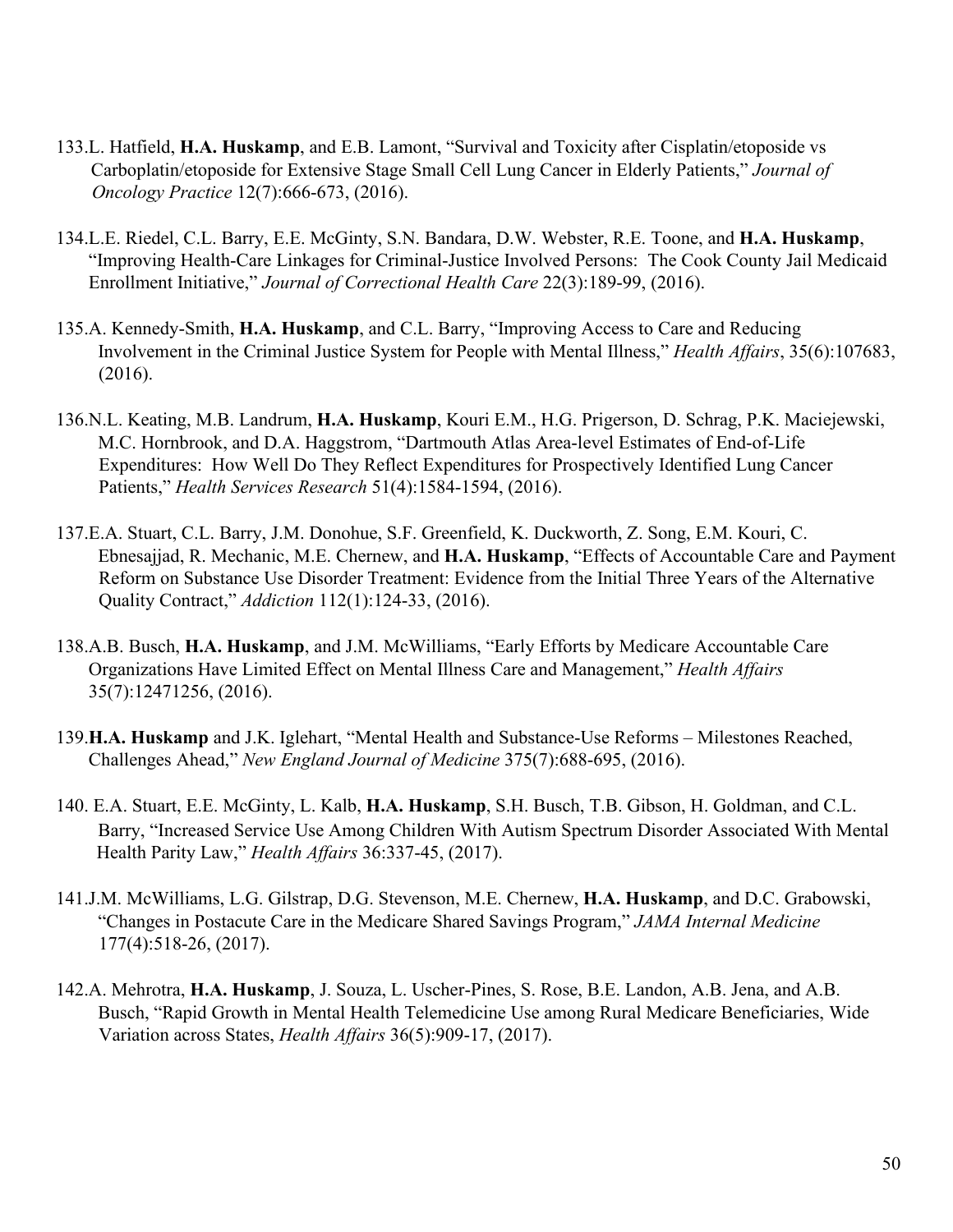- 143.S.H. Busch, E.E. McGinty, EA Stuart, **H.A. Huskamp**, TB Gibson, HH Goldman, and CL Barry, "Was Federal Parity Associated with Changes in Out-of-network Mental Health Care Use and Spending? *BMC Health Service Research* 17(1):315, (2017).
- 144.M.S. Schuler, N.R. Joyce, **H.A. Huskamp**, E.B. Lamont, and L.A. Hatfield, "Medicare Beneficiaries with Advanced Cancer Experience Diverse Patterns of Care from Diagnosis to Death," *Health Affairs* 36(7):1193-1200, (2017).
- 145.A.B. Busch, **H.A. Huskamp**, A.R. Kreider, and J.M.McWilliams, "Medicare Accountable Care Organizations and Antidepressant Use in Patients with Depression," *Psychiatric Services* 68(11): 11931196, (2017).
- 146.N.R. Joyce, **H. A. Huskamp**, Scott Hadland , J.M. Donohue, S.F. Greenfield, E.A.. Stuart, and C.L. Barry, "The Alternative Quality Contract: Impact on Service Use and Spending for Children with ADHD," *Psychiatric Services* 68(12): 1210-1212, (2017).
- 147.K.N. Berry, **H.A. Huskamp**, H.H. Goldman, R. Rutkow, and C.L.Barry, "Litigation Provides Clues to Ongoing Challenges in Implementing Insurance Parity," *Journal of Health Politics, Policy and Law* 42(6):1065-1098, (2017).
- 148.J.W. Koma, J.M. Donohue, C.L. Barry, **H.A. Huskamp**, and M.P. Jarlenski, "Medicaid Coverage Expansions and Cigarette Smoking Cessation among Low-income Adults, *Medical Care* 55(12): 10231029, (2017).
- 149.S.B. Dusetzina, **H.A. Huskamp**, A.N. Winn, E.M. Basch, and N.L. Keating, "Out-of-Pocket and Health Care Spending Changes for Patients Using Orally-Administered Anticancer Therapy After Adoption of State Parity Laws," *JAMA Oncology* Jun 14;4(6):e173598, (2018).
- 150.J.M. Donohue, C.L., E.A. Stuart, S.F. Greenfield, Z. Song, M.E. Chernew, and **H.A. Huskamp**, "Effects of Global Payment and Accountable Care on Medication Treatment for Alcohol and Opioid Use Disorders," *Journal of Addiction Medicine* 12(1):11-18, (2018).
- 151.A.C. Fowler, D.C. Grabowski, R.J. Gambrel, **H.A. Huskamp**, and D.G. Stevenson, "Corporate Investors Increased Common Ownership in Hospitals and the Postacute Care and Hospice Sectors," *Health Affairs* 36:1547-55, (2017).
- 152.N.L. Keating, **H.A. Huskamp**, D. Schrag, J.M. McWilliams, B.J. McNeil, B.E. Landon, M.E. Chernew, and S-L.T. Normand, "Diffusion of Bevacizumab across Oncology Practices: An Observational Study," *Medical Care* 56(1): 69-77, (2018).
- 153.T.S. Anderson, W. Lo-Ciganic, W.F. Gellad, R. Zhang, **H.A. Huskamp**, N.K. Choudhry, C.H. Chang, S. Richards-Shubik, H. Guclu, B. Jones, and J.M. Donohue, "Patterns and Predictors of Physician Adoption of New Cardiovascular Drugs," *Healthcare: The Journal of Delivery Science and Innovation,* in press.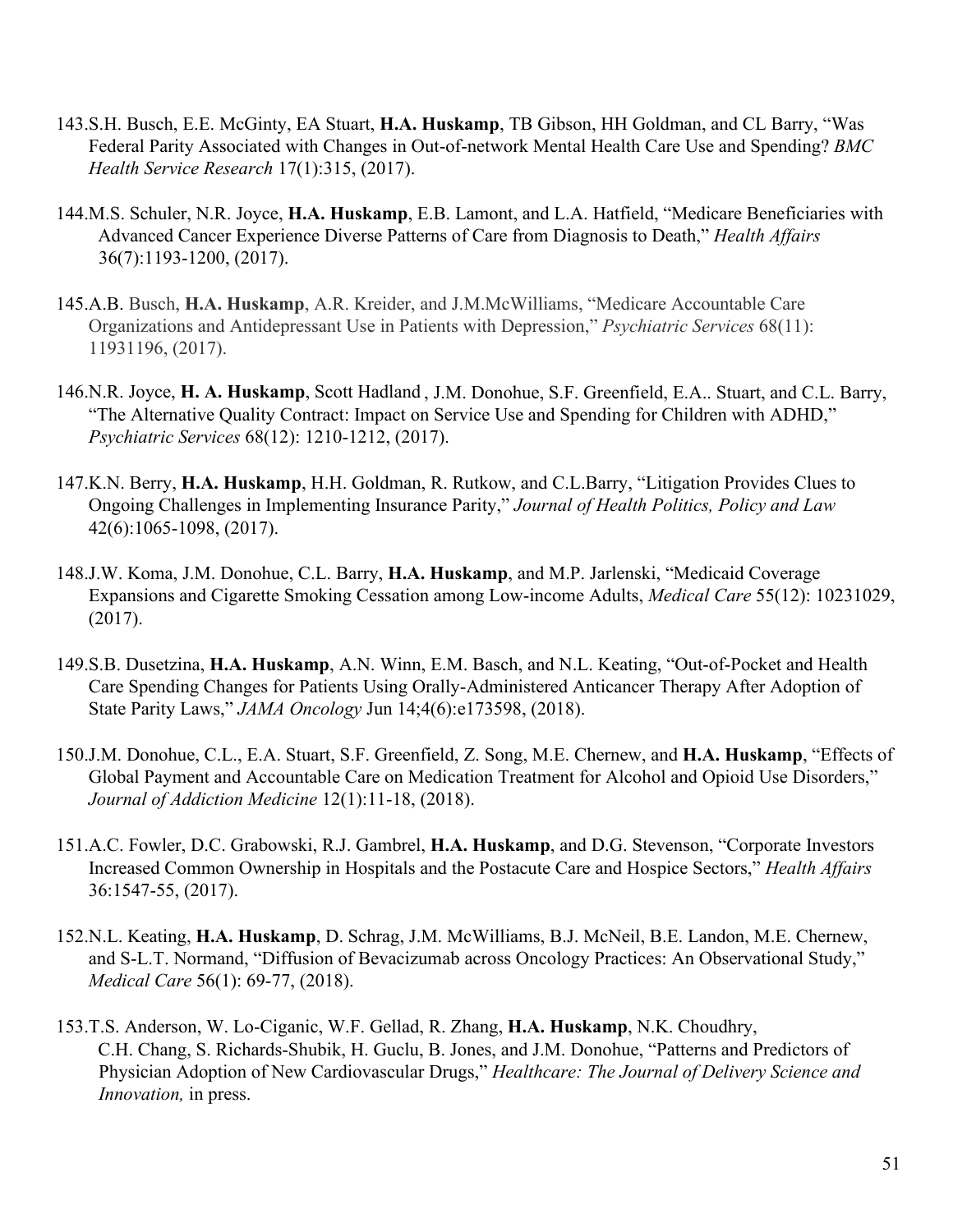- 154. **H.A. Huskamp**, H. Samples, S.E. Hadland, E.E. McGinty, T.B. Gibson, H.H. Goldman, S.H. Busch, E.A. Stuart, and C.L. Barry, "Mental Health Spending and Intensity of Service Use among Individuals with Diagnoses of Eating Disorders Following Federal Parity Legislation," *Psychiatric Services* 69(2): 217223, (2018).
- 155.**H.A. Huskamp**, L.E. Riedel, C.L. Barry, and A.B. Busch, "Coverage of Medications that Treat Opioid Use Disorder and Opioids for Pain Management in Marketplace Plans, 2017, *Medical Care* 56(6):505509, (2018).
- 156.J.M. Donohue and **H.A. Huskamp**, "Doughnuts and Discounts Changes to Medicare Part D under the Bipartisan Budget Act of 2018," *New England Journal of Medicine* 378:1957-1960, (2018).
- 157.A. Kennedy-Hendricks, A.J. Epstein, E.A. Stuart, R. Haffajee, E.E. McGinty, A.B. Busch, **H.A. Huskamp**, and C.L. Barry, "Federal Parity and Spending for Mental Illness," *Pediatrics*, epub ahead of print, (2018).
- 158.T.S. Anderson, W. Lo-Ciganic, W.F. Gellad, R. Zhang, **H.A. Huskamp**, N.K. Choudhry, C.H. Chang, S. Richards-Shubik, H. Guclu, B. Jones, and J.M. Donohue, "Patterns and Predictors of Physician Adoption of New Cardiovascular Drugs," *Healthcare* 6: 33-40, (2018).
- 159.N.L. Keating, **H.A. Huskamp**, E.M. Kouri, D. Schrag, M.C. Hornbrook, D.A. Haggstrom, and M.B. Landrum, "Factors Contributing to Geographic Variation in End-of-life Expenditures for Cancer Patients," *Health Affairs* 37(7):1136-43, (2018).
- 160.M.J. McDowell, A.B. Busch, A.P. Sen, E.A. Stuart, L. Riedel, C.L. Barry, and **H.A. Huskamp**, "Participation in Accountable Care Organizations among Hospitals Offering Substance Use Disorder and Mental Health Services in 2016," *Psychiatric Services* 69(11):1131-34, (2018).
- 161.J.M. Donohue, H. Guclu, W.F. Gellad, C.H. Chang, **H.A. Huskamp**, N.K. Choudhry, R. Zhang, W. LoCiganic, S.P. Junker, T. Anderson, and S. Richards-Shubik. "Influence of Peer Networks on Physician Adoption of New Drugs," *PLOS ONE* 13(10): e0204826, (2018).
- 162.L.G. Gilstrap, **H.A. Huskamp**, D.G. Stevenson, M.E. Chernew, D.C. Grabowski, and J.M. McWilliams, "Changes in End of Life Care in the Medicare Shared Savings Program," *Health Affairs* 37(10):1693-1700, (2018).
- 163.**H.A. Huskamp**, A.B. Busch, J. Souza, L. Uscher-Pines, S. Rose, A. Wilcock, B.E. Landon, A. Mehrotra, "How is Telemedicine Being Used in Opioid and Other Substance Use Disorder Treatment?" *Health Affairs* 37(12):1940-47, (2018).
- 164.S. Choi, A.D. Wilcock, A.B. Busch, **H.A. Huskamp**, L. Uscher-Pines, Z. Shi, and A. Mehrotra, "Association of Characteristics of Psychiatrists With Use of Telemental Health Visits in the Medicare Population," *JAMA Psychiatry* 76(6):654-57, (2019).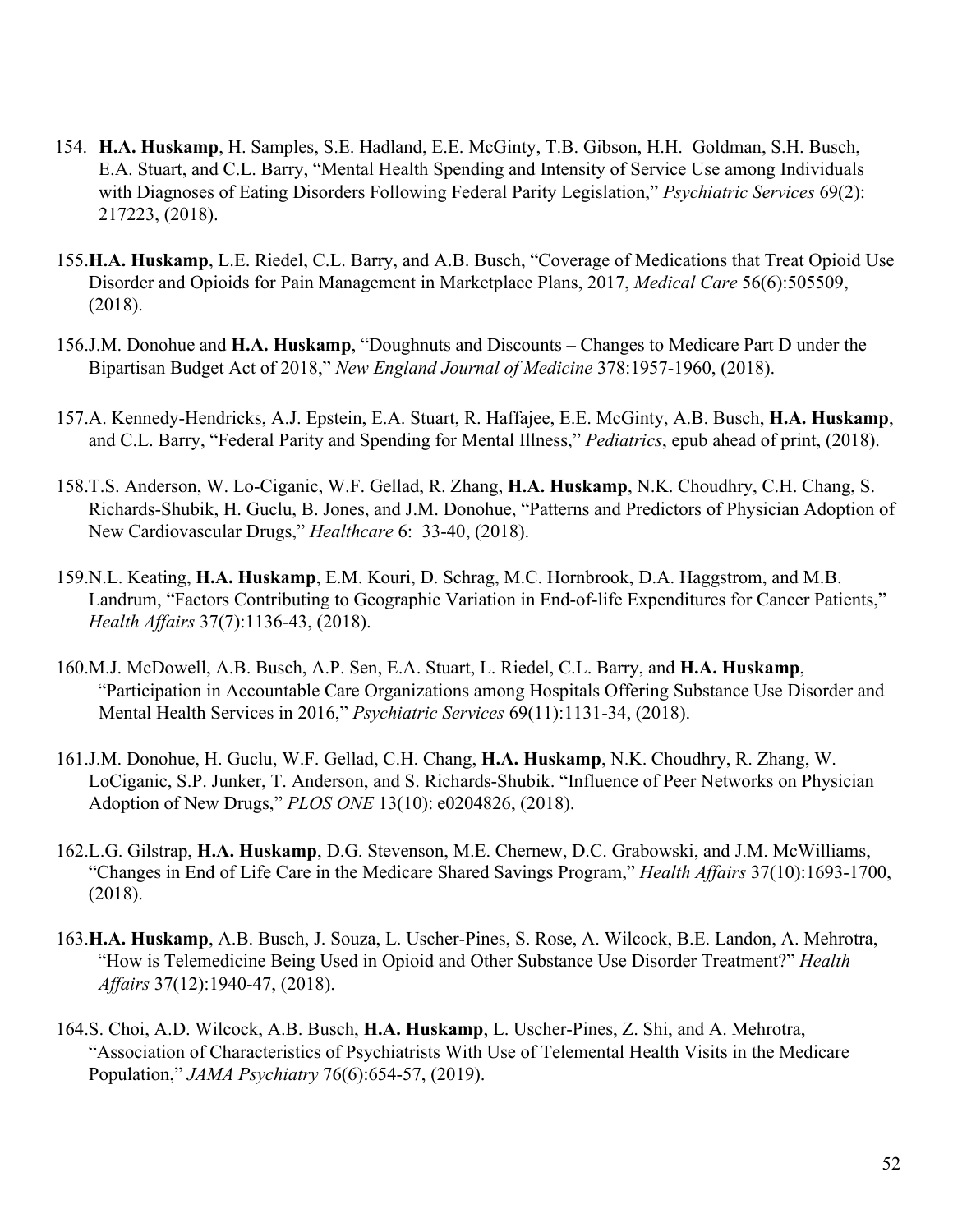- 165.S.B. Dusetzina, **H.A. Huskamp**, and N.L. Keating, "Specialty Drug Pricing and Out-of-Pocket Spending on Orally-Administered Anticancer Drugs in Medicare Part D, 2010 to 2018," *JAMA* 321(20):2025-27, (2019).
- 166.A.D. Wilcock, S. Rose, A.B. Busch, **H.A. Huskamp**, L. Uscher-Pines, B. Landon, and A. Mehrotra, "Association between Broadband Internet Availability and Telemedicine Use," *JAMA Internal Medicine* 179(11):1580-2, (2019).
- 167.S.B. Dusetzina, N.L. Keating, and **H.A. Huskamp**, "Proposals to Redesign Medicare Part D -- Easing the Burden of Rising Drug Prices," *NEJM* 381(15):1401-04, (2019).
- 168.I.D Metes, L. Xue, C.H. Chang, **H.A. Huskamp**, W.F. Gellad, W. Lo-Ciganic, N.K. Choudhry, S. Richards-Shubik, H. Glucu, and J.M. Donohue, "Association between Physician Adoption of a New Oral Anti-diabetic Medication and Medicare and Medicaid Drug Spending," *BMC Health Services Research* 19(1):703, (2019).
- 169.Z. Shi, **H.A. Huskamp**, J. Souza, A.B. Busch, L. Uscher-Pines, and A. Mehrotra, "Characteristics of Organizations that Provide Telemental Health," forthcoming in *Healthcare Transformation: Artificial Intelligence, Automation and Robotics.*
- 170.D.G. Stevenson, N. Sinclair, S. Zhang, L. Meneades, and **H.A. Huskamp**. "Trends in Contracting and Common Ownership between Hospice Agencies and Nursing Homes," *Medical Care* 58(4):329-335, (2020).
- 171.M.L. Barnett and **H.A. Huska**mp, "Telemedicine for Mental Health in the U.S.: Making Progress, Still a Long Way to Go," *Psychiatric Services* 71(2):197-98, (2020).
- 172.L. Uscher-Pines, P. Raja, N. Qureshi, **H. Huskamp**, A. Busch, A. Mehrotra, "Use of Telemental Health in Conjunction with In-Person Care: A Qualitative Exploration of Implementation Models," forthcoming in *Psychiatric Services* 71(5):419-426, (2020).
- 173.S.B. Dusetzina, **H.A. Huskamp**, S.A. Jazowski, A.N. Winn, W.A. Wood, A. Olszewski, E. Basch, and N.L. Keating, "Oral Oncology Parity Laws, Medication Use, and Out-of-Pocket Spending for Patients with Blood Cancers," *Journal of the National Cancer Institute* (10):1055-1062, (2020).
- 174.L. Uscher-Pines, **H.A. Huskamp**, and A. Mehrotra, "Treating Patients with Opioid Use Disorder in Their Homes: An Emerging Treatment Model," *JAMA* 324(1):39-40, (2020).
- 175.S. Patel, **H.A. Huskamp**, A.B. Busch, and A. Mehrotra, "Telemental Health and U.S. Rural-Urban Differences in Specialty Mental Health Use, 2010-2017," *American Journal of Public Health* 110(9):1308- 14, (2020).
- 176.S.B. Dusetzina, **H.A. Huskamp**, L.M. Keohane, and N.L. Keating, "Medicare Part D and Insulin Affordability – The Devil is in the Details," *New England Journal of Medicine* 382(20):1878-80, (2020)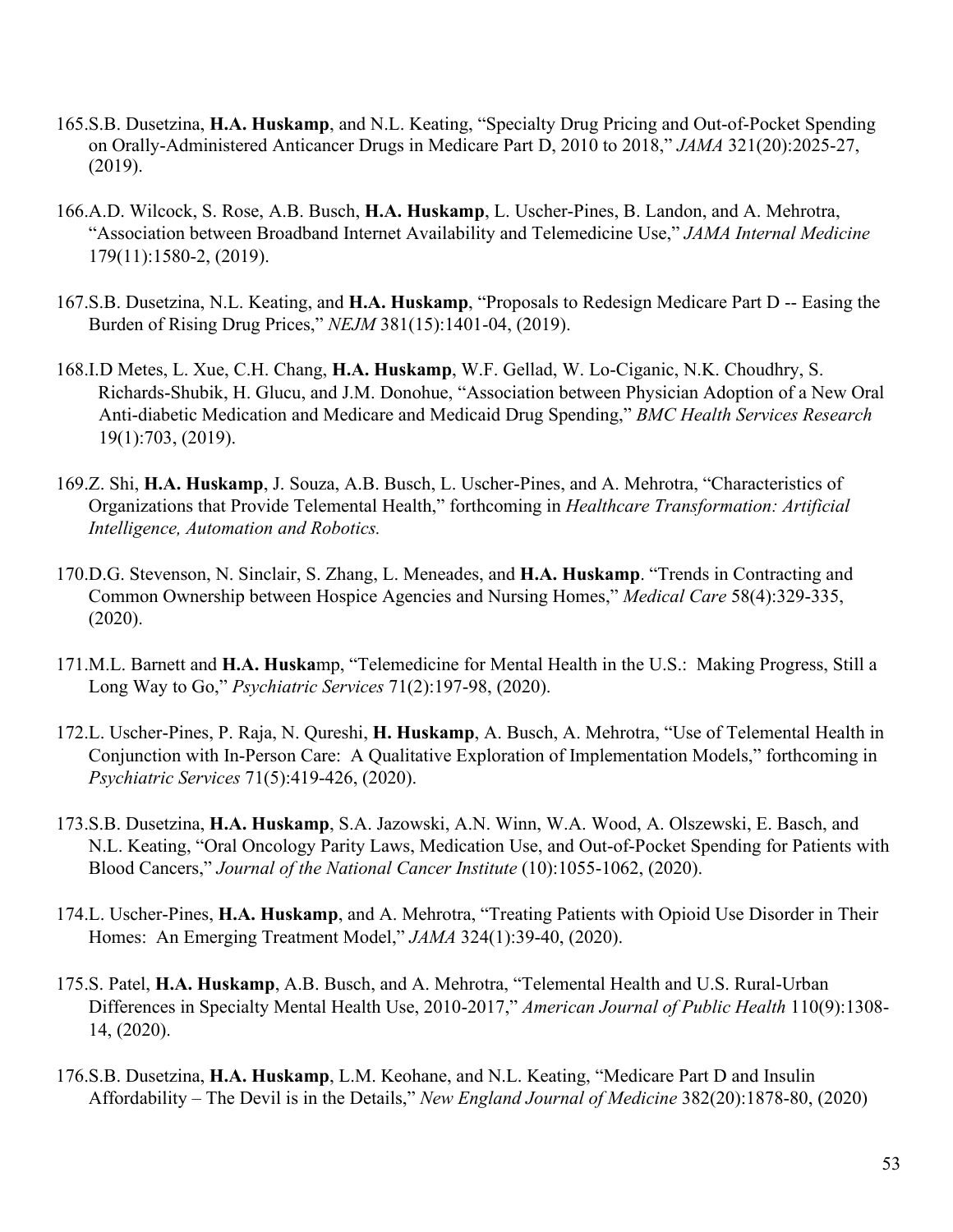- 177.L.G. Gilstrap, R.A. Blair, **H.A. Huskamp**, K. Zelevinsky, and S-L. Normand, "Assessment of Secondgeneration Diabetes Medication Initiation among Medicare Enrollees from 2007 to 2015," *JAMA Network Open*, 3(5):e205411, (2020).
- 178.A.B. Busch, S.F. Greenfield, S. Reif, S.T. Normand, and **H.A. Huskamp**, "Outpatient Care for Opioid Use Disorder among the Commercially Insured: Use of Medication and Psychosocial Treatment," *Journal of Substance Abuse Treatment,* Aug;115:108040, (2020).
- 179.L. Uscher-Pines, P. Raja, A. Mehrotra, and **H.A. Huskamp**, "Health Center Implementation of Telemedicine for Opioid Use Disorders: A Qualitative Assessment of Adopters and Nonadopters," *Journal of Substance Abuse Treatment*, Aug;115:108037, (2020).
- 180.K.W. Scott, M.G. Findling, **H.A. Huskamp**, J.W. Scott, J.M. Benson, K.E. Kocher, and R.J. Blendon, "Differences between Emergency Department and Urgent Care Users for Low-Acuity Health Needs: A Public Opinion Analysis," *Academic Emergency Medicine* 28(2):240-243, (2021).
- 181.**H.A. Huskamp**, S. Reif, S.F. Greenfield, S.-L.T. Normand, and A.B. Busch, "Medication Utilization for Alcohol Use Disorder in a Commercially-Insured Population," *Journal of General Internal Medicine* 35(11):3262-3270, (2020).
- 182.C. Gu, **H. Huskamp**, J. Donohue, and S-L.T. Normand, "A Bayesian Hierarchical Model for Characterizing the Diffusion of New Antipsychotic Drugs," forthcoming in *Biometrics.*
- 183.S.Y. Patel, A. Mehrotra, **H.A. Huskamp**, L. Uscher-Pines, I. Ganguli I, and M.L. Barnett, "Trends in Outpatient Care Delivery and Telemedicine During the COVID-19 Pandemic in the United States," *JAMA Internal Medicine* 181(3):388-391, (2021).
- 184.S.B. Dusetzina, B. Muluneh, N.L. Keating, and **H.A. Huskamp**, "Broken Promises -- How Medicare Part D Has Failed to Deliver Savings to Older Adults," *New England Journal of Medicine* 383(24):2299-2301, (2020).
- 185.A. Cuellar, T.L. Mark, S.S. Sharfstein, and **H.A. Huskamp**, "How to Mitigate the Mental Health Care Consequences of the COVID-19 Financial Crisis," *Psychiatric Services* 71(12):1317-1319, (2020).
- 186. L. Uscher-Pines, J. Sousa, P. Raja, A. Mehrotra, M. Barnett, and **H.A. Huskamp**, "Treatment of Opioid Use Disorder during COVID-19: Experiences of Clinicians Transitioning to Telemedicine," *Journal of Substance Abuse Treatment*, Nov;118:108124, (2020).
- 187.L. Uscher-Pines, J. Cantor, **H.A. Huskamp**, A. Mehrotra, A. Busch, and M. Barnett, "Adoption of Telemedicine Services by Substance Abuse Treatment Facilities in the U.S.," *Journal of Substance Abuse Treatment*, Oct;117:108060, (2020).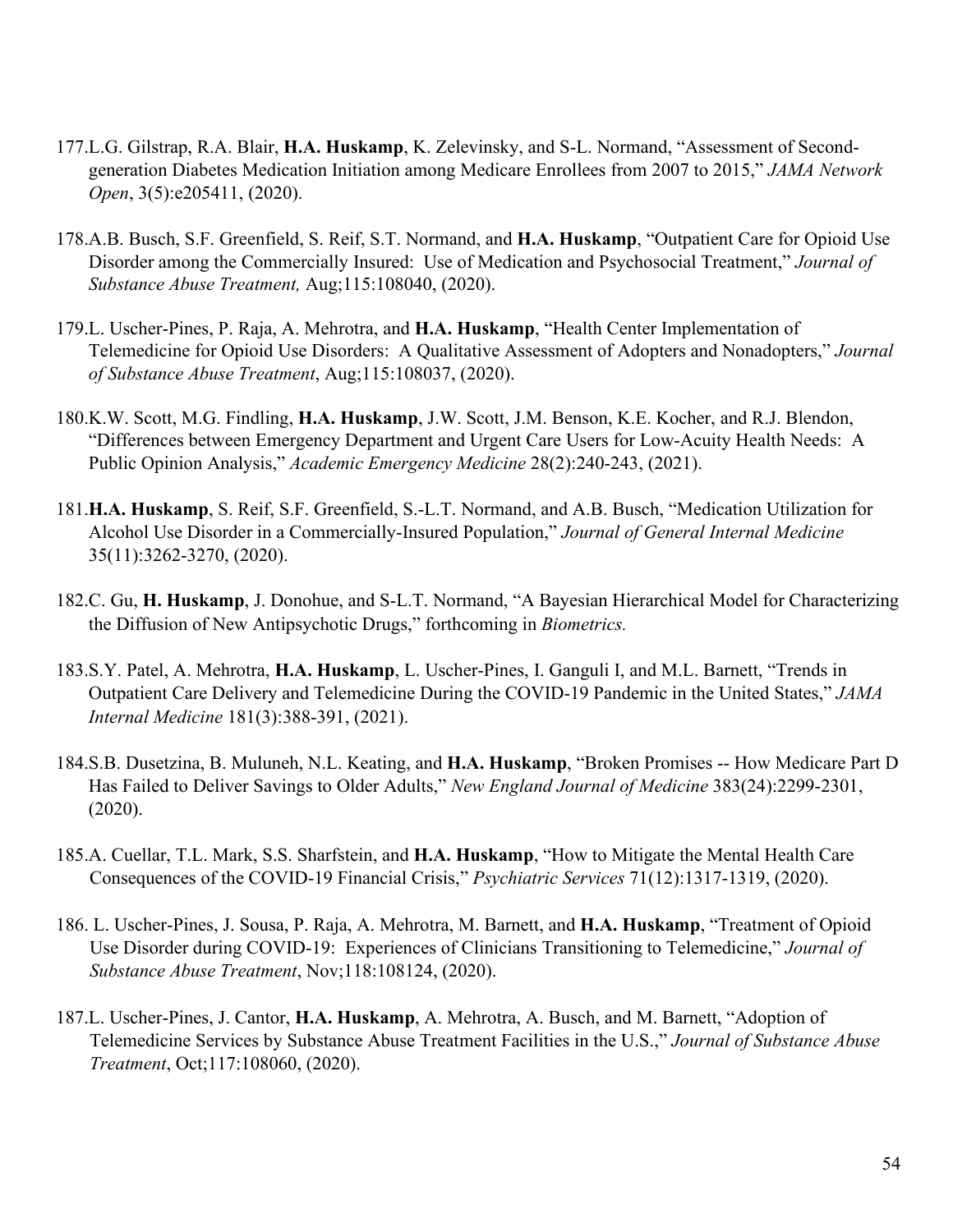- 188. L. Uscher-Pines, J. Sousa, P. Raja, A. Mehrotra, M.L. Barnett, and **H.A. Huskamp**, "Suddenly Becoming a 'Virtual Doctor': Experiences of Psychiatrists Transitioning to Telemedicine during the COVID-19 Pandemic," *Psychiatric Services* 71(11):1143-50, (2020).
- 189. **H.A. Huskamp**, A.B. Busch, L. Uscher-Pines, M.L. Barnett, L. Riedel, and A. Mehrotra, "Treatment of Opioid Use Disorder Among Commercially Insured Patients in the Context of the COVID-19 Pandemic," *JAMA* 324(23):2440-2442, (2020).
- 190.L. Chen, R.G. Frank, and **H.A. Huskamp**, "Overturning the ACA's Medicaid Expansion Would Likely Decrease Low-Income Reproductive-Age Women's Healthcare Spending and Utilization, forthcoming in *Inquiry*, Jan-Dec;57:46958020981462, (2020).
- 191. A. McDowell A, **H.A. Huskamp**, A.B. Busch, A. Mehrotra, and S. Rose, "Patterns of Mental Health Care Prior to Initiation of Telemental Health Services," forthcoming in *Medical Care*, Apr 1. doi: 10.1097/MLR.0000000000001537, (2021).
- 192. S.Y. Patel, A. Mehrotra, **H.A. Huskamp**, L. Uscher-Pines, I. Ganguli, and M.L. Barnett, "Variation in Telemedicine Use and Outpatient Care during the COVID-19 Pandemic in the United States," *Health Affairs* 40(2):349-358, (2021).
- 193. S.B. Dusetzina, **H.A. Huskamp**, S.A. Jazowski, A.N. Winn, E. Basch, and N.L. Keating, "Comparison of Anticancer Medication Use and Spending Under United States Oncology Parity Laws With and Without Out-of-Pocket Spending Caps," forthcoming in *JAMA Health Policy Forum*.
- 194. S.B. Dusetzina, N.L. Keating, and **H.A. Huskamp**, "Authorized Generics and Their Evolving Role in Prescription Drug Pricing and Access," *JAMA Internal Medicine* 181(4):423-424, (2021).
- 195. S.Y. Patel, S. Rose, M.L. Barnett, **H.A. Huskamp**, L. Uscher-Pines, and A. Mehrotra, "Community Factors Associated with Telemedicine Use During the COVID-19 Pandemic, *JAMA Network Open*, May 3;4(5):e2110330, (2021).
- 196. S.Y. Patel, **H.A. Huskamp**, M.L. Barnett, J.R. Zubizarreta, A.B. Busch, K. Zachrison, A.D. Wilcock, and A. Mehrotra, "Association between Telepsychiatry Capability and Treatment of Patients with Mental Illness in the Emergency Department," forthcoming in *Psychiatric Services.*
- 197. A. Kennedy-Hendricks, C.J. Schilling, A.B. Busch, E.A. Stuart, **H.A. Huskamp**, M.K. Meiselbach, C.L. Barry, and M. Eisenberg, "Impact of High Deductible Health Plans on Continuous Buprenorphine Treatment for Opioid Use Disorder," forthcoming in *Journal of General Internal Medicine*.
- 198. L. Riedel, L. Uscher-Pines, A. Mehrotra, A.B. Busch, M.L. Barnett, P. Raja, **H.A. Huskamp**. "Use of Telemedicine for Opioid Use Disorder Treatment – Perceptions and Experiences of Opioid Use Disorder Clinicians," forthcoming in *Drug and Alcohol Dependence*.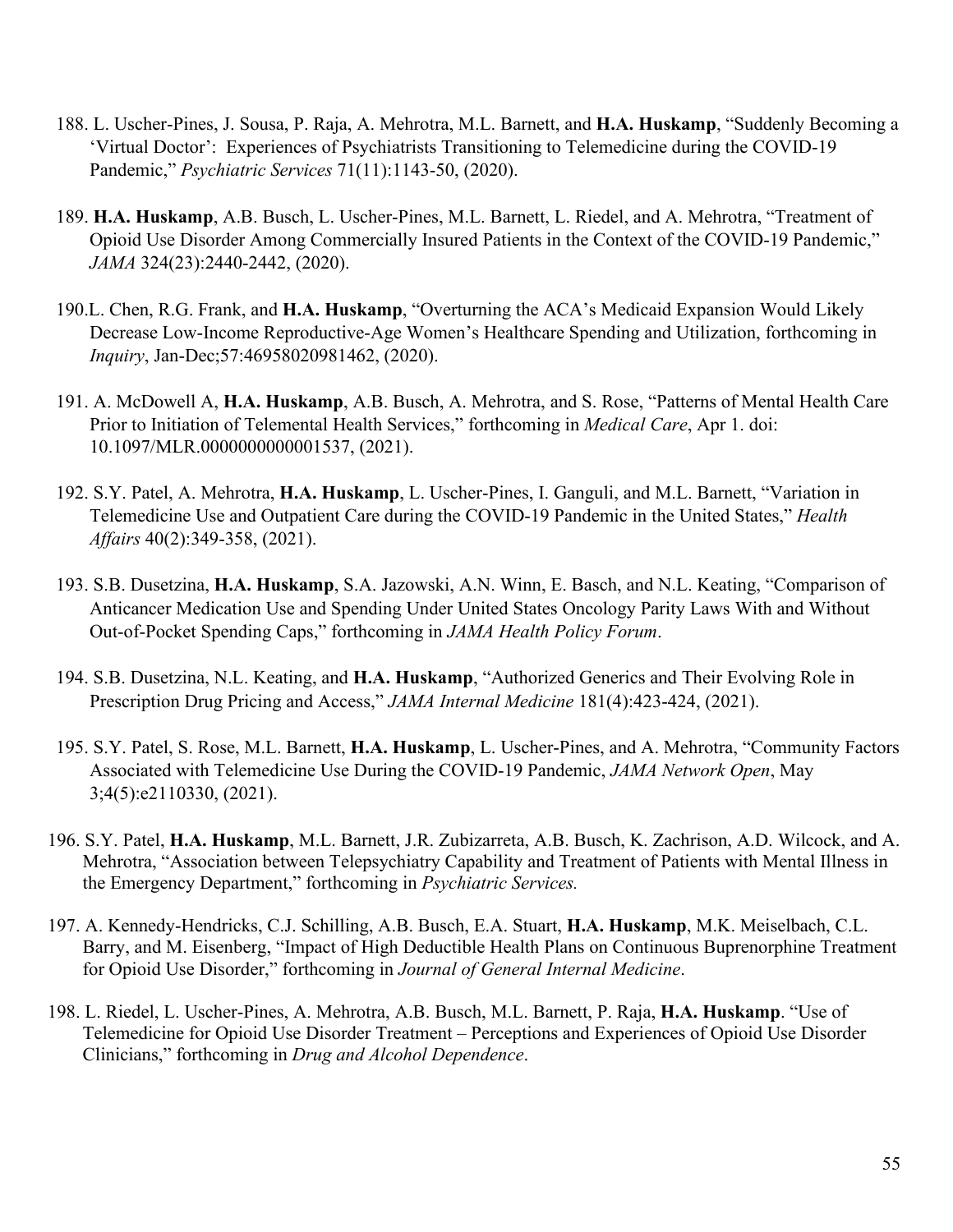- 199. S.B. Dusetzina, A. Sarpatwari, M.A. Carrier, R.A. Hansen, N.L. Keating, and **H.A. Huskamp**, "Patient and Payer Incentives to Use On-Patent Brand-Name Drugs Over Authorized Generics in Medicare Part D," forthcoming in *JAMA Internal Medicine*.
- 200. T.J. Hwang, X. Qin, N.L. Keating, **H.A. Huskamp**, and S.B. Dusetzina, "Assessment of Out-of-Pocket Costs with Rebate Pass-Through for Brand-Name Cancer Drugs Under Medicare Part D," forthcoming in *JAMA Oncology*.
- 201. **H.A. Huskamp**, L. Riedel, L. Uscher-Pines, A.B. Busch, M.L. Barnett, P. Raja, and A. Mehrotra, "Initiating Opioid Use Disorder Medication via Telemedicine during COVID-19: Implications for Proposed Reforms to the Ryan Haight Act," forthcoming in *Journal of General Internal Medicine*.
- 202. C.J. Schilling, M.D. Eisenberg, A. Kennedy-Hendricks, A.B. Busch, **H.A. Huskamp**, E.A. Stuart, M.K. Meiselbach, and C.L. Barry, "Effects of High-Deductible Health Plans on Enrollees with Mental Health Conditions with and without Substance Use Disorders," forthcoming in *Psychiatric Services*.
- 203. B.A. Barsky, A.B. Busch, S.Y. Patel, A. Mehrotra, and **H.A. Huskamp**, "Use of Telemedicine for Buprenorphine Inductions in Patients with Commercial Insurance," forthcoming in *JAMA Network Open*.
- 204. M.D. Eisenberg, A. Kennedy-Hendricks, C. Schilling, A. Busch, **H.A. Huskamp**, L. Stuart, M. Meiselbach, and C.L. Barry, "The Impact of High-Deductible Health Plans on Substance Use Disorder Treatment Use and Spending," forthcoming in *American Journal of Managed Care*.
- 205. **H.A. Huskamp**, J.L. Kim, and D.G. Stevenson, "Concurrent Use of Opioids and Benzodiazepines among Nursing Home and Assisted Facility Residents Who Receive a Pain Medication," forthcoming in *Journal of the American Geriatric Society*.
- 206. D.G. Stevenson, A.B. Busch, B.J. Zarowitz, and **H.A. Huskamp**, "Psychotropic and Pain Medication Use in Nursing Homes and Assisted Living Facilities during COVID-19," forthcoming in *Journal of the American Geriatric Society*.

#### **Reviews, Chapters, and Editorials**

- 1. **H.A. Huskamp,** "Managed Behavioral Health Care Carve-out RFPs and Contracts for Individuals with Severe Mental Illness," monograph prepared for the National Alliance for the Mentally Ill, (1996).
- 2. R. Conti, E. Dorosh, A.M. Epstein, R.G. Frank, **H.A. Huskamp** and M.B. Rosenthal, "Drug Policy Issues in California," monograph prepared for the California Health Care Foundation, (1999).
- 3. **H.A. Huskamp,** Comment on Sensenig A. and Wilcox E. "National Health Accounts/National Income and Product Accounts Reconciliation," Chapter 7 in *Medical Care Output and Productivity*, edited by David M.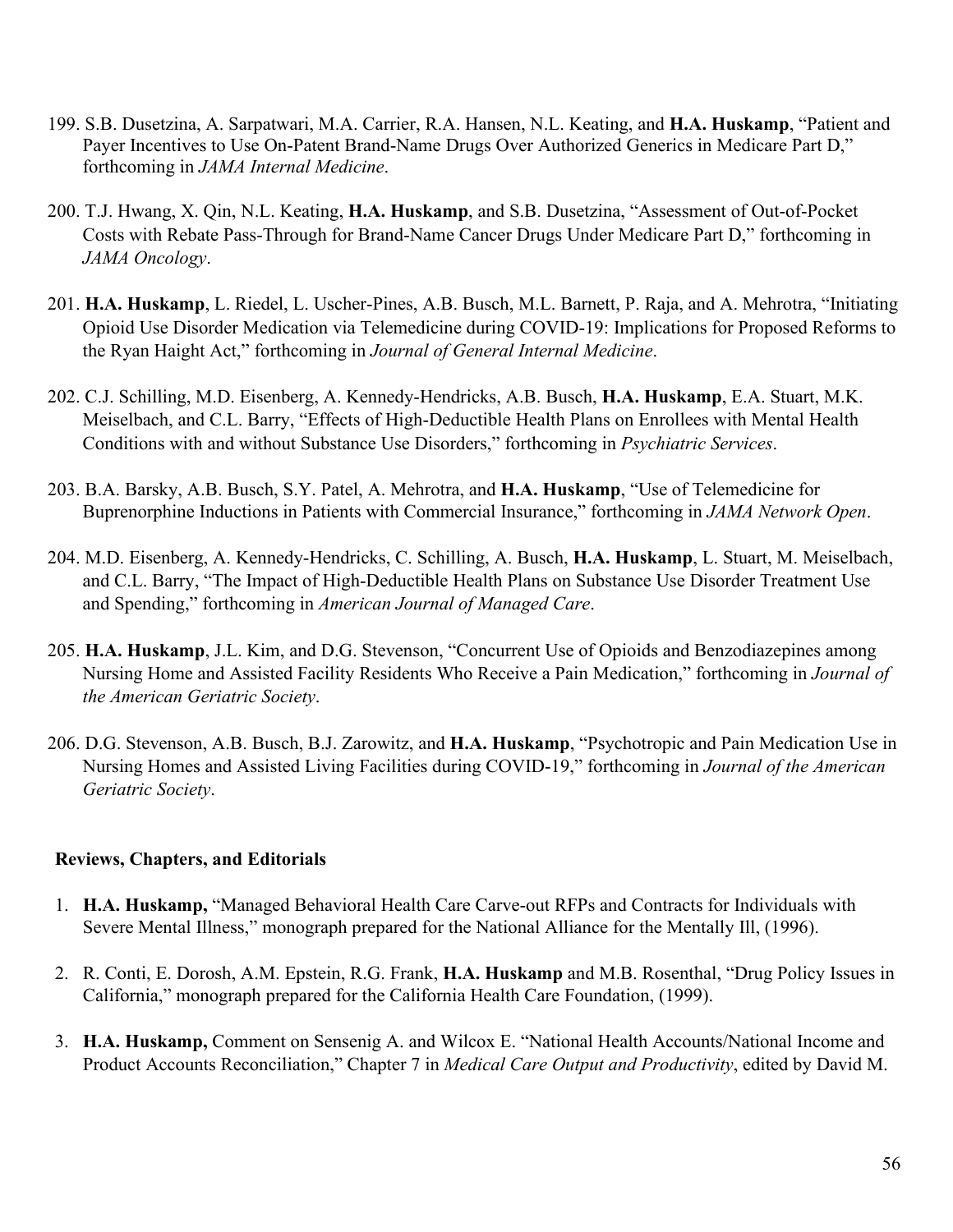Cutler and Ernst R. Berndt, National Bureau of Economic Research, Studies in Income and Wealth, Volume 62, pp. 300-302 (2001).

- 4. **H.A. Huskamp** and N.L. Keating, "The New Medicare Drug Benefit: Potential Effects of Pharmacy Management Tools on Access to Medications," Henry J. Kaiser Foundation, July 2004.
- 5. D.G. Stevenson, **H.A. Huskamp,** and Joseph P. Newhouse, "Medicare Part D, Nursing Homes, and LongTerm Care Pharmacies," report to the Medicare Payment Advisory Commission, March 2007.
- 6. **H.A. Huskamp**, T. Sussman Oakman, and D.G. Stevenson, "Medicare Part D and Its Impact on the Nursing Home Sector: An Update," report to the Medicare Payment Advisory Commission, March 2010.
- 7. **H.A. Huskamp** and C.L. Barry, "Can New Payment and Delivery System Models Achieve High Value Care for Mental Health and Substance-Use Disorders," *New England Journal of Medicine* and *Harvard Business Review* Leading Health Care Innovation Series, 2013.
- 8. C. Barry, L. Riedel, A. Busch, and **H. Huskamp**, "Early Insights from One Care: Massachusetts' Demonstration to Integrate Care and Align Financing for Dual Beneficiaries," May 12, 2015, http://kff.org/medicaid/issue-brief/early-insights-from-one-care-massachusetts-demonstration-tointegratecare-and-align-financing-for-dual-eligible-beneficiaries/
- 9. **H.A. Huskamp** and D.G. Stevenson, "Financing Care at the End of Life and the Implications of Potential Reforms," in Institute of Medicine of the National Academies' "Dying in America: Improving Quality and Honoring Individual Preferences Near the End of Life," The National Academies Press, Washington, D.C., 2015.
- 10. D.G. Stevenson and **H.A Huskamp**, "Hospice Payment Reforms Are a Modest Step Forward, But More Changes are Needed," Health Affairs Blog, January 4, 2016, [http://healthaffairs.org/blog/2016/01/04/hospice-payment-reforms-are-a-modest-step-forward-but](http://healthaffairs.org/blog/2016/01/04/hospice-payment-reforms-are-a-modest-step-forward-but-more-changes-are-needed/print/)[morechanges-are-needed/print/](http://healthaffairs.org/blog/2016/01/04/hospice-payment-reforms-are-a-modest-step-forward-but-more-changes-are-needed/print/)
- 11. **H.A. Huskamp** and D.G. Stevenson, "Financing Care at the End of Life: Ensuring Access and Quality in an Era of Value-Based Reforms," in Improving Care at the End of Life: A Report of the Aspen Institute Health Strategy Group, 2016, [https://assets.aspeninstitute.org/content/uploads/2017/02/AHSG-](https://assets.aspeninstitute.org/content/uploads/2017/02/AHSG-Report-Improving-Care-at-the-End-of-Life.pdf)[ReportImproving-Care-at-the-End-of-Life.pdf](https://assets.aspeninstitute.org/content/uploads/2017/02/AHSG-Report-Improving-Care-at-the-End-of-Life.pdf)
- 12. **H.A. Huskamp**, "Mental Health Insurance Parity: How Full is the Glass," in Handbook of Mental Health Policy, eds. R.G. Frank, H.H. Goldman, and J. Morrissey, 2019.

## **Report**

Haiden Huskamp, Ph.D., is a health economist and the Henry J. Kaiser Professor of Health Care Policy. Dr. Huskamp has three primary areas of research: 1) mental health and substance use disorder policy; 2)